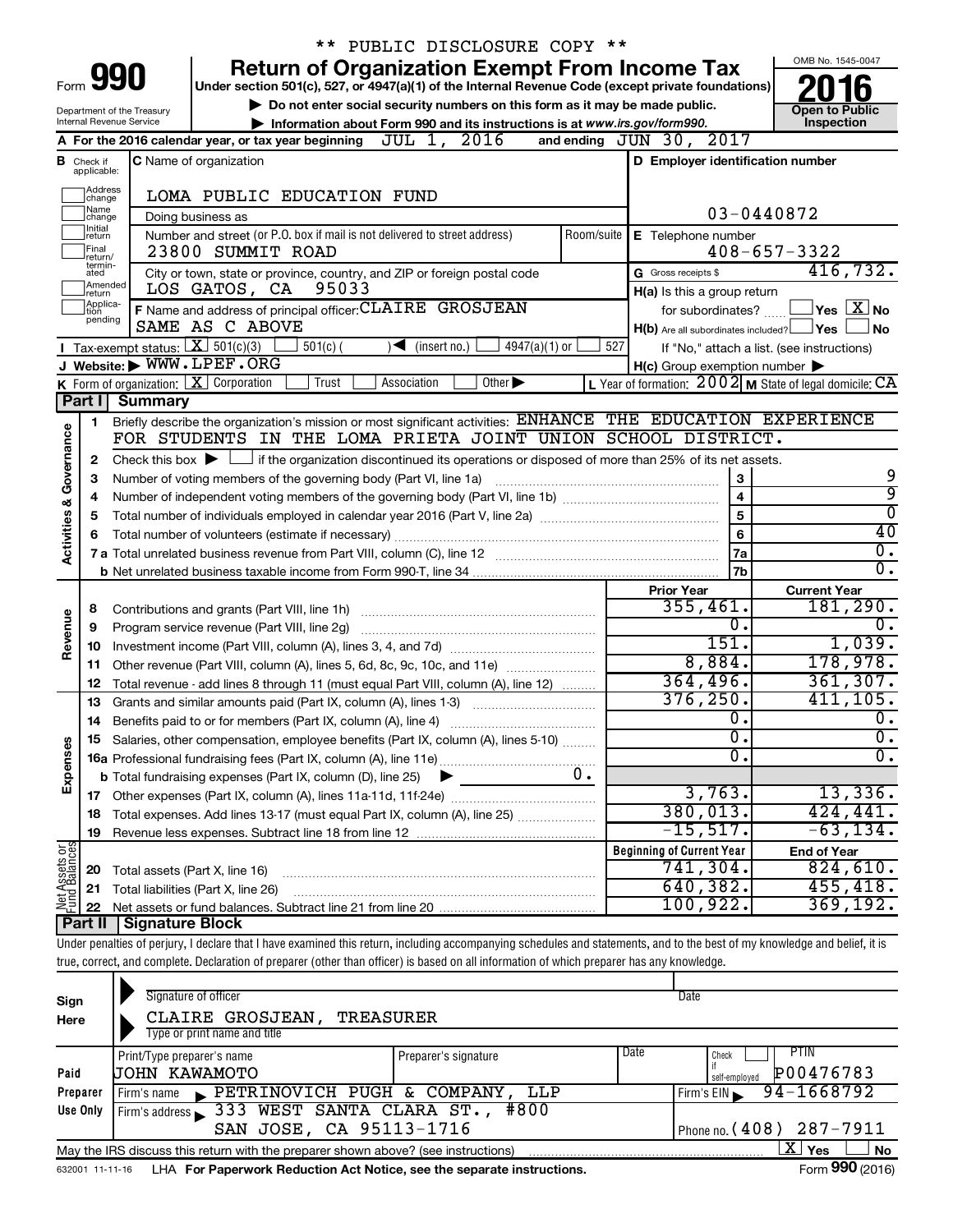|              | LOMA PUBLIC EDUCATION FUND<br>Form 990 (2016)                                                                                                | 03-0440872              | Page 2                                    |
|--------------|----------------------------------------------------------------------------------------------------------------------------------------------|-------------------------|-------------------------------------------|
|              | Part III   Statement of Program Service Accomplishments                                                                                      |                         |                                           |
|              |                                                                                                                                              |                         | $\overline{\mathbf{X}}$                   |
| 1            | Briefly describe the organization's mission:<br>TO RAISE MONEY TO ENHANCE THE EDUCATION EXPERIENCE FOR STUDENTS                              |                         | IN THE                                    |
|              | LOMA PRIETA JOINT UNION SCHOOL DISTRICT.                                                                                                     | THE FUNDS RAISED BY THE |                                           |
|              | SPECIAL EVENT FUNCTIONS REPRESENT A LARGE PART OF THE FUNDS COLLECTED                                                                        |                         |                                           |
|              | BY THE ORGANIZATION. THESE FUNDS ARE AWARDED AS SPECIFIC GRANTS TO THE                                                                       |                         |                                           |
| $\mathbf{2}$ | Did the organization undertake any significant program services during the year which were not listed on the                                 |                         |                                           |
|              | prior Form 990 or 990-EZ?                                                                                                                    |                         | $\overline{\ }$ Yes $\overline{\rm X}$ No |
|              | If "Yes," describe these new services on Schedule O.                                                                                         |                         |                                           |
| 3            | Did the organization cease conducting, or make significant changes in how it conducts, any program services?                                 |                         | $\exists$ Yes $\boxed{\text{X}}$ No       |
|              | If "Yes," describe these changes on Schedule O.                                                                                              |                         |                                           |
| 4            | Describe the organization's program service accomplishments for each of its three largest program services, as measured by expenses.         |                         |                                           |
|              | Section 501(c)(3) and 501(c)(4) organizations are required to report the amount of grants and allocations to others, the total expenses, and |                         |                                           |
|              | revenue, if any, for each program service reported.                                                                                          |                         |                                           |
| 4a           | $411, 105.$ (Revenue \$)<br>$\overline{424}$ , $\overline{441}$ including grants of \$<br>(Expenses \$<br>(Code:                             |                         |                                           |
|              | THE ORGANIZATION RAISES MONEY THROUGH FUND RAISING AND SPECIAL EVENTS.                                                                       |                         |                                           |
|              | THE MONIES ARE AWARDED AS SPECIFIC GRANTS TO THE LOMA PRIETA JOINT                                                                           |                         |                                           |
|              | UNION SCHOOL DISTRICT TO SUPPORT VARIOUS TYPES OF PROGRAMS.                                                                                  |                         |                                           |
|              |                                                                                                                                              |                         |                                           |
|              |                                                                                                                                              |                         |                                           |
|              |                                                                                                                                              |                         |                                           |
|              |                                                                                                                                              |                         |                                           |
|              |                                                                                                                                              |                         |                                           |
|              |                                                                                                                                              |                         |                                           |
|              |                                                                                                                                              |                         |                                           |
|              |                                                                                                                                              |                         |                                           |
|              |                                                                                                                                              |                         |                                           |
| 4b           | (Code: <u>Code:</u> ) (Expenses \$                                                                                                           | ) (Revenue \$           |                                           |
|              |                                                                                                                                              |                         |                                           |
|              |                                                                                                                                              |                         |                                           |
|              |                                                                                                                                              |                         |                                           |
|              |                                                                                                                                              |                         |                                           |
|              |                                                                                                                                              |                         |                                           |
|              |                                                                                                                                              |                         |                                           |
|              |                                                                                                                                              |                         |                                           |
|              |                                                                                                                                              |                         |                                           |
|              |                                                                                                                                              |                         |                                           |
|              |                                                                                                                                              |                         |                                           |
|              |                                                                                                                                              |                         |                                           |
| 4c           | $\left(\text{Code:} \right)$ $\left(\text{Expenses $}\right)$<br>including grants of \$                                                      | ) (Revenue \$           |                                           |
|              |                                                                                                                                              |                         |                                           |
|              |                                                                                                                                              |                         |                                           |
|              |                                                                                                                                              |                         |                                           |
|              |                                                                                                                                              |                         |                                           |
|              |                                                                                                                                              |                         |                                           |
|              |                                                                                                                                              |                         |                                           |
|              |                                                                                                                                              |                         |                                           |
|              |                                                                                                                                              |                         |                                           |
|              |                                                                                                                                              |                         |                                           |
|              |                                                                                                                                              |                         |                                           |
|              |                                                                                                                                              |                         |                                           |
|              |                                                                                                                                              |                         |                                           |
| 4d           | Other program services (Describe in Schedule O.)                                                                                             |                         |                                           |
|              | (Expenses \$<br>including grants of \$<br>(Revenue \$                                                                                        |                         |                                           |
| 4е           | 424,441.<br>Total program service expenses                                                                                                   |                         |                                           |
|              |                                                                                                                                              |                         | Form 990 (2016)                           |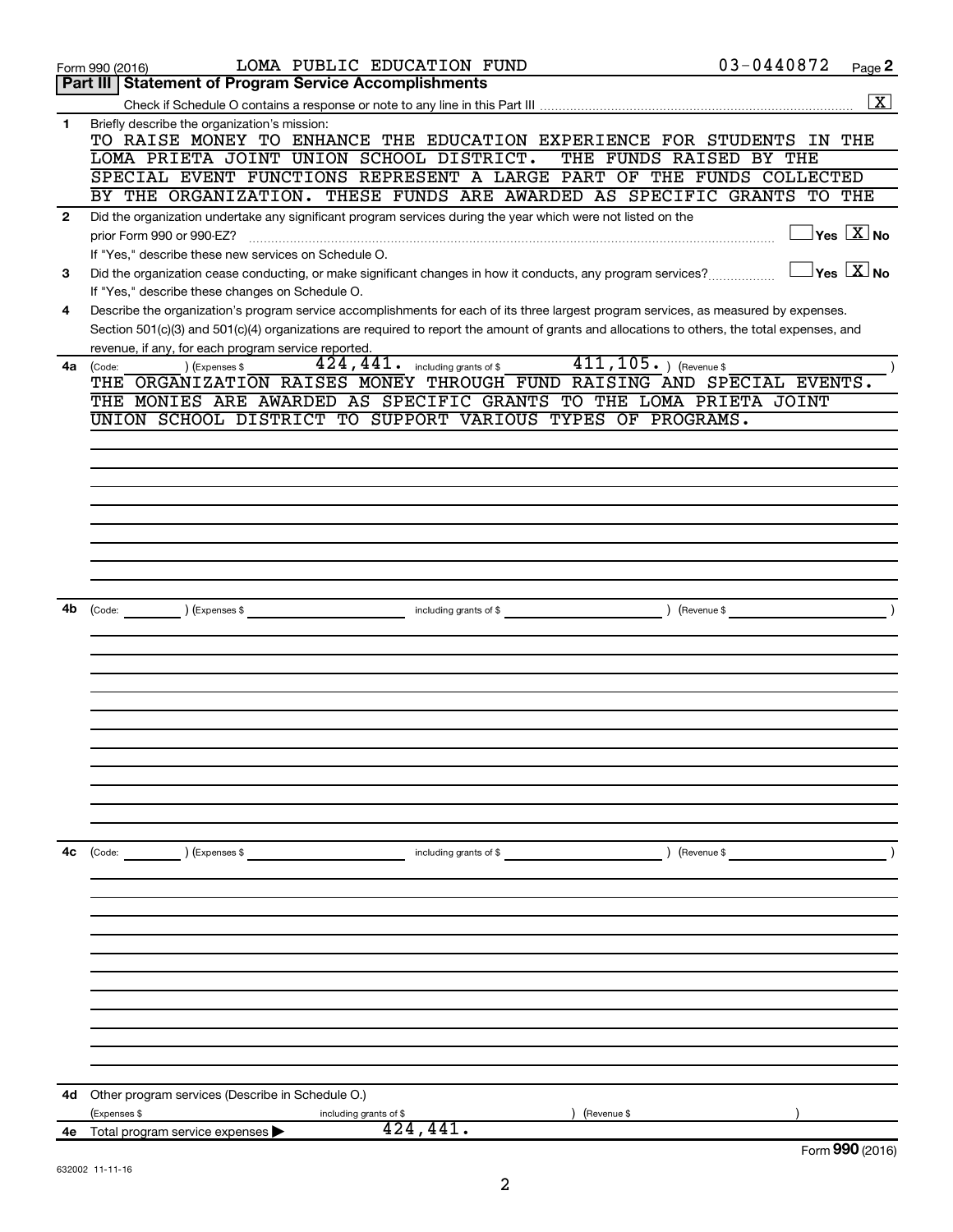| Form 990 (2016) |  |  |
|-----------------|--|--|

**Part IV Checklist of Required Schedules**

Form 990 (2016) Page LOMA PUBLIC EDUCATION FUND 03-0440872

|    |                                                                                                                                                                                                                                                                                                                                                                      |                | Yes                   | No                         |
|----|----------------------------------------------------------------------------------------------------------------------------------------------------------------------------------------------------------------------------------------------------------------------------------------------------------------------------------------------------------------------|----------------|-----------------------|----------------------------|
| 1  | Is the organization described in section $501(c)(3)$ or $4947(a)(1)$ (other than a private foundation)?                                                                                                                                                                                                                                                              | 1              | х                     |                            |
| 2  | Is the organization required to complete Schedule B, Schedule of Contributors? [11] the organization required to complete Schedule B, Schedule of Contributors?                                                                                                                                                                                                      | $\overline{2}$ | $\overline{\text{x}}$ |                            |
| 3  | Did the organization engage in direct or indirect political campaign activities on behalf of or in opposition to candidates for                                                                                                                                                                                                                                      | З              |                       | х                          |
| 4  | Section 501(c)(3) organizations. Did the organization engage in lobbying activities, or have a section 501(h) election in effect                                                                                                                                                                                                                                     |                |                       |                            |
|    |                                                                                                                                                                                                                                                                                                                                                                      | 4              |                       | х                          |
| 5  | Is the organization a section 501(c)(4), 501(c)(5), or 501(c)(6) organization that receives membership dues, assessments, or                                                                                                                                                                                                                                         |                |                       |                            |
|    |                                                                                                                                                                                                                                                                                                                                                                      | 5              |                       | х                          |
| 6  | Did the organization maintain any donor advised funds or any similar funds or accounts for which donors have the right to                                                                                                                                                                                                                                            |                |                       |                            |
|    | provide advice on the distribution or investment of amounts in such funds or accounts? If "Yes," complete Schedule D, Part I                                                                                                                                                                                                                                         | 6              |                       | х                          |
| 7  | Did the organization receive or hold a conservation easement, including easements to preserve open space,                                                                                                                                                                                                                                                            |                |                       |                            |
|    |                                                                                                                                                                                                                                                                                                                                                                      | $\overline{7}$ |                       | х                          |
| 8  | Did the organization maintain collections of works of art, historical treasures, or other similar assets? If "Yes," complete<br>Schedule D, Part III <b>Entertainment auf dem Einestein auf der Freiha</b> ussen auf der Teilen auf der Anten an der Anten an der Anten an der Anten an der Anten an der Anten an der Anten an der Anten an der Anten an der Anten a | 8              |                       | х                          |
| 9  | Did the organization report an amount in Part X, line 21, for escrow or custodial account liability, serve as a custodian for                                                                                                                                                                                                                                        |                |                       |                            |
|    | amounts not listed in Part X; or provide credit counseling, debt management, credit repair, or debt negotiation services?                                                                                                                                                                                                                                            |                |                       |                            |
|    | If "Yes," complete Schedule D, Part IV                                                                                                                                                                                                                                                                                                                               | 9              |                       | х                          |
| 10 | Did the organization, directly or through a related organization, hold assets in temporarily restricted endowments, permanent                                                                                                                                                                                                                                        |                |                       |                            |
|    |                                                                                                                                                                                                                                                                                                                                                                      | 10             |                       | х                          |
| 11 | If the organization's answer to any of the following questions is "Yes," then complete Schedule D, Parts VI, VII, VIII, IX, or X                                                                                                                                                                                                                                     |                |                       |                            |
|    | as applicable.                                                                                                                                                                                                                                                                                                                                                       |                |                       |                            |
|    | a Did the organization report an amount for land, buildings, and equipment in Part X, line 10? If "Yes," complete Schedule D,<br>Part VI                                                                                                                                                                                                                             | 11a            |                       | х                          |
|    | <b>b</b> Did the organization report an amount for investments - other securities in Part X, line 12 that is 5% or more of its total                                                                                                                                                                                                                                 |                |                       |                            |
|    |                                                                                                                                                                                                                                                                                                                                                                      | 11b            |                       | х                          |
|    | c Did the organization report an amount for investments - program related in Part X, line 13 that is 5% or more of its total                                                                                                                                                                                                                                         |                |                       |                            |
|    |                                                                                                                                                                                                                                                                                                                                                                      | 11c            |                       | х                          |
|    | d Did the organization report an amount for other assets in Part X, line 15 that is 5% or more of its total assets reported in                                                                                                                                                                                                                                       |                |                       |                            |
|    |                                                                                                                                                                                                                                                                                                                                                                      | 11d            |                       | х<br>$\overline{\text{X}}$ |
|    | e Did the organization report an amount for other liabilities in Part X, line 25? If "Yes," complete Schedule D, Part X                                                                                                                                                                                                                                              | 11e            |                       |                            |
| f. | Did the organization's separate or consolidated financial statements for the tax year include a footnote that addresses                                                                                                                                                                                                                                              |                |                       |                            |
|    | the organization's liability for uncertain tax positions under FIN 48 (ASC 740)? If "Yes," complete Schedule D, Part X                                                                                                                                                                                                                                               | 11f            |                       | х                          |
|    | 12a Did the organization obtain separate, independent audited financial statements for the tax year? If "Yes," complete<br>Schedule D, Parts XI and XII                                                                                                                                                                                                              | 12a            |                       | х                          |
|    | <b>b</b> Was the organization included in consolidated, independent audited financial statements for the tax year?                                                                                                                                                                                                                                                   |                |                       |                            |
|    | If "Yes," and if the organization answered "No" to line 12a, then completing Schedule D, Parts XI and XII is optional                                                                                                                                                                                                                                                | 12b            |                       | Χ                          |
| 13 |                                                                                                                                                                                                                                                                                                                                                                      | 13             |                       | $\overline{\textbf{x}}$    |
|    | 14a Did the organization maintain an office, employees, or agents outside of the United States?                                                                                                                                                                                                                                                                      | 14a            |                       | х                          |
|    | <b>b</b> Did the organization have aggregate revenues or expenses of more than \$10,000 from grantmaking, fundraising, business,                                                                                                                                                                                                                                     |                |                       |                            |
|    | investment, and program service activities outside the United States, or aggregate foreign investments valued at \$100,000                                                                                                                                                                                                                                           |                |                       |                            |
|    |                                                                                                                                                                                                                                                                                                                                                                      | 14b            |                       | х                          |
| 15 | Did the organization report on Part IX, column (A), line 3, more than \$5,000 of grants or other assistance to or for any                                                                                                                                                                                                                                            |                |                       |                            |
|    |                                                                                                                                                                                                                                                                                                                                                                      | 15             |                       | х                          |
| 16 | Did the organization report on Part IX, column (A), line 3, more than \$5,000 of aggregate grants or other assistance to                                                                                                                                                                                                                                             | 16             |                       | x                          |
| 17 | Did the organization report a total of more than \$15,000 of expenses for professional fundraising services on Part IX,                                                                                                                                                                                                                                              |                |                       |                            |
|    |                                                                                                                                                                                                                                                                                                                                                                      | 17             |                       | x                          |
| 18 | Did the organization report more than \$15,000 total of fundraising event gross income and contributions on Part VIII, lines                                                                                                                                                                                                                                         |                |                       |                            |
|    |                                                                                                                                                                                                                                                                                                                                                                      | 18             | х                     |                            |
| 19 | Did the organization report more than \$15,000 of gross income from gaming activities on Part VIII, line 9a? If "Yes,"                                                                                                                                                                                                                                               |                |                       |                            |
|    |                                                                                                                                                                                                                                                                                                                                                                      | 19             |                       | x                          |

Form (2016) **990**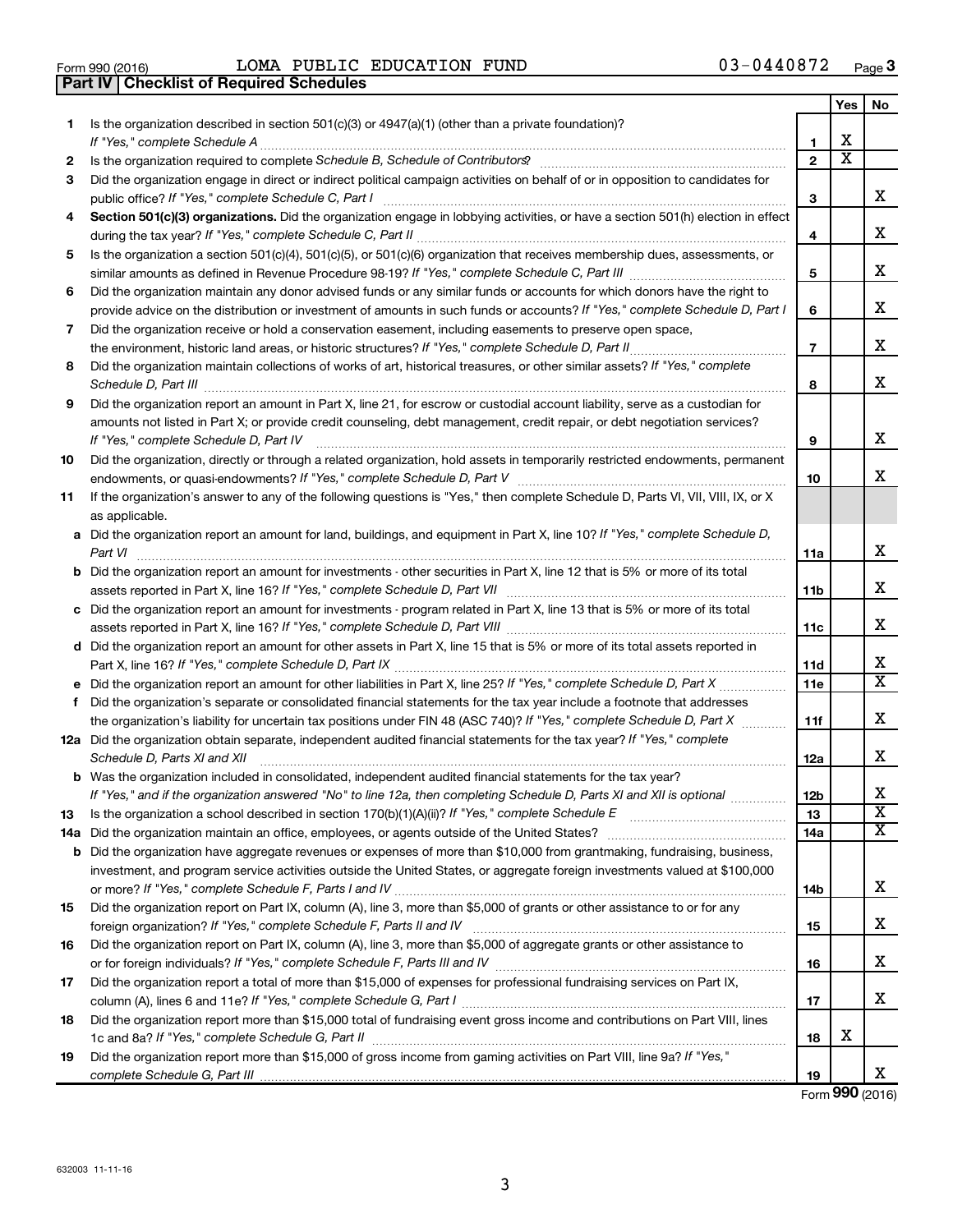|  | Form 990 (2016) |  |
|--|-----------------|--|
|  |                 |  |

Form 990 (2016)  $LOMA$  PUBLIC EDUCATION FUND  $03-0440872$  Page

*(continued)* **Part IV Checklist of Required Schedules**

|     |                                                                                                                                                        |     | Yes | No                      |
|-----|--------------------------------------------------------------------------------------------------------------------------------------------------------|-----|-----|-------------------------|
| 20a | Did the organization operate one or more hospital facilities? If "Yes," complete Schedule H                                                            | 20a |     | х                       |
| b   | If "Yes" to line 20a, did the organization attach a copy of its audited financial statements to this return?                                           | 20b |     |                         |
| 21  | Did the organization report more than \$5,000 of grants or other assistance to any domestic organization or                                            |     |     |                         |
|     |                                                                                                                                                        | 21  | х   |                         |
| 22  | Did the organization report more than \$5,000 of grants or other assistance to or for domestic individuals on                                          |     |     |                         |
|     | Part IX, column (A), line 2? If "Yes," complete Schedule I, Parts I and III                                                                            | 22  |     | x                       |
| 23  | Did the organization answer "Yes" to Part VII, Section A, line 3, 4, or 5 about compensation of the organization's current                             |     |     |                         |
|     | and former officers, directors, trustees, key employees, and highest compensated employees? If "Yes," complete                                         |     |     |                         |
|     | Schedule J                                                                                                                                             | 23  |     | x                       |
| 24a | Did the organization have a tax-exempt bond issue with an outstanding principal amount of more than \$100,000 as of the                                |     |     |                         |
|     | last day of the year, that was issued after December 31, 2002? If "Yes," answer lines 24b through 24d and complete                                     |     |     |                         |
|     | Schedule K. If "No", go to line 25a                                                                                                                    | 24a |     | x                       |
| b   |                                                                                                                                                        | 24b |     |                         |
| с   | Did the organization maintain an escrow account other than a refunding escrow at any time during the year to defease                                   |     |     |                         |
|     | any tax-exempt bonds?                                                                                                                                  | 24c |     |                         |
|     |                                                                                                                                                        | 24d |     |                         |
|     | 25a Section 501(c)(3), 501(c)(4), and 501(c)(29) organizations. Did the organization engage in an excess benefit                                       |     |     |                         |
|     |                                                                                                                                                        | 25a |     | х                       |
| b   | Is the organization aware that it engaged in an excess benefit transaction with a disqualified person in a prior year, and                             |     |     |                         |
|     | that the transaction has not been reported on any of the organization's prior Forms 990 or 990-EZ? If "Yes," complete                                  |     |     | x                       |
|     | Schedule L, Part I                                                                                                                                     | 25b |     |                         |
| 26  | Did the organization report any amount on Part X, line 5, 6, or 22 for receivables from or payables to any current or                                  |     |     |                         |
|     | former officers, directors, trustees, key employees, highest compensated employees, or disqualified persons? If "Yes,"<br>complete Schedule L, Part II | 26  |     | X                       |
| 27  | Did the organization provide a grant or other assistance to an officer, director, trustee, key employee, substantial                                   |     |     |                         |
|     | contributor or employee thereof, a grant selection committee member, or to a 35% controlled entity or family member                                    |     |     |                         |
|     |                                                                                                                                                        | 27  |     | x                       |
| 28  | Was the organization a party to a business transaction with one of the following parties (see Schedule L, Part IV                                      |     |     |                         |
|     | instructions for applicable filing thresholds, conditions, and exceptions):                                                                            |     |     |                         |
| а   | A current or former officer, director, trustee, or key employee? If "Yes," complete Schedule L, Part IV                                                | 28a |     | x                       |
| b   | A family member of a current or former officer, director, trustee, or key employee? If "Yes," complete Schedule L, Part IV                             | 28b |     | $\overline{\textbf{X}}$ |
| с   | An entity of which a current or former officer, director, trustee, or key employee (or a family member thereof) was an officer,                        |     |     |                         |
|     | director, trustee, or direct or indirect owner? If "Yes," complete Schedule L, Part IV.                                                                | 28c |     | х                       |
| 29  |                                                                                                                                                        | 29  |     | $\overline{\mathbf{X}}$ |
| 30  | Did the organization receive contributions of art, historical treasures, or other similar assets, or qualified conservation                            |     |     |                         |
|     |                                                                                                                                                        | 30  |     | х                       |
| 31  | Did the organization liquidate, terminate, or dissolve and cease operations?                                                                           |     |     |                         |
|     |                                                                                                                                                        | 31  |     | х                       |
| 32  | Did the organization sell, exchange, dispose of, or transfer more than 25% of its net assets? If "Yes," complete                                       |     |     |                         |
|     |                                                                                                                                                        | 32  |     | х                       |
| 33  | Did the organization own 100% of an entity disregarded as separate from the organization under Regulations                                             |     |     |                         |
|     |                                                                                                                                                        | 33  |     | х                       |
| 34  | Was the organization related to any tax-exempt or taxable entity? If "Yes," complete Schedule R, Part II, III, or IV, and                              |     |     |                         |
|     | Part V, line 1                                                                                                                                         | 34  |     | X                       |
| 35a |                                                                                                                                                        | 35a |     | $\overline{\mathbf{X}}$ |
| b   | If "Yes" to line 35a, did the organization receive any payment from or engage in any transaction with a controlled entity                              |     |     |                         |
|     |                                                                                                                                                        | 35b |     |                         |
| 36  | Section 501(c)(3) organizations. Did the organization make any transfers to an exempt non-charitable related organization?                             |     |     |                         |
|     |                                                                                                                                                        | 36  |     | x                       |
| 37  | Did the organization conduct more than 5% of its activities through an entity that is not a related organization                                       |     |     | x                       |
|     |                                                                                                                                                        | 37  |     |                         |
| 38  | Did the organization complete Schedule O and provide explanations in Schedule O for Part VI, lines 11b and 19?                                         | 38  | х   |                         |
|     |                                                                                                                                                        |     |     |                         |

Form (2016) **990**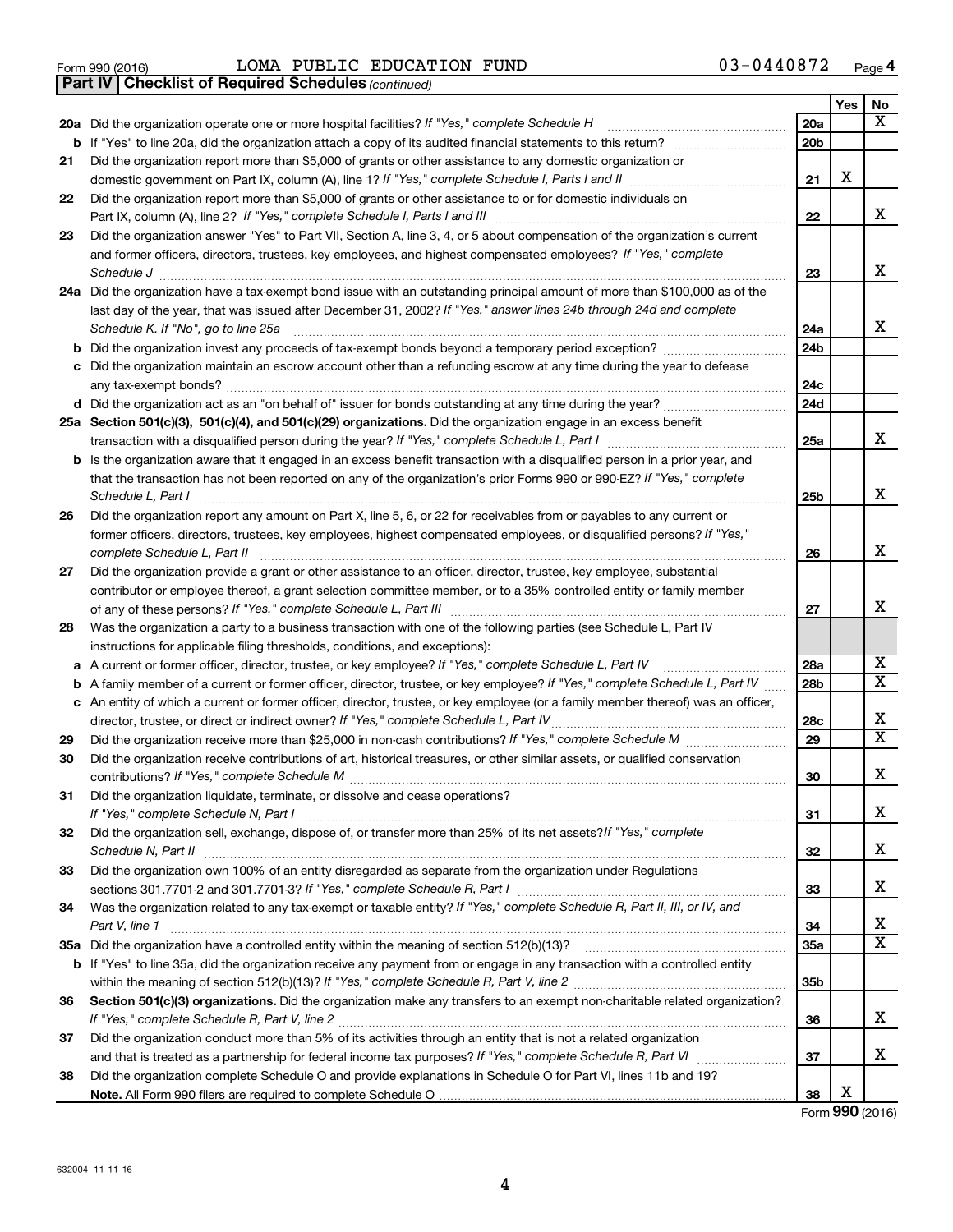|               | LOMA PUBLIC EDUCATION FUND<br>Form 990 (2016)                                                                                                   |                 | 03-0440872 |                |     | Page 5                  |
|---------------|-------------------------------------------------------------------------------------------------------------------------------------------------|-----------------|------------|----------------|-----|-------------------------|
| <b>Part V</b> | <b>Statements Regarding Other IRS Filings and Tax Compliance</b>                                                                                |                 |            |                |     |                         |
|               | Check if Schedule O contains a response or note to any line in this Part V                                                                      |                 |            |                |     |                         |
|               |                                                                                                                                                 |                 |            |                | Yes | No                      |
|               |                                                                                                                                                 | 1a              |            |                |     |                         |
| b             | Enter the number of Forms W-2G included in line 1a. Enter -0- if not applicable                                                                 | 1 <sub>b</sub>  |            |                |     |                         |
| c             | Did the organization comply with backup withholding rules for reportable payments to vendors and reportable gaming                              |                 |            |                |     |                         |
|               |                                                                                                                                                 |                 |            | 1c             |     |                         |
|               | 2a Enter the number of employees reported on Form W-3, Transmittal of Wage and Tax Statements,                                                  |                 |            |                |     |                         |
|               | filed for the calendar year ending with or within the year covered by this return                                                               | 2a              | 0          |                |     |                         |
|               | <b>b</b> If at least one is reported on line 2a, did the organization file all required federal employment tax returns?                         |                 |            | 2 <sub>b</sub> |     |                         |
|               |                                                                                                                                                 |                 |            |                |     |                         |
|               | 3a Did the organization have unrelated business gross income of \$1,000 or more during the year?                                                |                 |            | 3a             |     | x                       |
|               |                                                                                                                                                 |                 |            | 3b             |     |                         |
|               | 4a At any time during the calendar year, did the organization have an interest in, or a signature or other authority over, a                    |                 |            |                |     |                         |
|               | financial account in a foreign country (such as a bank account, securities account, or other financial account)?                                |                 |            | 4a             |     | x                       |
|               | <b>b</b> If "Yes," enter the name of the foreign country:                                                                                       |                 |            |                |     |                         |
|               | See instructions for filing requirements for FinCEN Form 114, Report of Foreign Bank and Financial Accounts (FBAR).                             |                 |            |                |     |                         |
|               |                                                                                                                                                 |                 |            | 5a             |     | х                       |
|               |                                                                                                                                                 |                 |            | 5b             |     | $\overline{\mathtt{x}}$ |
|               |                                                                                                                                                 |                 |            | 5c             |     |                         |
|               | 6a Does the organization have annual gross receipts that are normally greater than \$100,000, and did the organization solicit                  |                 |            |                |     |                         |
|               | any contributions that were not tax deductible as charitable contributions?                                                                     |                 |            | 6a             |     | x                       |
|               | b If "Yes," did the organization include with every solicitation an express statement that such contributions or gifts                          |                 |            |                |     |                         |
|               | were not tax deductible?                                                                                                                        |                 |            | 6b             |     |                         |
| 7             | Organizations that may receive deductible contributions under section 170(c).                                                                   |                 |            |                |     |                         |
| a             | Did the organization receive a payment in excess of \$75 made partly as a contribution and partly for goods and services provided to the payor? |                 |            |                |     | x                       |
|               |                                                                                                                                                 |                 |            | 7b             |     |                         |
|               | c Did the organization sell, exchange, or otherwise dispose of tangible personal property for which it was required                             |                 |            |                |     |                         |
|               | to file Form 8282?                                                                                                                              |                 |            | 7c             |     | х                       |
|               | d If "Yes," indicate the number of Forms 8282 filed during the year manufacture intervent contained in the Sea                                  | 7d              |            |                |     |                         |
| е             |                                                                                                                                                 |                 |            | 7е             |     |                         |
| f.            | Did the organization, during the year, pay premiums, directly or indirectly, on a personal benefit contract?                                    |                 |            | 7f             |     |                         |
| g             | If the organization received a contribution of qualified intellectual property, did the organization file Form 8899 as required?                |                 |            | 7g             |     |                         |
|               | h If the organization received a contribution of cars, boats, airplanes, or other vehicles, did the organization file a Form 1098-C?            |                 |            | 7h             |     |                         |
| 8             | Sponsoring organizations maintaining donor advised funds. Did a donor advised fund maintained by the                                            |                 |            |                |     |                         |
|               | sponsoring organization have excess business holdings at any time during the year?                                                              |                 |            | 8              |     |                         |
| 9             | Sponsoring organizations maintaining donor advised funds.                                                                                       |                 |            |                |     |                         |
| а             | Did the sponsoring organization make any taxable distributions under section 4966?                                                              |                 |            | 9а             |     |                         |
| b             | Section 501(c)(7) organizations. Enter:                                                                                                         |                 |            | 9b             |     |                         |
| 10            |                                                                                                                                                 | 10a             |            |                |     |                         |
| а<br>b        | Gross receipts, included on Form 990, Part VIII, line 12, for public use of club facilities <i>manumum</i>                                      | 10 <sub>b</sub> |            |                |     |                         |
| 11            | Section 501(c)(12) organizations. Enter:                                                                                                        |                 |            |                |     |                         |
| а             |                                                                                                                                                 | 11a             |            |                |     |                         |
| b             | Gross income from other sources (Do not net amounts due or paid to other sources against                                                        |                 |            |                |     |                         |
|               |                                                                                                                                                 | 11b             |            |                |     |                         |
|               | 12a Section 4947(a)(1) non-exempt charitable trusts. Is the organization filing Form 990 in lieu of Form 1041?                                  |                 |            | 12a            |     |                         |
| b             | If "Yes," enter the amount of tax-exempt interest received or accrued during the year                                                           | 12 <sub>b</sub> |            |                |     |                         |
| 13            | Section 501(c)(29) qualified nonprofit health insurance issuers.                                                                                |                 |            |                |     |                         |
| а             |                                                                                                                                                 |                 |            | 13a            |     |                         |
|               | Note. See the instructions for additional information the organization must report on Schedule O.                                               |                 |            |                |     |                         |
|               | <b>b</b> Enter the amount of reserves the organization is required to maintain by the states in which the                                       |                 |            |                |     |                         |
|               |                                                                                                                                                 | 13 <sub>b</sub> |            |                |     |                         |
|               |                                                                                                                                                 | 13 <sub>c</sub> |            |                |     |                         |
|               | 14a Did the organization receive any payments for indoor tanning services during the tax year?                                                  |                 |            | 14a            |     | X                       |
|               |                                                                                                                                                 |                 |            | 14b            |     |                         |

| Form 990 (2016) |  |
|-----------------|--|
|-----------------|--|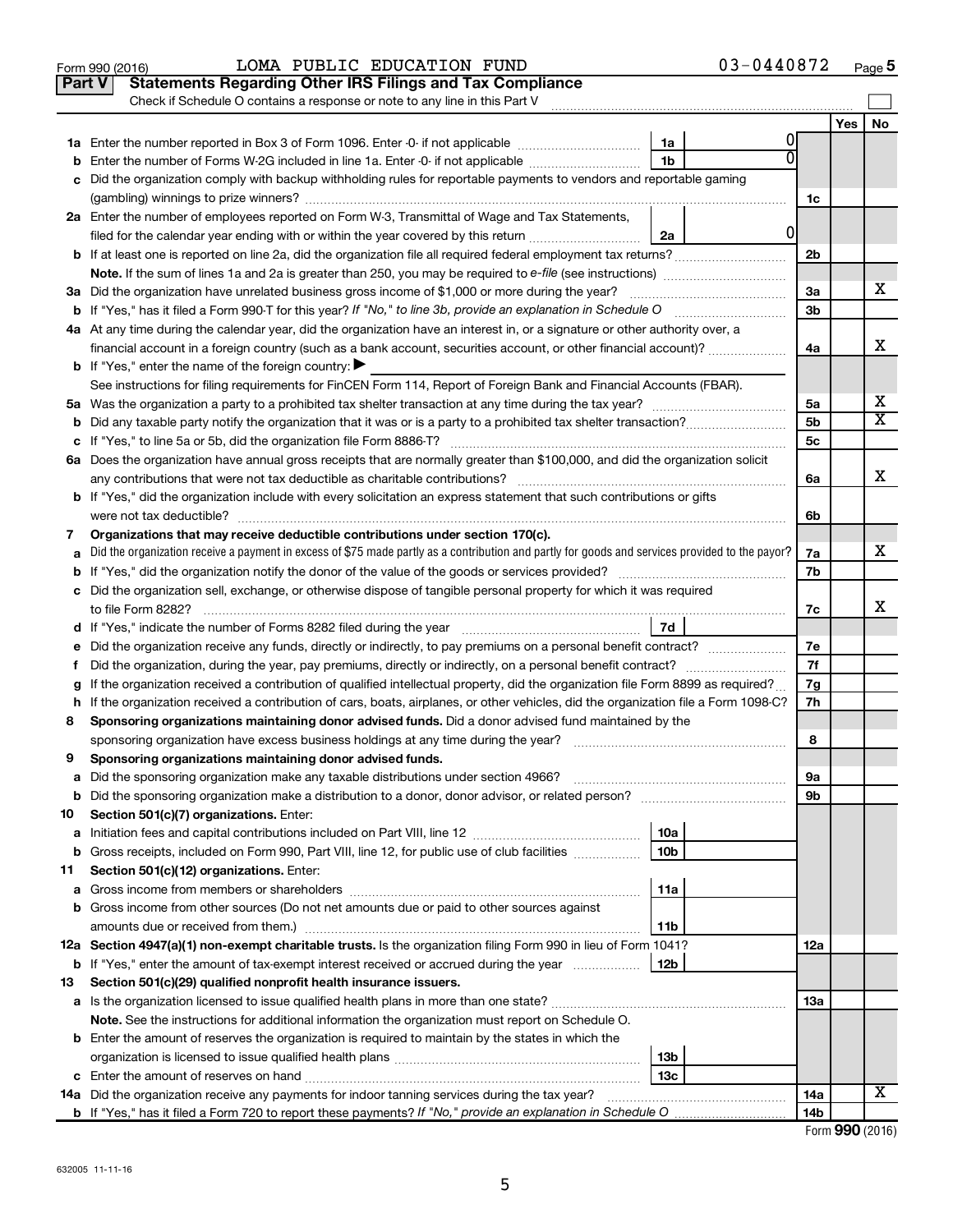|  |  | ٧ |
|--|--|---|
|  |  |   |

**2**

**9**

|  | ™ 990 (2016) |
|--|--------------|

|     | and branches to ensure their operations are consistent with the organization's exempt purposes?                                                                                                                         | 10 <sub>b</sub> |                         |                         |
|-----|-------------------------------------------------------------------------------------------------------------------------------------------------------------------------------------------------------------------------|-----------------|-------------------------|-------------------------|
|     | 11a Has the organization provided a complete copy of this Form 990 to all members of its governing body before filing the form?                                                                                         | 11a             | $\overline{\mathbf{X}}$ |                         |
|     | <b>b</b> Describe in Schedule O the process, if any, used by the organization to review this Form 990.                                                                                                                  |                 |                         |                         |
| 12a | Did the organization have a written conflict of interest policy? If "No," go to line 13                                                                                                                                 | 12a             |                         | x                       |
| b   |                                                                                                                                                                                                                         | 12 <sub>b</sub> |                         |                         |
| c   | Did the organization regularly and consistently monitor and enforce compliance with the policy? If "Yes," describe<br>in Schedule O how this was done                                                                   | 12c             |                         |                         |
| 13  |                                                                                                                                                                                                                         | 13              |                         | $\overline{\textbf{X}}$ |
| 14  | Did the organization have a written document retention and destruction policy?                                                                                                                                          | 14              |                         | X                       |
| 15  | Did the process for determining compensation of the following persons include a review and approval by independent<br>persons, comparability data, and contemporaneous substantiation of the deliberation and decision? |                 |                         |                         |
| a   | The organization's CEO, Executive Director, or top management official                                                                                                                                                  | 15a             |                         | x                       |
|     |                                                                                                                                                                                                                         | 15b             |                         | X                       |
|     | If "Yes" to line 15a or 15b, describe the process in Schedule O (see instructions).                                                                                                                                     |                 |                         |                         |
|     | <b>16a</b> Did the organization invest in, contribute assets to, or participate in a joint venture or similar arrangement with a                                                                                        |                 |                         |                         |
|     | taxable entity during the year?                                                                                                                                                                                         | 16a             |                         | x                       |
|     | <b>b</b> If "Yes," did the organization follow a written policy or procedure requiring the organization to evaluate its participation                                                                                   |                 |                         |                         |
|     | in joint venture arrangements under applicable federal tax law, and take steps to safeguard the organization's                                                                                                          |                 |                         |                         |
|     |                                                                                                                                                                                                                         | 16 <sub>b</sub> |                         |                         |
|     | <b>Section C. Disclosure</b>                                                                                                                                                                                            |                 |                         |                         |
| 17  | List the states with which a copy of this Form 990 is required to be filed $\blacktriangleright$ CA                                                                                                                     |                 |                         |                         |
| 18  | Section 6104 requires an organization to make its Forms 1023 (or 1024 if applicable), 990, and 990-T (Section 501(c)(3)s only) available                                                                                |                 |                         |                         |
|     | for public inspection. Indicate how you made these available. Check all that apply.<br>$ \mathbf{X} $ Upon request<br>Another's website<br>Own website<br>Other (explain in Schedule O)                                 |                 |                         |                         |
| 19  | Describe in Schedule O whether (and if so, how) the organization made its governing documents, conflict of interest policy, and financial                                                                               |                 |                         |                         |
|     | statements available to the public during the tax year.                                                                                                                                                                 |                 |                         |                         |
| 20  | State the name, address, and telephone number of the person who possesses the organization's books and records:<br>CLAIRE GROSJEAN - 408-657-3322                                                                       |                 |                         |                         |
|     | 95033<br>23800 SUMMIT ROAD, LOS GATOS, CA                                                                                                                                                                               |                 |                         |                         |
|     | 632006 11-11-16                                                                                                                                                                                                         |                 |                         | Form 990 (2016)         |
|     | 6                                                                                                                                                                                                                       |                 |                         |                         |
|     |                                                                                                                                                                                                                         |                 |                         |                         |

#### **3 4 5 6 7 2 3 4 5 6 7a 7b a b** officer, director, trustee, or key employee? ~~~~~~~~~~~~~~~~~~~~~~~~~~~~~~~~~~~~~~~~ Did the organization delegate control over management duties customarily performed by or under the direct supervision of officers, directors, or trustees, or key employees to a management company or other person?~~~~~~~~~~~~~~ Did the organization make any significant changes to its governing documents since the prior Form 990 was filed? ............... Did the organization become aware during the year of a significant diversion of the organization's assets? ~~~~~~~~~ Did the organization have members or stockholders? ~~~~~~~~~~~~~~~~~~~~~~~~~~~~~~~~~~~ Did the organization have members, stockholders, or other persons who had the power to elect or appoint one or more members of the governing body? Are any governance decisions of the organization reserved to (or subject to approval by) members, stockholders, or persons other than the governing body? ~~~~~~~~~~~~~~~~~~~~~~~~~~~~~~~~~~~~~~~~~~ ~~~~~~~~~~~~~~~~~~~~~~~~~~~~~~~~~~~~~~~~~

| 7a Did the organization have members, stockholders, or other persons who had the power to elect or appoint one or                   |    |  |
|-------------------------------------------------------------------------------------------------------------------------------------|----|--|
| more members of the governing body?                                                                                                 | 7a |  |
| <b>b</b> Are any governance decisions of the organization reserved to (or subject to approval by) members, stockholders, or         |    |  |
| persons other than the governing body?                                                                                              | 7h |  |
| 8 Did the organization contemporaneously document the meetings held or written actions undertaken during the year by the following: |    |  |

| . The main and any product in the control of a contribution of an extra the main main the person as energy who entered           |  |
|----------------------------------------------------------------------------------------------------------------------------------|--|
| more members of the governing body?                                                                                              |  |
| <b>b</b> Are any governance decisions of the organization reserved to (or subject to approval by) members, stockholders, or      |  |
| persons other than the governing body?                                                                                           |  |
| Did the organization contemporaneously document the meetings held or written actions undertaken during the year by the following |  |

|   | persons other than the governing body?                                                                                            |  |  |
|---|-----------------------------------------------------------------------------------------------------------------------------------|--|--|
| 8 | Did the organization contemporaneously document the meetings held or written actions undertaken during the vear by the following: |  |  |
|   | <b>a</b> The governing body?                                                                                                      |  |  |
|   | <b>b</b> Each committee with authority to act on behalf of the governing body?                                                    |  |  |

|                                                                                                                                     |          | <b>Yes</b> | ∣ No |
|-------------------------------------------------------------------------------------------------------------------------------------|----------|------------|------|
| <b>10a</b> Did the organization have local chapters, branches, or affiliates?                                                       | 10a      |            |      |
| <b>b</b> If "Yes," did the organization have written policies and procedures governing the activities of such chapters, affiliates, |          |            |      |
|                                                                                                                                     | $\cdots$ |            |      |

organization's mailing address? If "Yes," provide the names and addresses in Schedule O manument content content

**Section B. Policies** (This Section B requests information about policies not required by the Internal Revenue Code.)

Is there any officer, director, trustee, or key employee listed in Part VII, Section A, who cannot be reached at the

|  | LOMA PUBLIC EDUCATION FUND |  |
|--|----------------------------|--|

**1a** Enter the number of voting members of the governing body at the end of the tax year *www.www.* 

Check if Schedule O contains a response or note to any line in this Part VI

**Section A. Governing Body and Management**

If there are material differences in voting rights among members of the governing body, or if the governing body delegated broad authority to an executive committee or similar committee, explain in Schedule O.

**b** Enter the number of voting members included in line 1a, above, who are independent  $\ldots$ 

Did any officer, director, trustee, or key employee have a family relationship or a business relationship with any other

9

9

**9**

**1a**

**1b**

**Yes No**

 $\boxed{\text{X}}$ 

X

X X  $\overline{\text{X}}$  $\overline{\texttt{x}}$ 

X

X

X

| Form 990 (2016) |  | LOMA PUBLIC EDUCATION FUND                                                                                                         | 03-0440872 | Pag |
|-----------------|--|------------------------------------------------------------------------------------------------------------------------------------|------------|-----|
|                 |  | <b>Part VI Governance, Management, and Disclosure</b> For each "Yes" response to lines 2 through 7b below, and for a "No" response |            |     |
|                 |  | to line 8a, 8b, or 10b below, describe the circumstances, processes, or changes in Schedule O. See instructions.                   |            |     |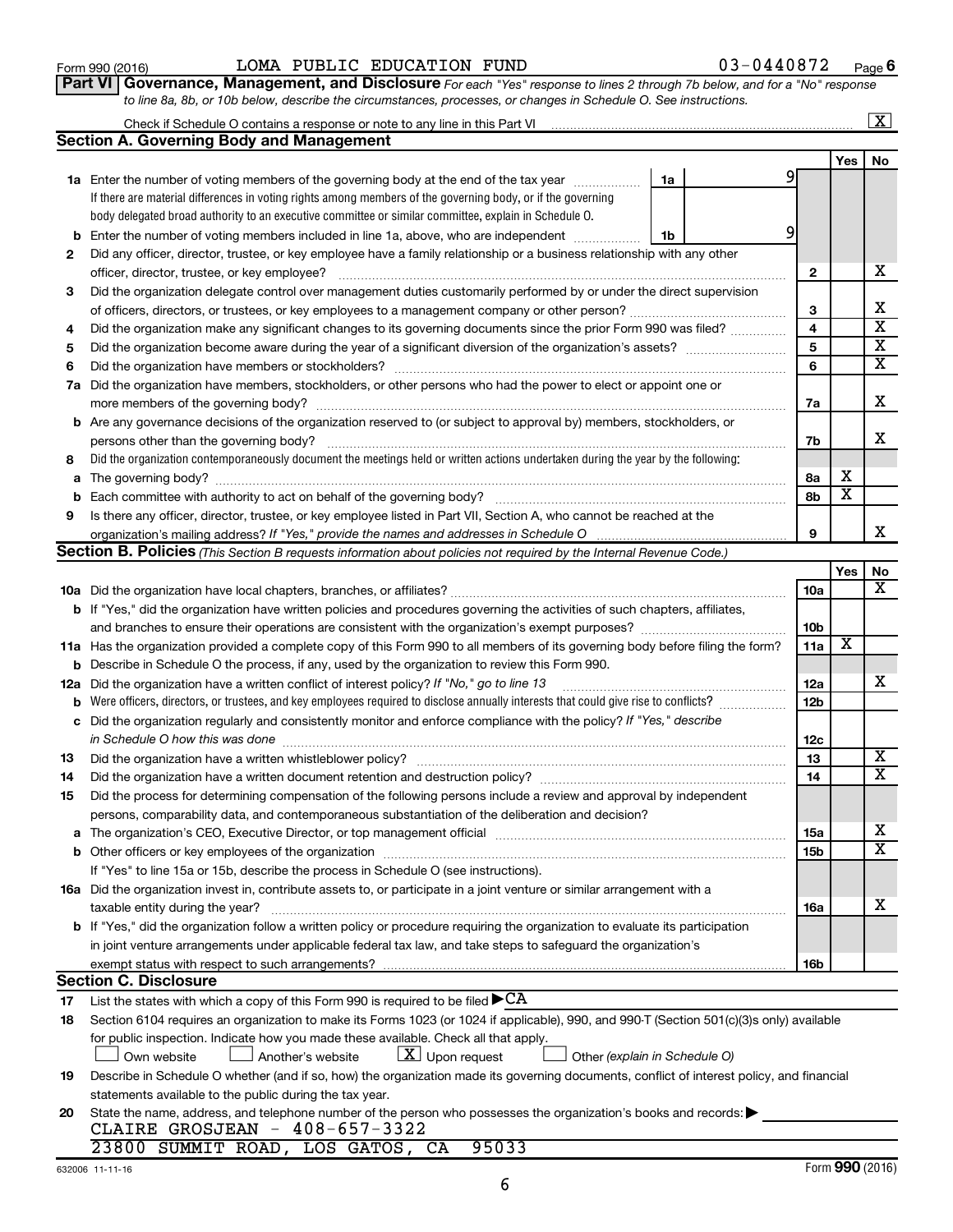$\Box$ 

| Part VII Compensation of Officers, Directors, Trustees, Key Employees, Highest Compensated |  |  |  |  |
|--------------------------------------------------------------------------------------------|--|--|--|--|
| <b>Employees, and Independent Contractors</b>                                              |  |  |  |  |

Check if Schedule O contains a response or note to any line in this Part VII

**Section A. Officers, Directors, Trustees, Key Employees, and Highest Compensated Employees**

**1a**  Complete this table for all persons required to be listed. Report compensation for the calendar year ending with or within the organization's tax year.

**•** List all of the organization's current officers, directors, trustees (whether individuals or organizations), regardless of amount of compensation. Enter -0- in columns  $(D)$ ,  $(E)$ , and  $(F)$  if no compensation was paid.

**•** List all of the organization's **current** key employees, if any. See instructions for definition of "key employee."

**•** List the organization's five current highest compensated employees (other than an officer, director, trustee, or key employee) who received reportable compensation (Box 5 of Form W-2 and/or Box 7 of Form 1099-MISC) of more than \$100,000 from the organization and any related organizations.

**•** List all of the organization's former officers, key employees, and highest compensated employees who received more than \$100,000 of reportable compensation from the organization and any related organizations.

**•** List all of the organization's former directors or trustees that received, in the capacity as a former director or trustee of the organization, more than \$10,000 of reportable compensation from the organization and any related organizations.

List persons in the following order: individual trustees or directors; institutional trustees; officers; key employees; highest compensated employees; and former such persons.

 $\boxed{\textbf{X}}$  Check this box if neither the organization nor any related organization compensated any current officer, director, or trustee.

| (A)                 | (B)            |                                |                       | (C)         |              |                                                                  |        | (D)             | (E)             | (F)           |
|---------------------|----------------|--------------------------------|-----------------------|-------------|--------------|------------------------------------------------------------------|--------|-----------------|-----------------|---------------|
| Name and Title      | Average        |                                |                       | Position    |              | (do not check more than one                                      |        | Reportable      | Reportable      | Estimated     |
|                     | hours per      |                                |                       |             |              | box, unless person is both an<br>officer and a director/trustee) |        | compensation    | compensation    | amount of     |
|                     | week           |                                |                       |             |              |                                                                  |        | from            | from related    | other         |
|                     | (list any      |                                |                       |             |              |                                                                  |        | the             | organizations   | compensation  |
|                     | hours for      |                                |                       |             |              |                                                                  |        | organization    | (W-2/1099-MISC) | from the      |
|                     | related        |                                |                       |             |              |                                                                  |        | (W-2/1099-MISC) |                 | organization  |
|                     | organizations  |                                |                       |             |              |                                                                  |        |                 |                 | and related   |
|                     | below<br>line) | Individual trustee or director | Institutional trustee | Officer     | Key employee | Highest compensated<br>employee                                  | Former |                 |                 | organizations |
| (1) BEN ABELN       | 10.00          |                                |                       |             |              |                                                                  |        |                 |                 |               |
| PRESIDENT           |                | X                              |                       | $\mathbf X$ |              |                                                                  |        | 0.              | $\mathbf 0$ .   | $\mathbf 0$ . |
| (2) JENNIFER CHEN   | 3.00           |                                |                       |             |              |                                                                  |        |                 |                 |               |
| <b>MEMBER</b>       |                | $\mathbf X$                    |                       |             |              |                                                                  |        | 0.              | 0.              | $\mathbf 0$ . |
| (3) DANIELLE GARVEY | 3.00           |                                |                       |             |              |                                                                  |        |                 |                 |               |
| <b>MEMBER</b>       |                | $\mathbf X$                    |                       |             |              |                                                                  |        | 0.              | 0.              | $\mathbf 0$ . |
| (4) CLAIRE GROSJEAN | 3.00           |                                |                       |             |              |                                                                  |        |                 |                 |               |
| MEMBER              |                | $\mathbf X$                    |                       |             |              |                                                                  |        | 0.              | 0.              | $\mathbf 0$ . |
| (5) KATE LECORNU    | 3.00           |                                |                       |             |              |                                                                  |        |                 |                 |               |
| <b>MEMBER</b>       |                | $\mathbf X$                    |                       |             |              |                                                                  |        | 0.              | 0.              | $\mathbf 0$ . |
| (6) ADELIA ROWLAND  | 3.00           |                                |                       |             |              |                                                                  |        |                 |                 |               |
| <b>MEMBER</b>       |                | $\mathbf X$                    |                       |             |              |                                                                  |        | $\mathbf 0$ .   | 0.              | $\mathbf 0$ . |
| (7) ARCHIE SCHMITT  | 3.00           |                                |                       |             |              |                                                                  |        |                 |                 |               |
| <b>MEMBER</b>       |                | $\mathbf X$                    |                       |             |              |                                                                  |        | 0.              | $\mathbf 0$ .   | $\mathbf 0$ . |
| (8) JONI THOMAS     | 3.00           |                                |                       |             |              |                                                                  |        |                 |                 |               |
| <b>MEMBER</b>       |                | $\mathbf X$                    |                       |             |              |                                                                  |        | 0.              | 0.              | $\mathbf 0$ . |
| (9) LINDSEY WINTER  | 3.00           |                                |                       |             |              |                                                                  |        |                 |                 |               |
| <b>MEMBER</b>       |                | $\mathbf X$                    |                       |             |              |                                                                  |        | 0.              | 0.              | $\mathbf 0$ . |
|                     |                |                                |                       |             |              |                                                                  |        |                 |                 |               |
|                     |                |                                |                       |             |              |                                                                  |        |                 |                 |               |
|                     |                |                                |                       |             |              |                                                                  |        |                 |                 |               |
|                     |                |                                |                       |             |              |                                                                  |        |                 |                 |               |
|                     |                |                                |                       |             |              |                                                                  |        |                 |                 |               |
|                     |                |                                |                       |             |              |                                                                  |        |                 |                 |               |
|                     |                |                                |                       |             |              |                                                                  |        |                 |                 |               |
|                     |                |                                |                       |             |              |                                                                  |        |                 |                 |               |
|                     |                |                                |                       |             |              |                                                                  |        |                 |                 |               |
|                     |                |                                |                       |             |              |                                                                  |        |                 |                 |               |
|                     |                |                                |                       |             |              |                                                                  |        |                 |                 |               |
|                     |                |                                |                       |             |              |                                                                  |        |                 |                 |               |
|                     |                |                                |                       |             |              |                                                                  |        |                 |                 |               |
|                     |                |                                |                       |             |              |                                                                  |        |                 |                 |               |

Form (2016) **990**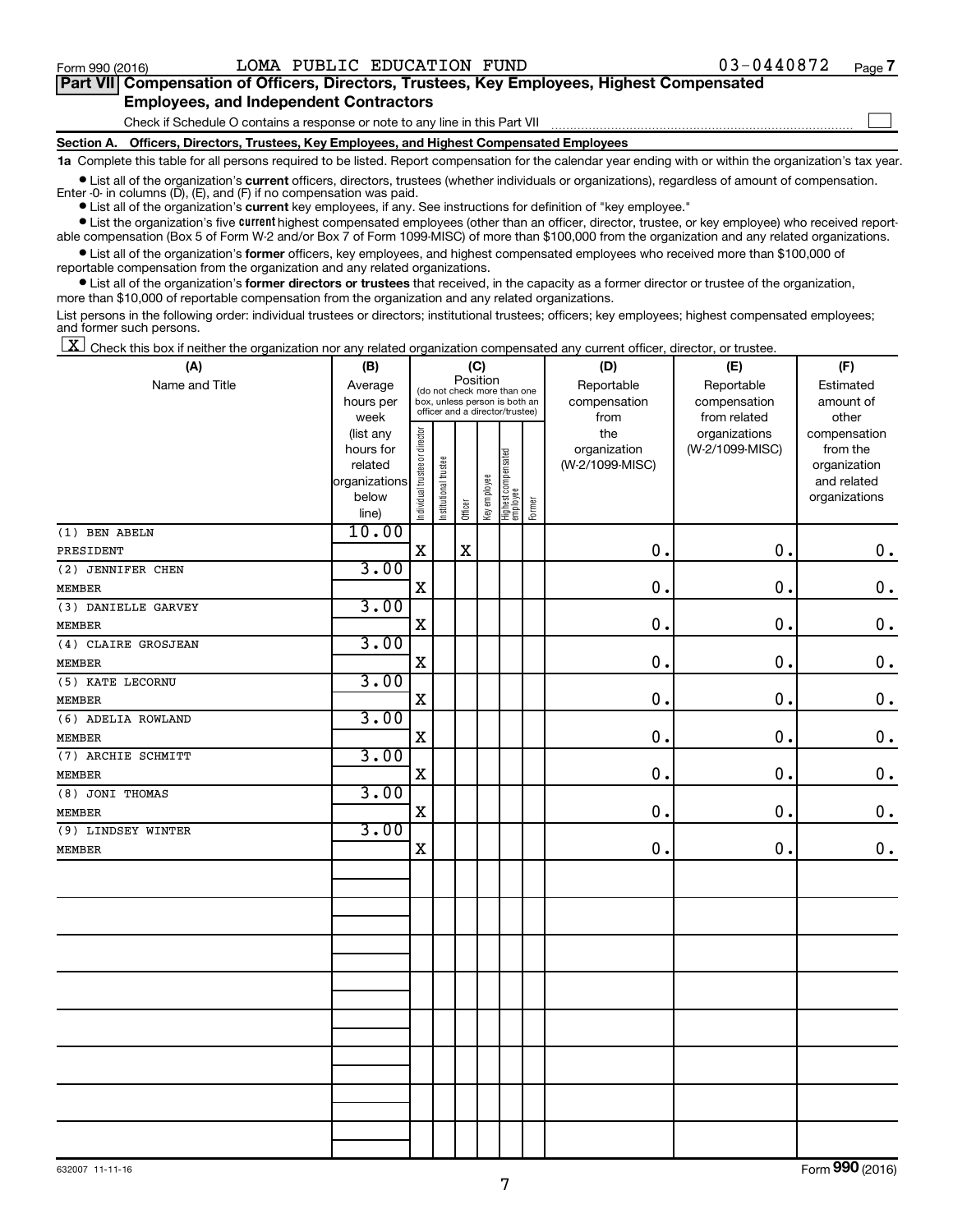|                 | LOMA PUBLIC EDUCATION FUND<br>Form 990 (2016)                                                                                                                                                                                                                      |                                                         |                                |                       |                 |              |                                                                                                 |        |                                                  | 03-0440872                                                         |    |                                         | Page 8           |
|-----------------|--------------------------------------------------------------------------------------------------------------------------------------------------------------------------------------------------------------------------------------------------------------------|---------------------------------------------------------|--------------------------------|-----------------------|-----------------|--------------|-------------------------------------------------------------------------------------------------|--------|--------------------------------------------------|--------------------------------------------------------------------|----|-----------------------------------------|------------------|
| <b>Part VII</b> | Section A. Officers, Directors, Trustees, Key Employees, and Highest Compensated Employees (continued)                                                                                                                                                             |                                                         |                                |                       |                 |              |                                                                                                 |        |                                                  |                                                                    |    |                                         |                  |
|                 | (A)<br>Name and title                                                                                                                                                                                                                                              | (B)<br>Average<br>hours per<br>week<br>(list any        |                                |                       | (C)<br>Position |              | (do not check more than one<br>box, unless person is both an<br>officer and a director/trustee) |        | (D)<br>Reportable<br>compensation<br>from<br>the | (E)<br>Reportable<br>compensation<br>from related<br>organizations |    | (F)<br>Estimated<br>amount of<br>other  | compensation     |
|                 |                                                                                                                                                                                                                                                                    | hours for<br>related<br>organizations<br>below<br>line) | Individual trustee or director | Institutional trustee | Officer         | Key employee | Highest compensated<br>  employee                                                               | Former | organization<br>(W-2/1099-MISC)                  | (W-2/1099-MISC)                                                    |    | from the<br>organization<br>and related | organizations    |
|                 |                                                                                                                                                                                                                                                                    |                                                         |                                |                       |                 |              |                                                                                                 |        |                                                  |                                                                    |    |                                         |                  |
|                 |                                                                                                                                                                                                                                                                    |                                                         |                                |                       |                 |              |                                                                                                 |        |                                                  |                                                                    |    |                                         |                  |
|                 |                                                                                                                                                                                                                                                                    |                                                         |                                |                       |                 |              |                                                                                                 |        |                                                  |                                                                    |    |                                         |                  |
|                 |                                                                                                                                                                                                                                                                    |                                                         |                                |                       |                 |              |                                                                                                 |        |                                                  |                                                                    |    |                                         |                  |
|                 |                                                                                                                                                                                                                                                                    |                                                         |                                |                       |                 |              |                                                                                                 |        |                                                  |                                                                    |    |                                         |                  |
|                 |                                                                                                                                                                                                                                                                    |                                                         |                                |                       |                 |              |                                                                                                 |        |                                                  |                                                                    |    |                                         |                  |
|                 |                                                                                                                                                                                                                                                                    |                                                         |                                |                       |                 |              |                                                                                                 |        |                                                  |                                                                    |    |                                         |                  |
|                 |                                                                                                                                                                                                                                                                    |                                                         |                                |                       |                 |              |                                                                                                 |        |                                                  |                                                                    |    |                                         |                  |
|                 |                                                                                                                                                                                                                                                                    |                                                         |                                |                       |                 |              |                                                                                                 |        | $\overline{0}$ .                                 |                                                                    | Ο. |                                         | $\overline{0}$ . |
|                 |                                                                                                                                                                                                                                                                    |                                                         |                                |                       |                 |              |                                                                                                 |        | σ.                                               |                                                                    | σ. |                                         | $\overline{0}$ . |
|                 |                                                                                                                                                                                                                                                                    |                                                         |                                |                       |                 |              |                                                                                                 |        | $\overline{0}$ .                                 |                                                                    | Ο. |                                         | $\overline{0}$ . |
| 2               | Total number of individuals (including but not limited to those listed above) who received more than \$100,000 of reportable<br>compensation from the organization $\blacktriangleright$                                                                           |                                                         |                                |                       |                 |              |                                                                                                 |        |                                                  |                                                                    |    |                                         | 0                |
|                 |                                                                                                                                                                                                                                                                    |                                                         |                                |                       |                 |              |                                                                                                 |        |                                                  |                                                                    |    | Yes                                     | No               |
| 3               | Did the organization list any former officer, director, or trustee, key employee, or highest compensated employee on<br>line 1a? If "Yes," complete Schedule J for such individual manufacture content to the set of the set of the schedule J for such individual |                                                         |                                |                       |                 |              |                                                                                                 |        |                                                  |                                                                    | З  |                                         | x                |
|                 | For any individual listed on line 1a, is the sum of reportable compensation and other compensation from the organization<br>and related organizations greater than \$150,000? If "Yes," complete Schedule J for such individual                                    |                                                         |                                |                       |                 |              |                                                                                                 |        |                                                  |                                                                    |    | 4                                       | х                |
| 5               | Did any person listed on line 1a receive or accrue compensation from any unrelated organization or individual for services                                                                                                                                         |                                                         |                                |                       |                 |              |                                                                                                 |        |                                                  |                                                                    |    | 5                                       | x                |
|                 | <b>Section B. Independent Contractors</b>                                                                                                                                                                                                                          |                                                         |                                |                       |                 |              |                                                                                                 |        |                                                  |                                                                    |    |                                         |                  |
| 1               | Complete this table for your five highest compensated independent contractors that received more than \$100,000 of compensation from<br>the organization. Report compensation for the calendar year ending with or within the organization's tax year.             |                                                         |                                |                       |                 |              |                                                                                                 |        |                                                  |                                                                    |    |                                         |                  |
|                 | (A)<br>Name and business address                                                                                                                                                                                                                                   |                                                         |                                | <b>NONE</b>           |                 |              |                                                                                                 |        | (B)<br>Description of services                   |                                                                    |    | (C)<br>Compensation                     |                  |
|                 |                                                                                                                                                                                                                                                                    |                                                         |                                |                       |                 |              |                                                                                                 |        |                                                  |                                                                    |    |                                         |                  |
|                 |                                                                                                                                                                                                                                                                    |                                                         |                                |                       |                 |              |                                                                                                 |        |                                                  |                                                                    |    |                                         |                  |
|                 |                                                                                                                                                                                                                                                                    |                                                         |                                |                       |                 |              |                                                                                                 |        |                                                  |                                                                    |    |                                         |                  |
|                 |                                                                                                                                                                                                                                                                    |                                                         |                                |                       |                 |              |                                                                                                 |        |                                                  |                                                                    |    |                                         |                  |
|                 |                                                                                                                                                                                                                                                                    |                                                         |                                |                       |                 |              |                                                                                                 |        |                                                  |                                                                    |    |                                         |                  |
| 2               | Total number of independent contractors (including but not limited to those listed above) who received more than<br>\$100,000 of compensation from the organization >                                                                                              |                                                         |                                |                       |                 |              | 0                                                                                               |        |                                                  |                                                                    |    |                                         |                  |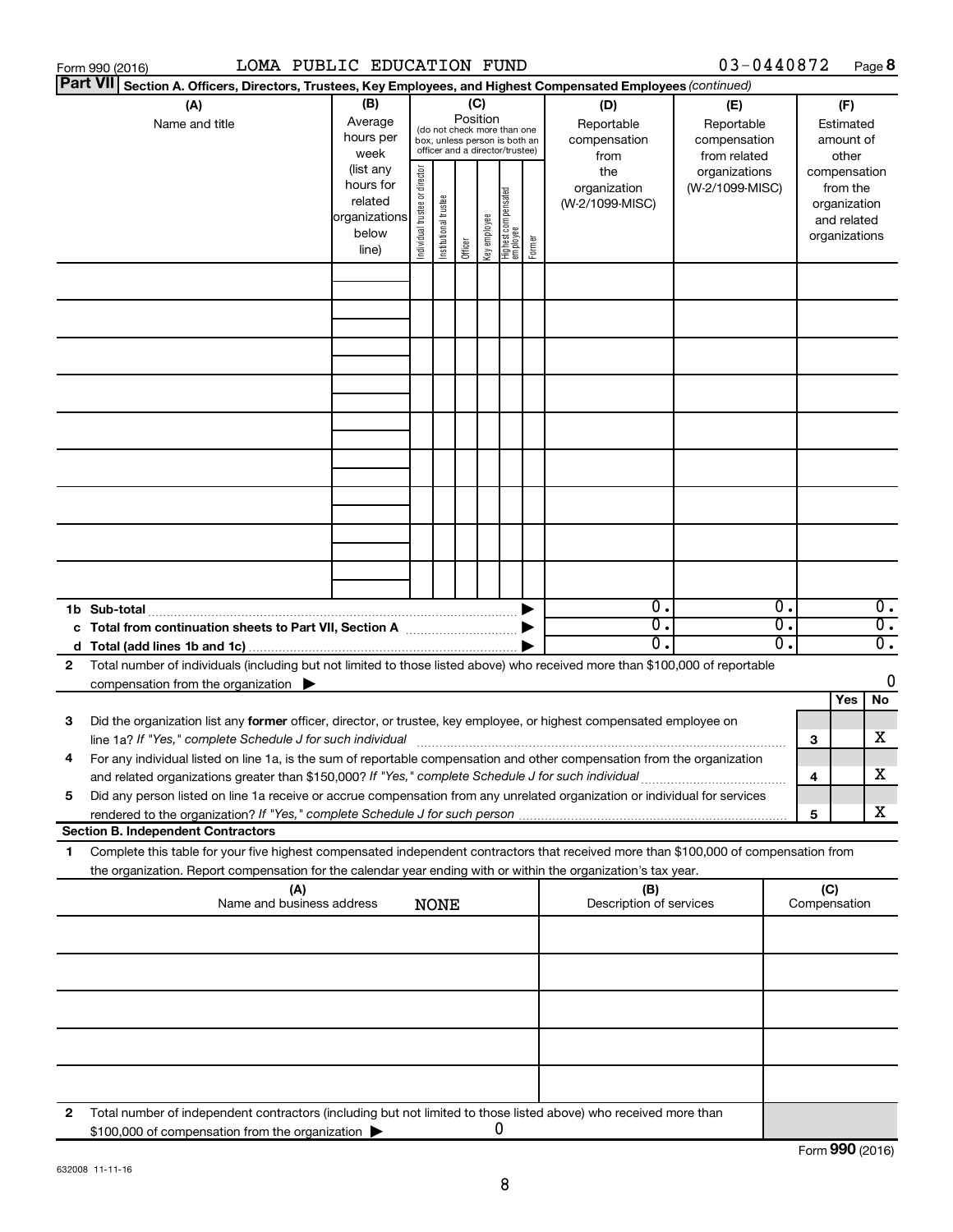|                                                           | Form 990 (2016)  |                                                                                                                       |                | LOMA PUBLIC EDUCATION FUND |                      |                                                 | 03-0440872                                         | Page 9                                                      |
|-----------------------------------------------------------|------------------|-----------------------------------------------------------------------------------------------------------------------|----------------|----------------------------|----------------------|-------------------------------------------------|----------------------------------------------------|-------------------------------------------------------------|
|                                                           | <b>Part VIII</b> | <b>Statement of Revenue</b>                                                                                           |                |                            |                      |                                                 |                                                    |                                                             |
|                                                           |                  |                                                                                                                       |                |                            |                      |                                                 |                                                    |                                                             |
|                                                           |                  |                                                                                                                       |                |                            | (A)<br>Total revenue | (B)<br>Related or<br>exempt function<br>revenue | $\overline{C}$<br>Unrelated<br>business<br>revenue | Revenue excluded<br>from tax under<br>sections<br>512 - 514 |
|                                                           |                  | 1 a Federated campaigns                                                                                               | 1a             |                            |                      |                                                 |                                                    |                                                             |
|                                                           |                  |                                                                                                                       | 1 <sub>b</sub> |                            |                      |                                                 |                                                    |                                                             |
|                                                           |                  | c Fundraising events                                                                                                  | l 1c           |                            |                      |                                                 |                                                    |                                                             |
|                                                           |                  | d Related organizations                                                                                               | 1 <sub>d</sub> |                            |                      |                                                 |                                                    |                                                             |
|                                                           |                  | e Government grants (contributions)                                                                                   | 1e             |                            |                      |                                                 |                                                    |                                                             |
|                                                           |                  | f All other contributions, gifts, grants, and                                                                         |                |                            |                      |                                                 |                                                    |                                                             |
| Contributions, Gifts, Grants<br>and Other Similar Amounts |                  | similar amounts not included above                                                                                    | 1f             | 181,290.                   |                      |                                                 |                                                    |                                                             |
|                                                           |                  | Noncash contributions included in lines 1a-1f: \$                                                                     |                |                            |                      |                                                 |                                                    |                                                             |
|                                                           |                  |                                                                                                                       |                | $\blacktriangleright$      | 181,290.             |                                                 |                                                    |                                                             |
|                                                           |                  |                                                                                                                       |                | <b>Business Code</b>       |                      |                                                 |                                                    |                                                             |
| Program Service<br>Revenue                                | 2 a              | <u> 1989 - Johann Barbara, martin a</u>                                                                               |                |                            |                      |                                                 |                                                    |                                                             |
|                                                           | b                | the contract of the contract of the contract of the contract of the contract of                                       |                |                            |                      |                                                 |                                                    |                                                             |
|                                                           | с                | <u> 1989 - Johann Barbara, martin amerikan basar dan berasal dalam basar dalam basar dalam basar dalam basar dala</u> |                |                            |                      |                                                 |                                                    |                                                             |
|                                                           | d                | the control of the control of the control of the control of the control of                                            |                |                            |                      |                                                 |                                                    |                                                             |
|                                                           | е<br>f.          |                                                                                                                       |                |                            |                      |                                                 |                                                    |                                                             |
|                                                           |                  |                                                                                                                       |                | ▶                          |                      |                                                 |                                                    |                                                             |
|                                                           | З                | Investment income (including dividends, interest, and                                                                 |                |                            |                      |                                                 |                                                    |                                                             |
|                                                           |                  |                                                                                                                       |                | ▶                          | 1,039.               |                                                 |                                                    | 1,039.                                                      |
|                                                           | 4                | Income from investment of tax-exempt bond proceeds                                                                    |                |                            |                      |                                                 |                                                    |                                                             |
|                                                           | 5                |                                                                                                                       |                |                            |                      |                                                 |                                                    |                                                             |
|                                                           |                  |                                                                                                                       | (i) Real       | (ii) Personal              |                      |                                                 |                                                    |                                                             |
|                                                           |                  |                                                                                                                       |                |                            |                      |                                                 |                                                    |                                                             |
|                                                           |                  |                                                                                                                       |                |                            |                      |                                                 |                                                    |                                                             |
|                                                           |                  | c Rental income or (loss)                                                                                             |                |                            |                      |                                                 |                                                    |                                                             |
|                                                           |                  |                                                                                                                       |                | ▶                          |                      |                                                 |                                                    |                                                             |
|                                                           |                  | 7 a Gross amount from sales of                                                                                        | (i) Securities | (ii) Other                 |                      |                                                 |                                                    |                                                             |
|                                                           |                  | assets other than inventory                                                                                           |                |                            |                      |                                                 |                                                    |                                                             |
|                                                           |                  | <b>b</b> Less: cost or other basis                                                                                    |                |                            |                      |                                                 |                                                    |                                                             |
|                                                           |                  |                                                                                                                       |                |                            |                      |                                                 |                                                    |                                                             |
|                                                           |                  |                                                                                                                       |                |                            |                      |                                                 |                                                    |                                                             |
|                                                           |                  |                                                                                                                       |                |                            |                      |                                                 |                                                    |                                                             |
|                                                           |                  | 8 a Gross income from fundraising events (not                                                                         |                |                            |                      |                                                 |                                                    |                                                             |
|                                                           |                  | including \$<br><u>and the state of</u> the state of                                                                  |                |                            |                      |                                                 |                                                    |                                                             |
|                                                           |                  | contributions reported on line 1c). See                                                                               |                |                            |                      |                                                 |                                                    |                                                             |
| <b>Other Revenue</b>                                      |                  |                                                                                                                       |                |                            |                      |                                                 |                                                    |                                                             |
|                                                           |                  | c Net income or (loss) from fundraising events                                                                        |                |                            | 178,978.             |                                                 |                                                    | 178,978.                                                    |
|                                                           |                  | 9 a Gross income from gaming activities. See                                                                          |                |                            |                      |                                                 |                                                    |                                                             |
|                                                           |                  |                                                                                                                       |                |                            |                      |                                                 |                                                    |                                                             |
|                                                           |                  |                                                                                                                       | bl             |                            |                      |                                                 |                                                    |                                                             |
|                                                           |                  |                                                                                                                       |                |                            |                      |                                                 |                                                    |                                                             |
|                                                           |                  | 10 a Gross sales of inventory, less returns                                                                           |                |                            |                      |                                                 |                                                    |                                                             |
|                                                           |                  |                                                                                                                       |                |                            |                      |                                                 |                                                    |                                                             |
|                                                           |                  | <b>b</b> Less: cost of goods sold $\ldots$ <b>b</b>                                                                   |                |                            |                      |                                                 |                                                    |                                                             |
|                                                           |                  | c Net income or (loss) from sales of inventory                                                                        |                | ▶                          |                      |                                                 |                                                    |                                                             |
|                                                           |                  | Miscellaneous Revenue                                                                                                 |                | <b>Business Code</b>       |                      |                                                 |                                                    |                                                             |
|                                                           | 11a              |                                                                                                                       |                |                            |                      |                                                 |                                                    |                                                             |
|                                                           | b                |                                                                                                                       |                |                            |                      |                                                 |                                                    |                                                             |
|                                                           | с                | <u> 1989 - Johann Barn, fransk politik (d. 1989)</u>                                                                  |                |                            |                      |                                                 |                                                    |                                                             |
|                                                           | d                |                                                                                                                       |                |                            |                      |                                                 |                                                    |                                                             |
|                                                           |                  |                                                                                                                       |                |                            |                      |                                                 |                                                    |                                                             |
|                                                           | 12               |                                                                                                                       |                |                            | 361, 307.            | $\overline{0}$ .                                |                                                    | $0.$   180,017.                                             |

03-0440872 Page 9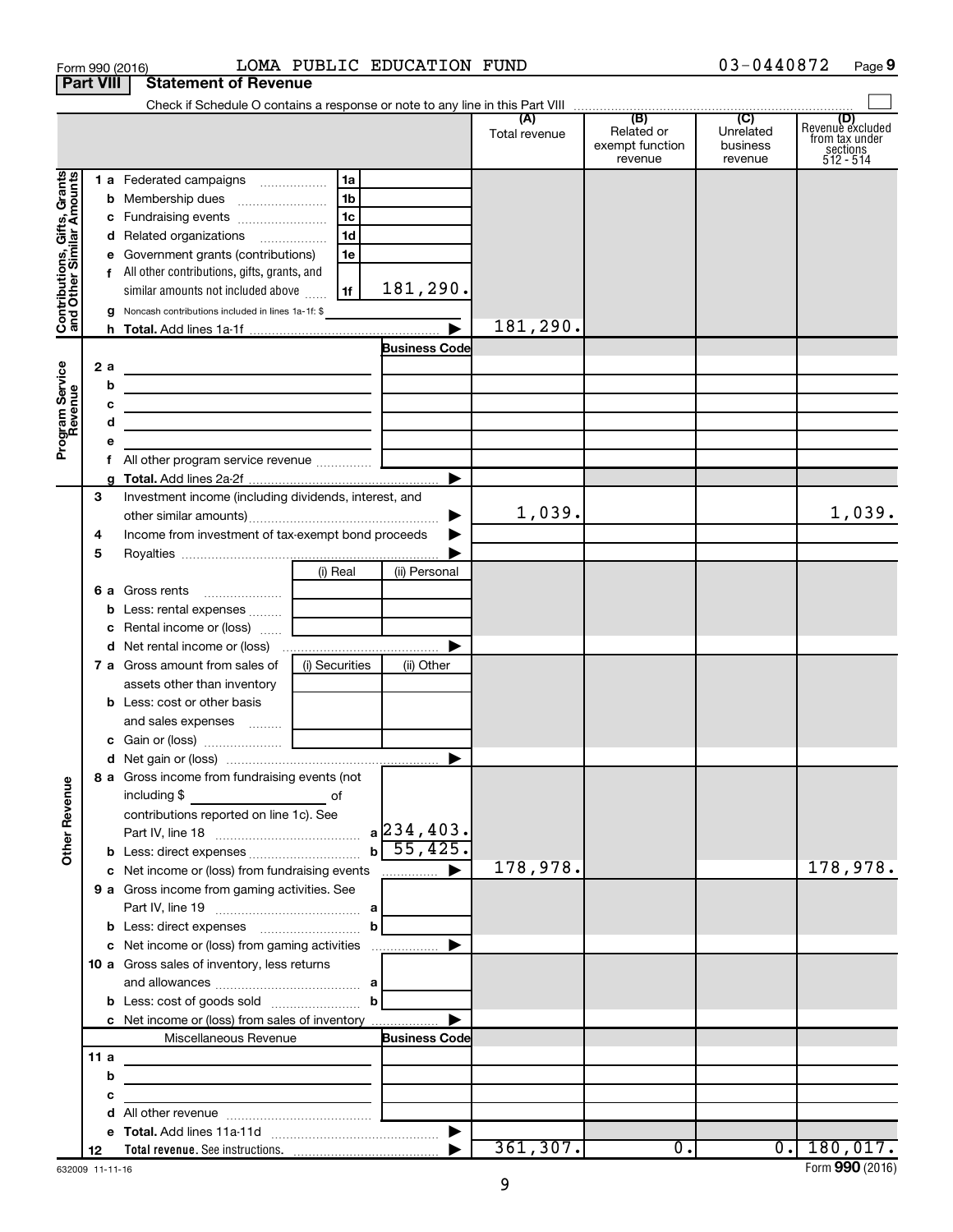Form 990 (2016)  $LOMA$  PUBLIC EDUCATION FUND  $03-0440872$  Page **Part IX Statement of Functional Expenses**

*Section 501(c)(3) and 501(c)(4) organizations must complete all columns. All other organizations must complete column (A).*

|        | Do not include amounts reported on lines 6b,<br>7b, 8b, 9b, and 10b of Part VIII.                        | (A)<br>Total expenses | (B)<br>Program service<br>expenses | (C)<br>Management and<br>general expenses | (D)<br>Fundraising<br>expenses |
|--------|----------------------------------------------------------------------------------------------------------|-----------------------|------------------------------------|-------------------------------------------|--------------------------------|
| 1.     | Grants and other assistance to domestic organizations                                                    |                       |                                    |                                           |                                |
|        | and domestic governments. See Part IV, line 21                                                           | 411,105.              | 411,105.                           |                                           |                                |
| 2      | Grants and other assistance to domestic                                                                  |                       |                                    |                                           |                                |
|        | individuals. See Part IV, line 22                                                                        |                       |                                    |                                           |                                |
| 3      | Grants and other assistance to foreign                                                                   |                       |                                    |                                           |                                |
|        | organizations, foreign governments, and foreign                                                          |                       |                                    |                                           |                                |
|        | individuals. See Part IV, lines 15 and 16                                                                |                       |                                    |                                           |                                |
| 4      | Benefits paid to or for members                                                                          |                       |                                    |                                           |                                |
| 5      | Compensation of current officers, directors,                                                             |                       |                                    |                                           |                                |
|        | trustees, and key employees                                                                              |                       |                                    |                                           |                                |
| 6      | Compensation not included above, to disqualified                                                         |                       |                                    |                                           |                                |
|        | persons (as defined under section 4958(f)(1)) and                                                        |                       |                                    |                                           |                                |
|        | persons described in section 4958(c)(3)(B)                                                               |                       |                                    |                                           |                                |
| 7      |                                                                                                          |                       |                                    |                                           |                                |
| 8      | Pension plan accruals and contributions (include                                                         |                       |                                    |                                           |                                |
|        | section 401(k) and 403(b) employer contributions)                                                        |                       |                                    |                                           |                                |
| 9      |                                                                                                          |                       |                                    |                                           |                                |
| 10     |                                                                                                          |                       |                                    |                                           |                                |
| 11     | Fees for services (non-employees):                                                                       |                       |                                    |                                           |                                |
| a      |                                                                                                          |                       |                                    |                                           |                                |
| b      |                                                                                                          |                       |                                    |                                           |                                |
|        |                                                                                                          |                       |                                    |                                           |                                |
| d      |                                                                                                          |                       |                                    |                                           |                                |
|        | Professional fundraising services. See Part IV, line 17                                                  |                       |                                    |                                           |                                |
| f<br>g | Investment management fees<br>Other. (If line 11g amount exceeds 10% of line 25,                         |                       |                                    |                                           |                                |
|        | column (A) amount, list line 11g expenses on Sch O.)                                                     |                       |                                    |                                           |                                |
| 12     |                                                                                                          |                       |                                    |                                           |                                |
| 13     |                                                                                                          | 11,428.               | 11,428.                            |                                           |                                |
| 14     |                                                                                                          |                       |                                    |                                           |                                |
| 15     |                                                                                                          |                       |                                    |                                           |                                |
| 16     |                                                                                                          |                       |                                    |                                           |                                |
| 17     | Travel                                                                                                   |                       |                                    |                                           |                                |
| 18     | Payments of travel or entertainment expenses                                                             |                       |                                    |                                           |                                |
|        | for any federal, state, or local public officials                                                        |                       |                                    |                                           |                                |
| 19     | Conferences, conventions, and meetings                                                                   |                       |                                    |                                           |                                |
| 20     | Interest                                                                                                 |                       |                                    |                                           |                                |
| 21     |                                                                                                          |                       |                                    |                                           |                                |
| 22     | Depreciation, depletion, and amortization                                                                |                       |                                    |                                           |                                |
| 23     | Insurance                                                                                                | 1,845.                | 1,845.                             |                                           |                                |
| 24     | Other expenses. Itemize expenses not covered<br>above. (List miscellaneous expenses in line 24e. If line |                       |                                    |                                           |                                |
|        | 24e amount exceeds 10% of line 25, column (A)                                                            |                       |                                    |                                           |                                |
| a      | amount, list line 24e expenses on Schedule O.)<br><b>OTHER FEE</b>                                       | 63.                   | 63.                                |                                           |                                |
| b      |                                                                                                          |                       |                                    |                                           |                                |
| с      | the control of the control of the control of the control of                                              |                       |                                    |                                           |                                |
| d      | the control of the control of the control of the control of the control of                               |                       |                                    |                                           |                                |
|        | e All other expenses                                                                                     |                       |                                    |                                           |                                |
| 25     | Total functional expenses. Add lines 1 through 24e                                                       | 424,441.              | 424, 441.                          | ο.                                        | $\overline{0}$ .               |
| 26     | <b>Joint costs.</b> Complete this line only if the organization                                          |                       |                                    |                                           |                                |
|        | reported in column (B) joint costs from a combined                                                       |                       |                                    |                                           |                                |
|        | educational campaign and fundraising solicitation.                                                       |                       |                                    |                                           |                                |
|        | Check here $\blacktriangleright$<br>if following SOP 98-2 (ASC 958-720)                                  |                       |                                    |                                           |                                |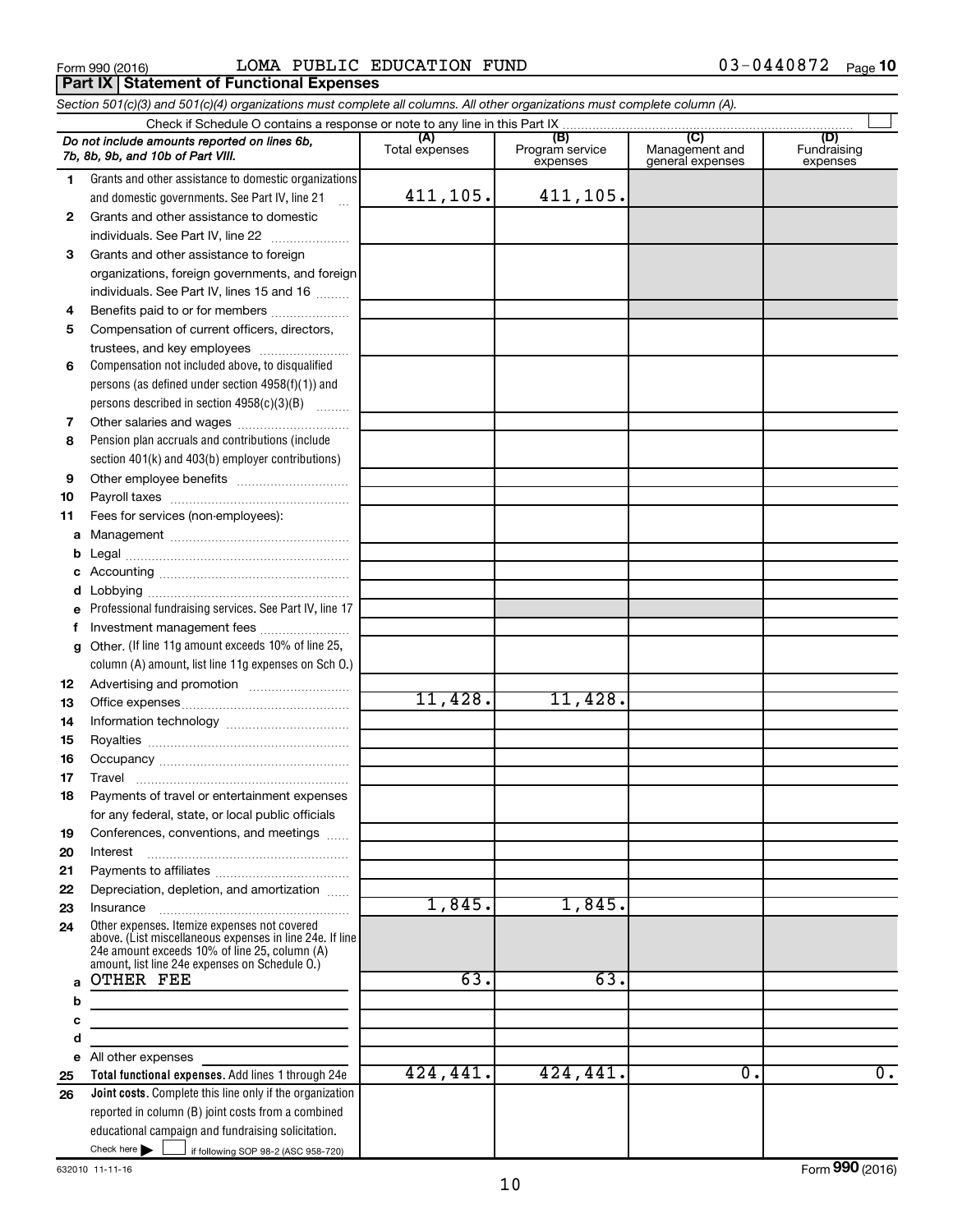| 0440872<br>LOMA<br>PUBLIC<br><b>EDUCATION</b><br>FUND<br>Form 990 (2016) | Page |
|--------------------------------------------------------------------------|------|
|--------------------------------------------------------------------------|------|

|                             |    |                                                                                                                                                                                                                                | (A)<br>Beginning of year |                         | (B)<br>End of year |
|-----------------------------|----|--------------------------------------------------------------------------------------------------------------------------------------------------------------------------------------------------------------------------------|--------------------------|-------------------------|--------------------|
|                             | 1  |                                                                                                                                                                                                                                | 250, 134.                | $\blacksquare$          | 304, 710.          |
|                             | 2  |                                                                                                                                                                                                                                | 463, 129.                | $\mathbf{2}$            | 464,169.           |
|                             | З  |                                                                                                                                                                                                                                |                          | З                       |                    |
|                             | 4  |                                                                                                                                                                                                                                | 28,041.                  | $\overline{\mathbf{4}}$ | 55,731.            |
|                             | 5  | Loans and other receivables from current and former officers, directors,                                                                                                                                                       |                          |                         |                    |
|                             |    | trustees, key employees, and highest compensated employees. Complete                                                                                                                                                           |                          |                         |                    |
|                             |    |                                                                                                                                                                                                                                |                          | 5                       |                    |
|                             | 6  | Loans and other receivables from other disqualified persons (as defined under                                                                                                                                                  |                          |                         |                    |
|                             |    | section 4958(f)(1)), persons described in section 4958(c)(3)(B), and contributing                                                                                                                                              |                          |                         |                    |
|                             |    | employers and sponsoring organizations of section 501(c)(9) voluntary                                                                                                                                                          |                          |                         |                    |
|                             |    | employees' beneficiary organizations (see instr). Complete Part II of Sch L                                                                                                                                                    |                          | 6                       |                    |
| Assets                      | 7  |                                                                                                                                                                                                                                |                          | 7                       |                    |
|                             | 8  |                                                                                                                                                                                                                                |                          | 8                       |                    |
|                             | 9  | Prepaid expenses and deferred charges [11] matter continuum matter and referred charges [11] matter continuum matter continuum matter and continuum matter continuum matter continuum matter continuum matter continuum matter |                          | 9                       |                    |
|                             |    | <b>10a</b> Land, buildings, and equipment: cost or other                                                                                                                                                                       |                          |                         |                    |
|                             |    | basis. Complete Part VI of Schedule D<br>10a                                                                                                                                                                                   |                          |                         |                    |
|                             |    | 10b<br><b>b</b> Less: accumulated depreciation <i></i>                                                                                                                                                                         |                          | 10 <sub>c</sub>         |                    |
|                             | 11 |                                                                                                                                                                                                                                |                          | 11                      |                    |
|                             | 12 |                                                                                                                                                                                                                                |                          | 12                      |                    |
|                             | 13 |                                                                                                                                                                                                                                |                          | 13                      |                    |
|                             | 14 |                                                                                                                                                                                                                                |                          | 14                      |                    |
|                             | 15 |                                                                                                                                                                                                                                |                          | 15                      |                    |
|                             | 16 |                                                                                                                                                                                                                                | 741, 304.                | 16                      | 824,610.           |
|                             | 17 |                                                                                                                                                                                                                                |                          | 17                      | 63.                |
|                             | 18 |                                                                                                                                                                                                                                | 640, 382.                | 18                      | 455, 355.          |
|                             | 19 |                                                                                                                                                                                                                                |                          | 19                      |                    |
|                             | 20 |                                                                                                                                                                                                                                |                          | 20                      |                    |
|                             | 21 | Escrow or custodial account liability. Complete Part IV of Schedule D                                                                                                                                                          |                          | 21                      |                    |
|                             | 22 | Loans and other payables to current and former officers, directors, trustees,                                                                                                                                                  |                          |                         |                    |
|                             |    | key employees, highest compensated employees, and disqualified persons.                                                                                                                                                        |                          |                         |                    |
| Liabilities                 |    |                                                                                                                                                                                                                                |                          | 22                      |                    |
|                             | 23 | Secured mortgages and notes payable to unrelated third parties                                                                                                                                                                 |                          | 23                      |                    |
|                             | 24 | Unsecured notes and loans payable to unrelated third parties                                                                                                                                                                   |                          | 24                      |                    |
|                             | 25 | Other liabilities (including federal income tax, payables to related third                                                                                                                                                     |                          |                         |                    |
|                             |    | parties, and other liabilities not included on lines 17-24). Complete Part X of                                                                                                                                                |                          | 25                      |                    |
|                             |    | Schedule D                                                                                                                                                                                                                     | 640,382.                 | 26                      | 455, 418.          |
|                             | 26 | Organizations that follow SFAS 117 (ASC 958), check here ><br>and                                                                                                                                                              |                          |                         |                    |
|                             |    | complete lines 27 through 29, and lines 33 and 34.                                                                                                                                                                             |                          |                         |                    |
|                             | 27 |                                                                                                                                                                                                                                |                          | 27                      |                    |
|                             | 28 |                                                                                                                                                                                                                                |                          | 28                      |                    |
|                             | 29 | Permanently restricted net assets                                                                                                                                                                                              |                          | 29                      |                    |
|                             |    | Organizations that do not follow SFAS 117 (ASC 958), check here $\blacktriangleright \boxed{X}$                                                                                                                                |                          |                         |                    |
|                             |    | and complete lines 30 through 34.                                                                                                                                                                                              |                          |                         |                    |
|                             | 30 |                                                                                                                                                                                                                                | $\mathbf 0$ .            | 30                      | 0.                 |
|                             | 31 | Paid-in or capital surplus, or land, building, or equipment fund                                                                                                                                                               | $\overline{0}$ .         | 31                      | $\overline{0}$ .   |
| Net Assets or Fund Balances | 32 | Retained earnings, endowment, accumulated income, or other funds                                                                                                                                                               | 100, 922.                | 32                      | 369, 192.          |
|                             | 33 |                                                                                                                                                                                                                                | 100, 922.                | 33                      | 369, 192.          |
|                             | 34 |                                                                                                                                                                                                                                | 741, 304.                | 34                      | 824,610.           |

Form (2016) **990**

| Form 990 (2016)               |  |  |
|-------------------------------|--|--|
| <b>Part X   Balance Sheet</b> |  |  |

 $\frac{1}{2}$ 

 $\overline{\phantom{0}}$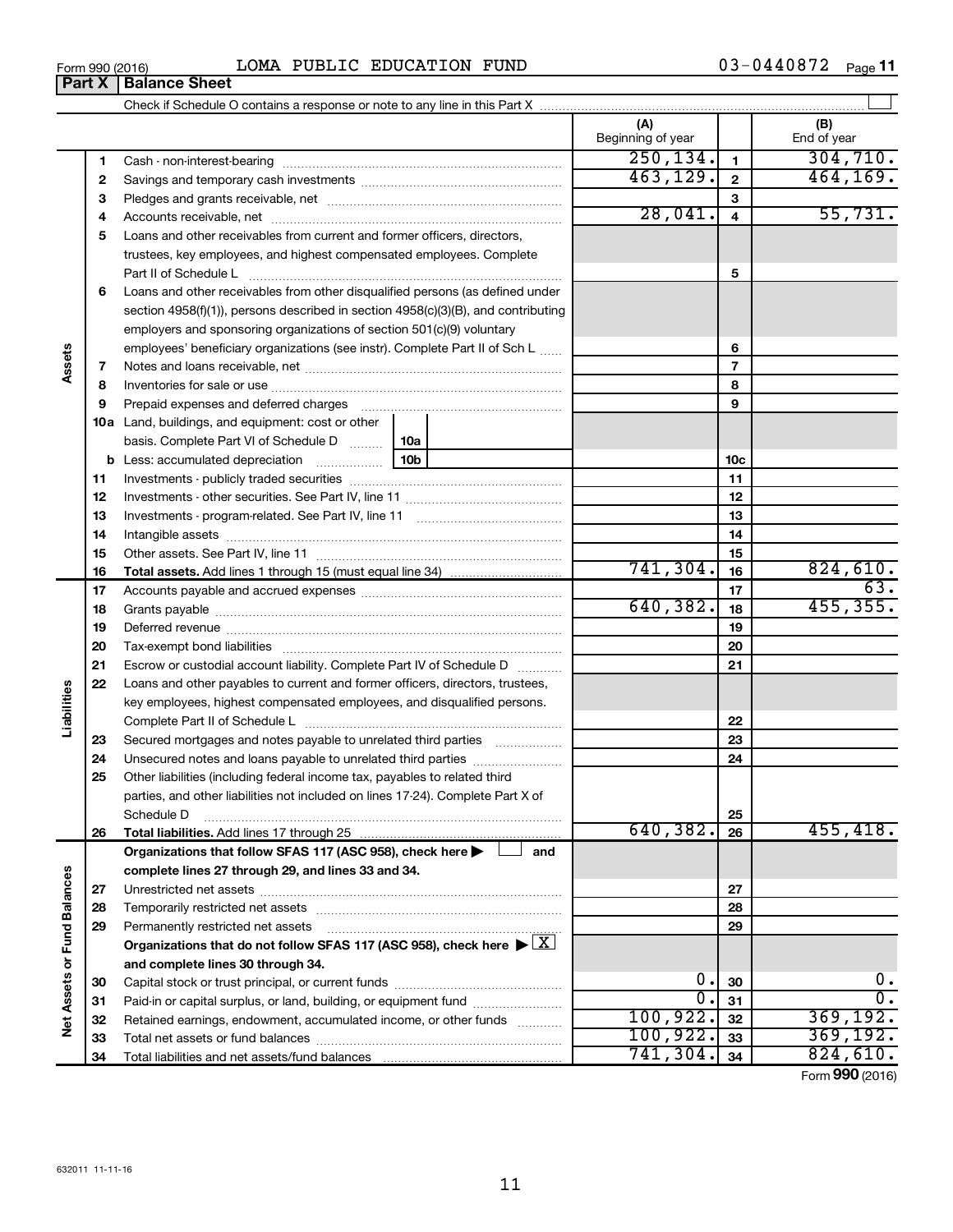|    | LOMA PUBLIC EDUCATION FUND<br>Form 990 (2016)                                                                                                                                                                                                                                                                                                                                                                                                                           | 03-0440872     |    | Page 12          |  |
|----|-------------------------------------------------------------------------------------------------------------------------------------------------------------------------------------------------------------------------------------------------------------------------------------------------------------------------------------------------------------------------------------------------------------------------------------------------------------------------|----------------|----|------------------|--|
|    | <b>Part XI</b><br><b>Reconciliation of Net Assets</b>                                                                                                                                                                                                                                                                                                                                                                                                                   |                |    |                  |  |
|    |                                                                                                                                                                                                                                                                                                                                                                                                                                                                         |                |    | $\sqrt{X}$       |  |
|    |                                                                                                                                                                                                                                                                                                                                                                                                                                                                         |                |    |                  |  |
| 1  |                                                                                                                                                                                                                                                                                                                                                                                                                                                                         | $\mathbf{1}$   |    | 361,307.         |  |
| 2  |                                                                                                                                                                                                                                                                                                                                                                                                                                                                         | $\overline{2}$ |    | 424, 441.        |  |
| 3  | Revenue less expenses. Subtract line 2 from line 1                                                                                                                                                                                                                                                                                                                                                                                                                      | 3              |    | $-63, 134.$      |  |
| 4  |                                                                                                                                                                                                                                                                                                                                                                                                                                                                         | 4              |    | 100, 922.        |  |
| 5  | Net unrealized gains (losses) on investments [11] matter than the control of the state of the state of the state of the state of the state of the state of the state of the state of the state of the state of the state of th                                                                                                                                                                                                                                          | 5              |    |                  |  |
| 6  | Donated services and use of facilities                                                                                                                                                                                                                                                                                                                                                                                                                                  | 6              |    |                  |  |
| 7  | Investment expenses                                                                                                                                                                                                                                                                                                                                                                                                                                                     | $\overline{7}$ |    |                  |  |
| 8  | Prior period adjustments<br>$\begin{minipage}{0.5\textwidth} \begin{tabular}{ l l l } \hline \multicolumn{1}{ l l l } \hline \multicolumn{1}{ l l } \multicolumn{1}{ l } \multicolumn{1}{ l } \multicolumn{1}{ l } \multicolumn{1}{ l } \multicolumn{1}{ l } \multicolumn{1}{ l } \multicolumn{1}{ l } \multicolumn{1}{ l } \multicolumn{1}{ l } \multicolumn{1}{ l } \multicolumn{1}{ l } \multicolumn{1}{ l } \multicolumn{1}{ l } \multicolumn{1}{ l } \multicolumn$ | 8              |    | 331,404.         |  |
| 9  |                                                                                                                                                                                                                                                                                                                                                                                                                                                                         | 9              |    | $\overline{0}$ . |  |
| 10 | Net assets or fund balances at end of year. Combine lines 3 through 9 (must equal Part X, line 33,                                                                                                                                                                                                                                                                                                                                                                      |                |    |                  |  |
|    | column (B))                                                                                                                                                                                                                                                                                                                                                                                                                                                             | 10             |    | 369, 192.        |  |
|    | Part XII Financial Statements and Reporting                                                                                                                                                                                                                                                                                                                                                                                                                             |                |    |                  |  |
|    |                                                                                                                                                                                                                                                                                                                                                                                                                                                                         |                |    |                  |  |
|    |                                                                                                                                                                                                                                                                                                                                                                                                                                                                         |                |    | No.<br>Yes       |  |
| 1  | $\lfloor \mathbf{X} \rfloor$ Accrual<br>Accounting method used to prepare the Form 990: $\Box$ Cash<br>Other                                                                                                                                                                                                                                                                                                                                                            |                |    |                  |  |
|    | If the organization changed its method of accounting from a prior year or checked "Other," explain in Schedule O.                                                                                                                                                                                                                                                                                                                                                       |                |    |                  |  |
|    |                                                                                                                                                                                                                                                                                                                                                                                                                                                                         |                | 2a | x                |  |
|    | If "Yes," check a box below to indicate whether the financial statements for the year were compiled or reviewed on a                                                                                                                                                                                                                                                                                                                                                    |                |    |                  |  |
|    | separate basis, consolidated basis, or both:                                                                                                                                                                                                                                                                                                                                                                                                                            |                |    |                  |  |
|    | Both consolidated and separate basis<br>Separate basis<br>Consolidated basis                                                                                                                                                                                                                                                                                                                                                                                            |                |    |                  |  |
|    |                                                                                                                                                                                                                                                                                                                                                                                                                                                                         |                | 2b | х                |  |
|    | If "Yes," check a box below to indicate whether the financial statements for the year were audited on a separate basis,                                                                                                                                                                                                                                                                                                                                                 |                |    |                  |  |
|    | consolidated basis, or both:                                                                                                                                                                                                                                                                                                                                                                                                                                            |                |    |                  |  |
|    | Separate basis<br>Consolidated basis<br>Both consolidated and separate basis                                                                                                                                                                                                                                                                                                                                                                                            |                |    |                  |  |
|    | c If "Yes" to line 2a or 2b, does the organization have a committee that assumes responsibility for oversight of the audit,                                                                                                                                                                                                                                                                                                                                             |                |    |                  |  |
|    |                                                                                                                                                                                                                                                                                                                                                                                                                                                                         |                | 2c |                  |  |
|    | If the organization changed either its oversight process or selection process during the tax year, explain in Schedule O.                                                                                                                                                                                                                                                                                                                                               |                |    |                  |  |
|    | 3a As a result of a federal award, was the organization required to undergo an audit or audits as set forth in the Single Audit                                                                                                                                                                                                                                                                                                                                         |                |    |                  |  |
|    | Act and OMB Circular A-133?                                                                                                                                                                                                                                                                                                                                                                                                                                             |                | За | x                |  |
|    | b If "Yes," did the organization undergo the required audit or audits? If the organization did not undergo the required audit                                                                                                                                                                                                                                                                                                                                           |                |    |                  |  |
|    |                                                                                                                                                                                                                                                                                                                                                                                                                                                                         |                | Зb | nnn.             |  |

Form (2016) **990**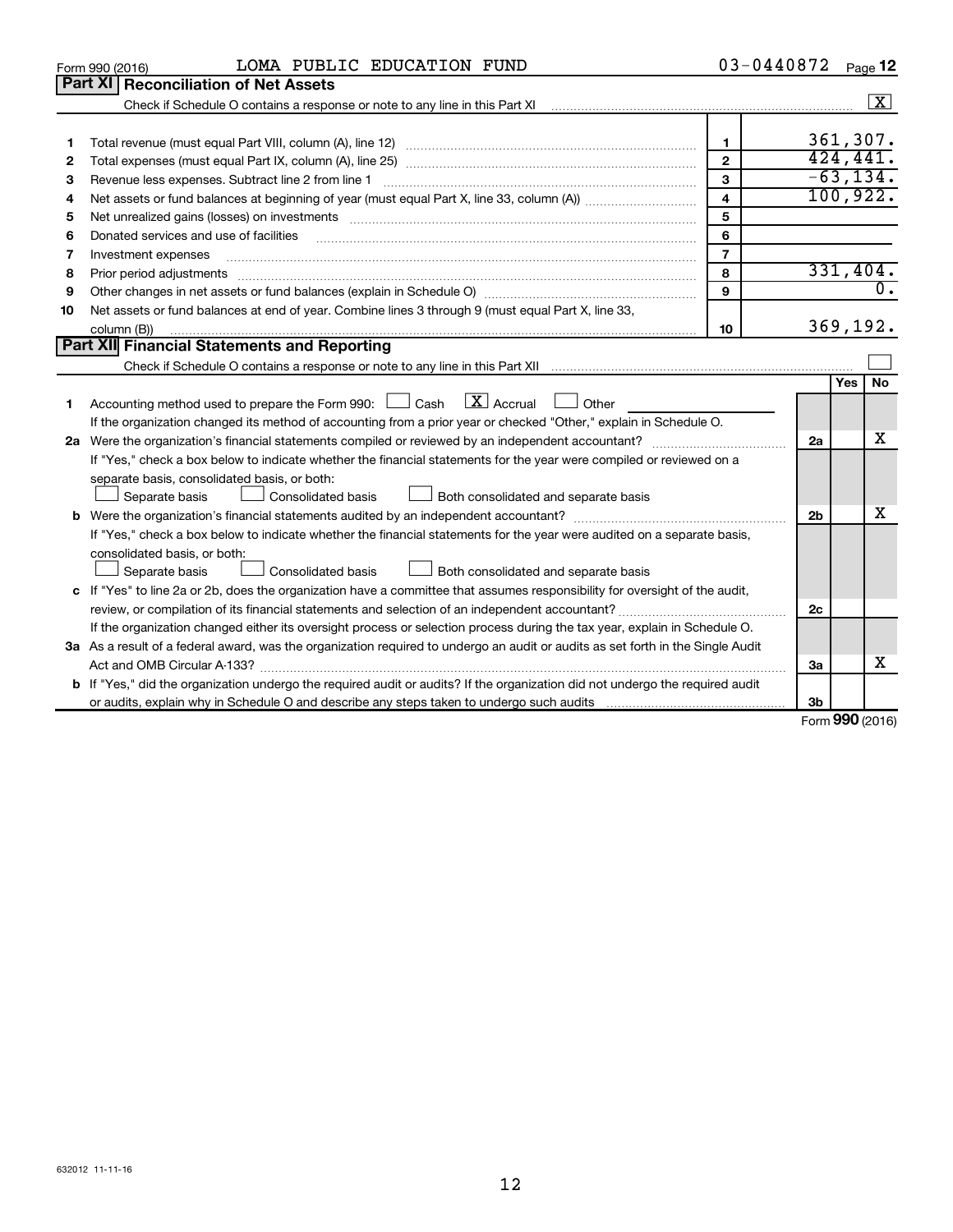| <b>SCHEDULE A</b> |  |
|-------------------|--|
|-------------------|--|

| (Form 990 or 990-EZ |  |  |  |  |
|---------------------|--|--|--|--|
|---------------------|--|--|--|--|

## **Public Charity Status and Public Support**

**(Form 990 or 990-EZ) Complete if the organization is a section 501(c)(3) organization or a section**

**4947(a)(1) nonexempt charitable trust.**

| --<br>. .             |
|-----------------------|
| <b>Open to Public</b> |
| <b>Inspection</b>     |

OMB No. 1545-0047

| Department of the Treasury<br>Internal Revenue Service |
|--------------------------------------------------------|
|--------------------------------------------------------|

Information about Schedule A (Form 990 or 990-EZ) and its instructions is at WWW.irs.gov/form990. **| Attach to Form 990 or Form 990-EZ.** 

|                | Name of the organization                                                                                                                   | <b>Employer identification number</b> |
|----------------|--------------------------------------------------------------------------------------------------------------------------------------------|---------------------------------------|
|                | LOMA PUBLIC EDUCATION FUND                                                                                                                 | $03 - 0440872$                        |
| l Part I       | Reason for Public Charity Status (All organizations must complete this part.) See instructions.                                            |                                       |
|                | The organization is not a private foundation because it is: (For lines 1 through 12, check only one box.)                                  |                                       |
|                | A church, convention of churches, or association of churches described in section 170(b)(1)(A)(i).                                         |                                       |
| 2 <sup>1</sup> | A school described in section 170(b)(1)(A)(ii). (Attach Schedule E (Form 990 or 990-EZ).)                                                  |                                       |
| 3 <sup>1</sup> | A hospital or a cooperative hospital service organization described in section 170(b)(1)(A)(iii).                                          |                                       |
| 4              | A medical research organization operated in conjunction with a hospital described in section 170(b)(1)(A)(iii). Enter the hospital's name, |                                       |

- ter the hospital's name, city, and state:
- **5** † **section 170(b)(1)(A)(iv).**  (Complete Part II.) An organization operated for the benefit of a college or university owned or operated by a governmental unit described in
- **6** A federal, state, or local government or governmental unit described in section 170(b)(1)(A)(v).  $\Box$
- **7**  $[X]$  An organization that normally receives a substantial part of its support from a governmental unit or from the general public described in **section 170(b)(1)(A)(vi).** (Complete Part II.)
- **8** A community trust described in **section 170(b)(1)(A)(vi).** (Complete Part II.)  $\Box$
- **9** An agricultural research organization described in **section 170(b)(1)(A)(ix)** operated in conjunction with a land-grant college or university or a non-land-grant college of agriculture (see instructions). Enter the name, city, and state of the college or university:  $\Box$
- **10** † See section 509(a)(2). (Complete Part III.) An organization that normally receives: (1) more than 33 1/3% of its support from contributions, membership fees, and gross receipts from activities related to its exempt functions - subject to certain exceptions, and (2) no more than 33 1/3% of its support from gross investment income and unrelated business taxable income (less section 511 tax) from businesses acquired by the organization after June 30, 1975.
- **11** An organization organized and operated exclusively to test for public safety. See **section 509(a)(4).**  $\Box$
- **12** more publicly supported organizations described in section 509(a)(1) or section 509(a)(2). See section 509(a)(3). Check the box in An organization organized and operated exclusively for the benefit of, to perform the functions of, or to carry out the purposes of one or lines 12a through 12d that describes the type of supporting organization and complete lines 12e, 12f, and 12g.  $\Box$ 
	- **a Type I.** A supporting organization operated, supervised, or controlled by its supported organization(s), typically by giving organization. You must complete Part IV, Sections A and B. the supported organization(s) the power to regularly appoint or elect a majority of the directors or trustees of the supporting
	- **b Type II.** A supporting organization supervised or controlled in connection with its supported organization(s), by having organization(s). You must complete Part IV, Sections A and C. control or management of the supporting organization vested in the same persons that control or manage the supported  $\Box$
	- **c Type III functionally integrated.** A supporting organization operated in connection with, and functionally integrated with, its supported organization(s) (see instructions). **You must complete Part IV, Sections A, D, and E.**  $\Box$
	- **d Type III non-functionally integrated.** A supporting organization operated in connection with its supported organization(s) requirement (see instructions). **You must complete Part IV, Sections A and D, and Part V.** that is not functionally integrated. The organization generally must satisfy a distribution requirement and an attentiveness  $\Box$
	- **e** Check this box if the organization received a written determination from the IRS that it is a Type I, Type II, Type III functionally integrated, or Type III non-functionally integrated supporting organization.  $\Box$
	- **f** Enter the number of supported organizations ~~~~~~~~~~~~~~~~~~~~~~~~~~~~~~~~~~~~~

| Provide the following information about the supported organization(s).<br>g |          |                                                                                     |                                                                       |    |                                                      |                                                    |
|-----------------------------------------------------------------------------|----------|-------------------------------------------------------------------------------------|-----------------------------------------------------------------------|----|------------------------------------------------------|----------------------------------------------------|
| (i) Name of supported<br>organization                                       | (ii) EIN | (iii) Type of organization<br>(described on lines 1-10<br>above (see instructions)) | (iv) Is the organization listed<br>in your governing document?<br>Yes | No | (v) Amount of monetary<br>support (see instructions) | (vi) Amount of other<br>support (see instructions) |
|                                                                             |          |                                                                                     |                                                                       |    |                                                      |                                                    |
|                                                                             |          |                                                                                     |                                                                       |    |                                                      |                                                    |
|                                                                             |          |                                                                                     |                                                                       |    |                                                      |                                                    |
|                                                                             |          |                                                                                     |                                                                       |    |                                                      |                                                    |
|                                                                             |          |                                                                                     |                                                                       |    |                                                      |                                                    |
| <b>Total</b>                                                                |          |                                                                                     |                                                                       |    |                                                      |                                                    |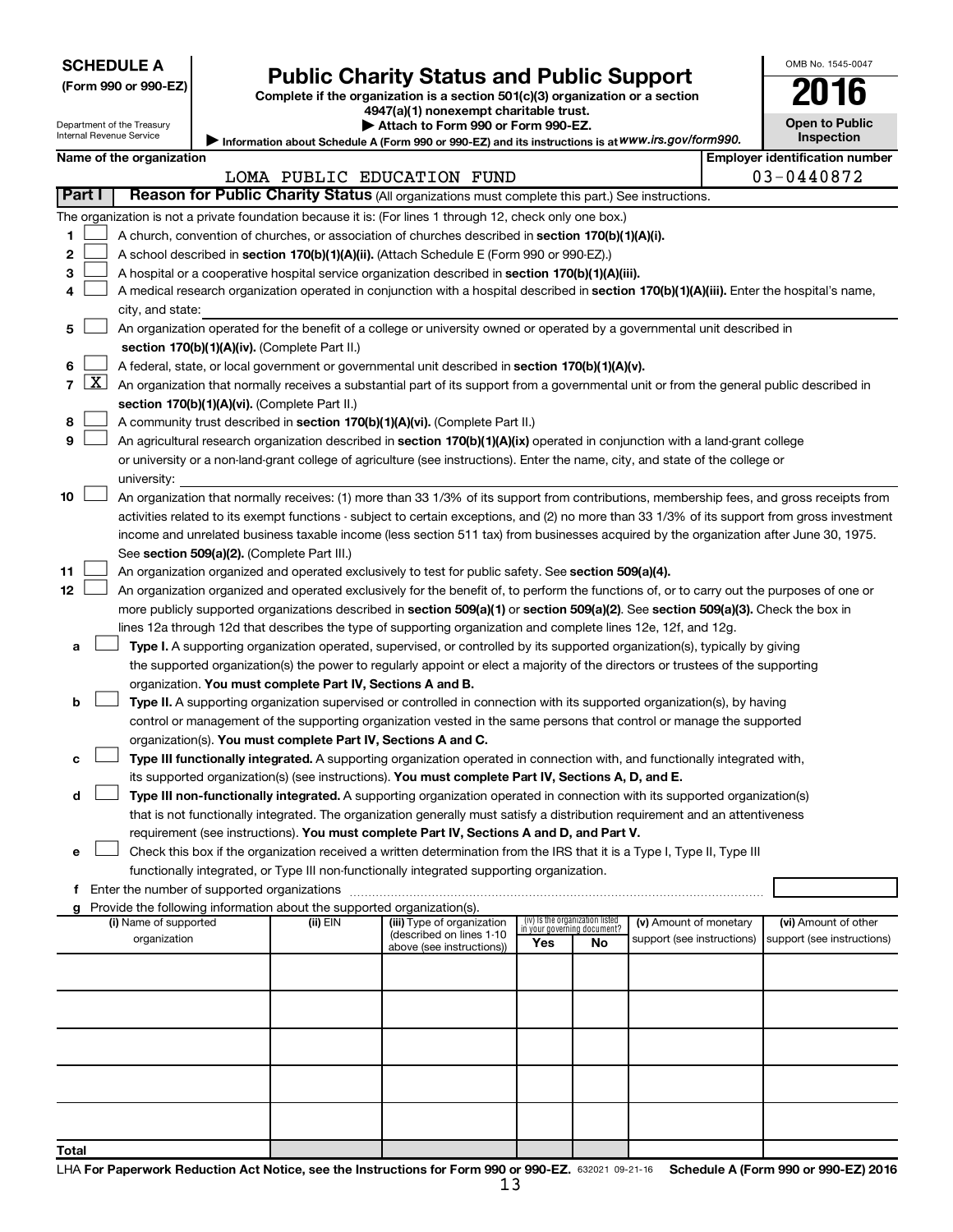### Schedule A (Form 990 or 990-EZ) 2016  $\,$  LOMA PUBLIC EDUCATION FUND  $\,$  03-0440872  $\,$  Page

03-0440872 Page 2

(Complete only if you checked the box on line 5, 7, or 8 of Part I or if the organization failed to qualify under Part III. If the organization fails to qualify under the tests listed below, please complete Part III.) **Part II Support Schedule for Organizations Described in Sections 170(b)(1)(A)(iv) and 170(b)(1)(A)(vi)**

|    | <b>Section A. Public Support</b>                                                                                                               |                                     |                                    |                        |                       |           |                                 |  |  |
|----|------------------------------------------------------------------------------------------------------------------------------------------------|-------------------------------------|------------------------------------|------------------------|-----------------------|-----------|---------------------------------|--|--|
|    | Calendar year (or fiscal year beginning in)                                                                                                    | (a) 2012                            | (b) 2013                           | $(c)$ 2014             | $(d)$ 2015            | (e) 2016  | (f) Total                       |  |  |
|    | 1 Gifts, grants, contributions, and                                                                                                            |                                     |                                    |                        |                       |           |                                 |  |  |
|    | membership fees received. (Do not                                                                                                              |                                     |                                    |                        |                       |           |                                 |  |  |
|    | include any "unusual grants.")                                                                                                                 | 507, 105.                           | 539,406.                           | 337,697.               | 355,461.              | 360,268.  | 2,099,937.                      |  |  |
|    | 2 Tax revenues levied for the organ-                                                                                                           |                                     |                                    |                        |                       |           |                                 |  |  |
|    | ization's benefit and either paid to                                                                                                           |                                     |                                    |                        |                       |           |                                 |  |  |
|    | or expended on its behalf                                                                                                                      |                                     |                                    |                        |                       |           |                                 |  |  |
|    | 3 The value of services or facilities                                                                                                          |                                     |                                    |                        |                       |           |                                 |  |  |
|    | furnished by a governmental unit to                                                                                                            |                                     |                                    |                        |                       |           |                                 |  |  |
|    | the organization without charge                                                                                                                |                                     |                                    |                        |                       |           |                                 |  |  |
|    | 4 Total. Add lines 1 through 3                                                                                                                 | 507, 105.                           |                                    | $539, 406.$ 337, 697.  | 355,461.              | 360, 268. | 2,099,937.                      |  |  |
| 5. | The portion of total contributions                                                                                                             |                                     |                                    |                        |                       |           |                                 |  |  |
|    | by each person (other than a                                                                                                                   |                                     |                                    |                        |                       |           |                                 |  |  |
|    | governmental unit or publicly                                                                                                                  |                                     |                                    |                        |                       |           |                                 |  |  |
|    | supported organization) included                                                                                                               |                                     |                                    |                        |                       |           |                                 |  |  |
|    | on line 1 that exceeds 2% of the                                                                                                               |                                     |                                    |                        |                       |           |                                 |  |  |
|    | amount shown on line 11,                                                                                                                       |                                     |                                    |                        |                       |           |                                 |  |  |
|    |                                                                                                                                                |                                     |                                    |                        |                       |           |                                 |  |  |
|    | column (f)                                                                                                                                     |                                     |                                    |                        |                       |           |                                 |  |  |
|    | 6 Public support. Subtract line 5 from line 4.                                                                                                 |                                     |                                    |                        |                       |           | 2,099,937.                      |  |  |
|    | <b>Section B. Total Support</b>                                                                                                                |                                     |                                    |                        |                       |           |                                 |  |  |
|    | Calendar year (or fiscal year beginning in)                                                                                                    | (a) 2012<br>$\overline{507}$ , 105. | (b) 2013<br>$\overline{539,406}$ . | $(c)$ 2014<br>337,697. | $(d)$ 2015<br>355,461 | (e) 2016  | (f) Total                       |  |  |
|    | <b>7</b> Amounts from line 4                                                                                                                   |                                     |                                    |                        |                       | 360, 268. | 2,099,937.                      |  |  |
|    | 8 Gross income from interest,                                                                                                                  |                                     |                                    |                        |                       |           |                                 |  |  |
|    | dividends, payments received on                                                                                                                |                                     |                                    |                        |                       |           |                                 |  |  |
|    | securities loans, rents, royalties                                                                                                             |                                     |                                    |                        |                       |           |                                 |  |  |
|    | and income from similar sources                                                                                                                | 425.                                | 502.                               | 28.                    | 151.                  | 1,039.    | 2,145.                          |  |  |
|    | <b>9</b> Net income from unrelated business                                                                                                    |                                     |                                    |                        |                       |           |                                 |  |  |
|    | activities, whether or not the                                                                                                                 |                                     |                                    |                        |                       |           |                                 |  |  |
|    | business is regularly carried on                                                                                                               |                                     |                                    |                        |                       |           |                                 |  |  |
|    | 10 Other income. Do not include gain                                                                                                           |                                     |                                    |                        |                       |           |                                 |  |  |
|    | or loss from the sale of capital                                                                                                               |                                     |                                    |                        |                       |           |                                 |  |  |
|    | assets (Explain in Part VI.)                                                                                                                   |                                     |                                    |                        |                       |           |                                 |  |  |
|    | 11 Total support. Add lines 7 through 10                                                                                                       |                                     |                                    |                        |                       |           | 2,102,082.                      |  |  |
|    | <b>12</b> Gross receipts from related activities, etc. (see instructions)                                                                      |                                     |                                    |                        |                       | 12        | 52,126.                         |  |  |
|    | 13 First five years. If the Form 990 is for the organization's first, second, third, fourth, or fifth tax year as a section 501(c)(3)          |                                     |                                    |                        |                       |           |                                 |  |  |
|    | organization, check this box and stop here                                                                                                     |                                     |                                    |                        |                       |           |                                 |  |  |
|    | Section C. Computation of Public Support Percentage                                                                                            |                                     |                                    |                        |                       |           |                                 |  |  |
|    |                                                                                                                                                |                                     |                                    |                        |                       | 14        | 99.90<br>%                      |  |  |
|    |                                                                                                                                                |                                     |                                    |                        |                       | 15        | 99.91<br>$\%$                   |  |  |
|    | 16a 33 1/3% support test - 2016. If the organization did not check the box on line 13, and line 14 is 33 1/3% or more, check this box and      |                                     |                                    |                        |                       |           |                                 |  |  |
|    | stop here. The organization qualifies as a publicly supported organization                                                                     |                                     |                                    |                        |                       |           | $\blacktriangleright$ $\vert$ X |  |  |
|    | b 33 1/3% support test - 2015. If the organization did not check a box on line 13 or 16a, and line 15 is 33 1/3% or more, check this box       |                                     |                                    |                        |                       |           |                                 |  |  |
|    |                                                                                                                                                |                                     |                                    |                        |                       |           |                                 |  |  |
|    | 17a 10% -facts-and-circumstances test - 2016. If the organization did not check a box on line 13, 16a, or 16b, and line 14 is 10% or more,     |                                     |                                    |                        |                       |           |                                 |  |  |
|    | and if the organization meets the "facts-and-circumstances" test, check this box and stop here. Explain in Part VI how the organization        |                                     |                                    |                        |                       |           |                                 |  |  |
|    |                                                                                                                                                |                                     |                                    |                        |                       |           |                                 |  |  |
|    | <b>b 10%</b> -facts-and-circumstances test - 2015. If the organization did not check a box on line 13, 16a, 16b, or 17a, and line 15 is 10% or |                                     |                                    |                        |                       |           |                                 |  |  |
|    |                                                                                                                                                |                                     |                                    |                        |                       |           |                                 |  |  |
|    | more, and if the organization meets the "facts-and-circumstances" test, check this box and stop here. Explain in Part VI how the               |                                     |                                    |                        |                       |           |                                 |  |  |
|    | organization meets the "facts-and-circumstances" test. The organization qualifies as a publicly supported organization                         |                                     |                                    |                        |                       |           |                                 |  |  |
|    | 18 Private foundation. If the organization did not check a box on line 13, 16a, 16b, 17a, or 17b, check this box and see instructions.         |                                     |                                    |                        |                       |           |                                 |  |  |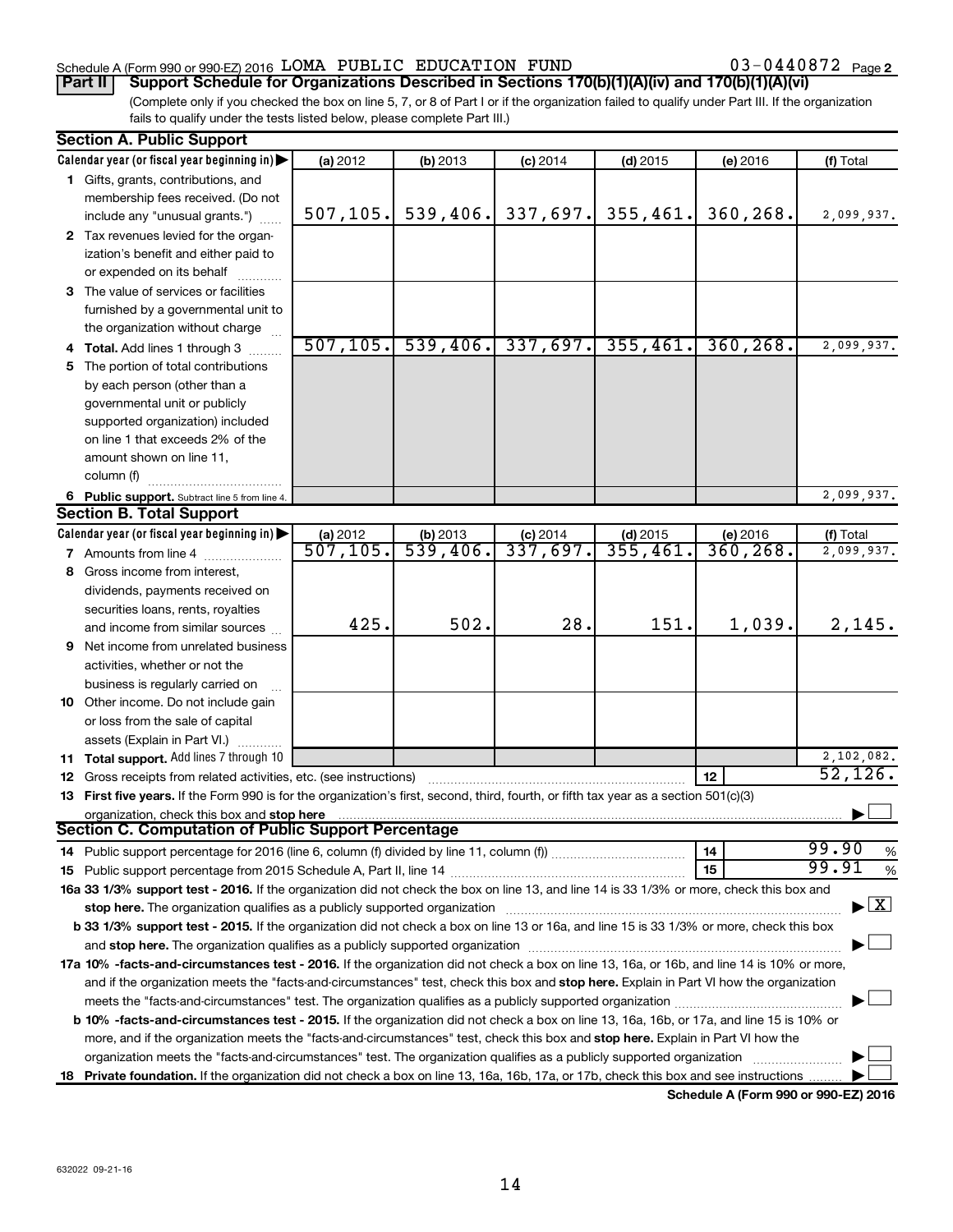### Schedule A (Form 990 or 990-EZ) 2016  $\,$  LOMA PUBLIC EDUCATION FUND  $\,$  03-0440872  $\,$  Page **Part III Support Schedule for Organizations Described in Section 509(a)(2)**

(Complete only if you checked the box on line 10 of Part I or if the organization failed to qualify under Part II. If the organization fails to qualify under the tests listed below, please complete Part II.)

|    | Calendar year (or fiscal year beginning in)<br>1 Gifts, grants, contributions, and                                                                                                                                             | (a) 2012 | (b) 2013 | $(c)$ 2014 | $(d)$ 2015 | (e) 2016 | (f) Total                            |
|----|--------------------------------------------------------------------------------------------------------------------------------------------------------------------------------------------------------------------------------|----------|----------|------------|------------|----------|--------------------------------------|
|    |                                                                                                                                                                                                                                |          |          |            |            |          |                                      |
|    |                                                                                                                                                                                                                                |          |          |            |            |          |                                      |
|    | membership fees received. (Do not                                                                                                                                                                                              |          |          |            |            |          |                                      |
|    | include any "unusual grants.")                                                                                                                                                                                                 |          |          |            |            |          |                                      |
|    | 2 Gross receipts from admissions,<br>merchandise sold or services per-<br>formed, or facilities furnished in<br>any activity that is related to the<br>organization's tax-exempt purpose                                       |          |          |            |            |          |                                      |
|    | 3 Gross receipts from activities that                                                                                                                                                                                          |          |          |            |            |          |                                      |
|    | are not an unrelated trade or bus-<br>iness under section 513                                                                                                                                                                  |          |          |            |            |          |                                      |
|    | 4 Tax revenues levied for the organ-                                                                                                                                                                                           |          |          |            |            |          |                                      |
|    | ization's benefit and either paid to                                                                                                                                                                                           |          |          |            |            |          |                                      |
|    | or expended on its behalf                                                                                                                                                                                                      |          |          |            |            |          |                                      |
|    | 5 The value of services or facilities                                                                                                                                                                                          |          |          |            |            |          |                                      |
|    | furnished by a governmental unit to                                                                                                                                                                                            |          |          |            |            |          |                                      |
|    | the organization without charge                                                                                                                                                                                                |          |          |            |            |          |                                      |
|    | <b>6 Total.</b> Add lines 1 through 5                                                                                                                                                                                          |          |          |            |            |          |                                      |
|    | 7a Amounts included on lines 1, 2, and                                                                                                                                                                                         |          |          |            |            |          |                                      |
|    | 3 received from disqualified persons                                                                                                                                                                                           |          |          |            |            |          |                                      |
|    | <b>b</b> Amounts included on lines 2 and 3 received<br>from other than disqualified persons that<br>exceed the greater of \$5,000 or 1% of the<br>amount on line 13 for the year                                               |          |          |            |            |          |                                      |
|    | c Add lines 7a and 7b                                                                                                                                                                                                          |          |          |            |            |          |                                      |
|    | 8 Public support. (Subtract line 7c from line 6.)                                                                                                                                                                              |          |          |            |            |          |                                      |
|    | <b>Section B. Total Support</b>                                                                                                                                                                                                |          |          |            |            |          |                                      |
|    | Calendar year (or fiscal year beginning in)                                                                                                                                                                                    | (a) 2012 | (b) 2013 | $(c)$ 2014 | $(d)$ 2015 | (e) 2016 | (f) Total                            |
|    | <b>9</b> Amounts from line 6                                                                                                                                                                                                   |          |          |            |            |          |                                      |
|    | <b>10a</b> Gross income from interest,<br>dividends, payments received on<br>securities loans, rents, royalties<br>and income from similar sources                                                                             |          |          |            |            |          |                                      |
|    | <b>b</b> Unrelated business taxable income                                                                                                                                                                                     |          |          |            |            |          |                                      |
|    | (less section 511 taxes) from businesses                                                                                                                                                                                       |          |          |            |            |          |                                      |
|    | acquired after June 30, 1975                                                                                                                                                                                                   |          |          |            |            |          |                                      |
|    | c Add lines 10a and 10b                                                                                                                                                                                                        |          |          |            |            |          |                                      |
|    | <b>11</b> Net income from unrelated business<br>activities not included in line 10b.<br>whether or not the business is<br>regularly carried on                                                                                 |          |          |            |            |          |                                      |
|    | <b>12</b> Other income. Do not include gain<br>or loss from the sale of capital<br>assets (Explain in Part VI.)                                                                                                                |          |          |            |            |          |                                      |
|    | <b>13</b> Total support. (Add lines 9, 10c, 11, and 12.)                                                                                                                                                                       |          |          |            |            |          |                                      |
|    | 14 First five years. If the Form 990 is for the organization's first, second, third, fourth, or fifth tax year as a section 501(c)(3) organization,                                                                            |          |          |            |            |          |                                      |
|    | check this box and stop here with the content of the content of the state of the content of the state of the state of the content of the content of the content of the content of the content of the content of the content of |          |          |            |            |          |                                      |
|    | <b>Section C. Computation of Public Support Percentage</b>                                                                                                                                                                     |          |          |            |            |          |                                      |
|    |                                                                                                                                                                                                                                |          |          |            |            | 15       | %                                    |
|    | 16 Public support percentage from 2015 Schedule A, Part III, line 15                                                                                                                                                           |          |          |            |            | 16       | %                                    |
|    | Section D. Computation of Investment Income Percentage                                                                                                                                                                         |          |          |            |            |          |                                      |
|    |                                                                                                                                                                                                                                |          |          |            |            | 17       | %                                    |
|    | 18 Investment income percentage from 2015 Schedule A, Part III, line 17                                                                                                                                                        |          |          |            |            | 18       | %                                    |
|    | 19a 33 1/3% support tests - 2016. If the organization did not check the box on line 14, and line 15 is more than 33 1/3%, and line 17 is not                                                                                   |          |          |            |            |          |                                      |
|    | more than 33 1/3%, check this box and stop here. The organization qualifies as a publicly supported organization                                                                                                               |          |          |            |            |          |                                      |
|    | <b>b 33 1/3% support tests - 2015.</b> If the organization did not check a box on line 14 or line 19a, and line 16 is more than 33 1/3%, and                                                                                   |          |          |            |            |          |                                      |
|    | line 18 is not more than 33 1/3%, check this box and stop here. The organization qualifies as a publicly supported organization                                                                                                |          |          |            |            |          |                                      |
| 20 |                                                                                                                                                                                                                                |          |          |            |            |          |                                      |
|    | 632023 09-21-16                                                                                                                                                                                                                |          |          |            |            |          | Schedule A (Form 990 or 990-EZ) 2016 |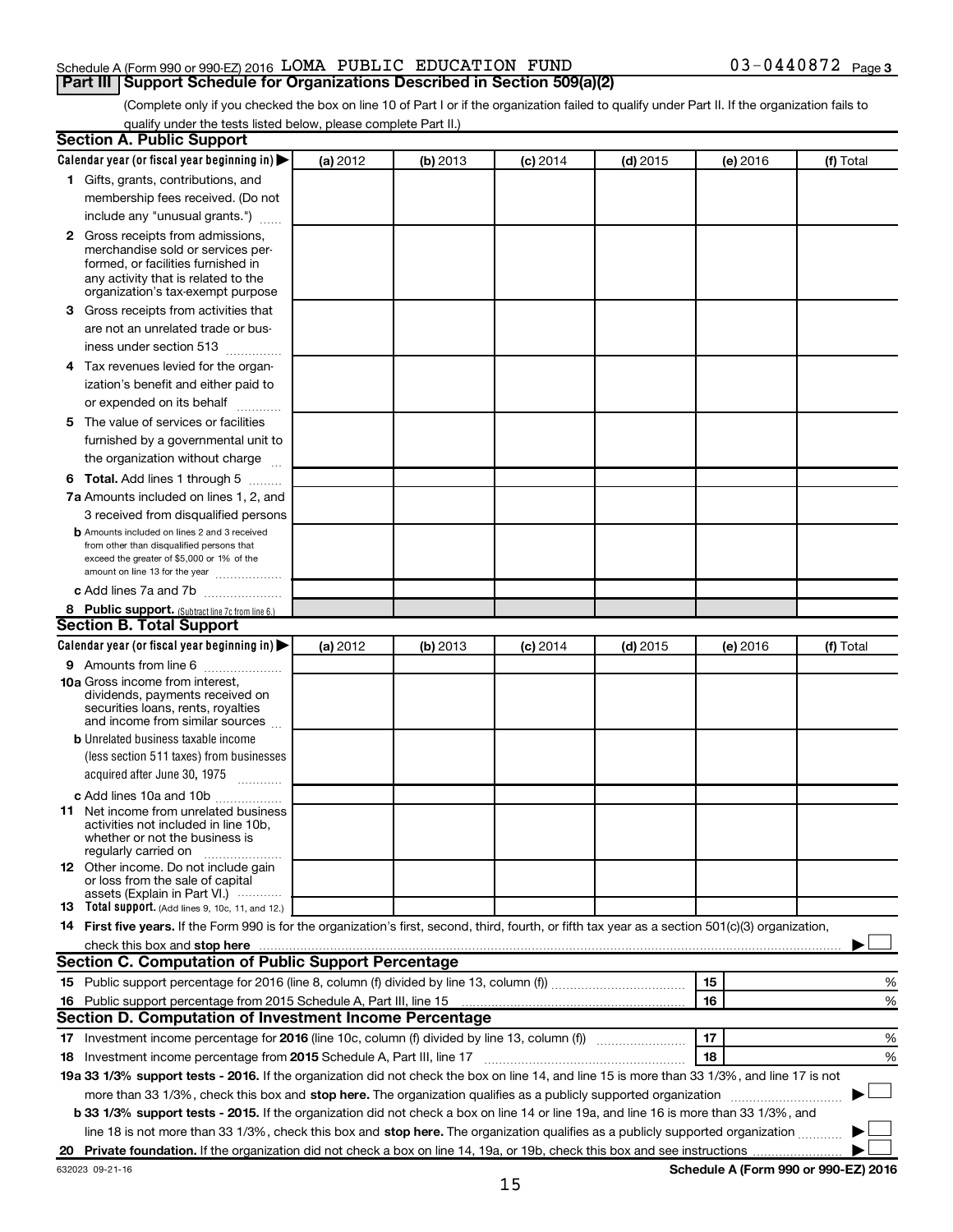**Yes No**

### **Part IV Supporting Organizations**

(Complete only if you checked a box in line 12 on Part I. If you checked 12a of Part I, complete Sections A and B. If you checked 12b of Part I, complete Sections A and C. If you checked 12c of Part I, complete Sections A, D, and E. If you checked 12d of Part I, complete Sections A and D, and complete Part V.)

### **Section A. All Supporting Organizations**

- **1** Are all of the organization's supported organizations listed by name in the organization's governing documents? If "No," describe in Part VI how the supported organizations are designated. If designated by *class or purpose, describe the designation. If historic and continuing relationship, explain.*
- **2** Did the organization have any supported organization that does not have an IRS determination of status under section 509(a)(1) or (2)? If "Yes," explain in Part VI how the organization determined that the supported *organization was described in section 509(a)(1) or (2).*
- **3a** Did the organization have a supported organization described in section 501(c)(4), (5), or (6)? If "Yes," answer *(b) and (c) below.*
- **b** Did the organization confirm that each supported organization qualified under section 501(c)(4), (5), or (6) and satisfied the public support tests under section 509(a)(2)? If "Yes," describe in Part VI when and how the *organization made the determination.*
- **c** Did the organization ensure that all support to such organizations was used exclusively for section 170(c)(2)(B) purposes? If "Yes," explain in Part VI what controls the organization put in place to ensure such use.
- **4 a** *If* Was any supported organization not organized in the United States ("foreign supported organization")? *"Yes," and if you checked 12a or 12b in Part I, answer (b) and (c) below.*
- **b** Did the organization have ultimate control and discretion in deciding whether to make grants to the foreign supported organization? If "Yes," describe in Part VI how the organization had such control and discretion *despite being controlled or supervised by or in connection with its supported organizations.*
- **c** Did the organization support any foreign supported organization that does not have an IRS determination under sections 501(c)(3) and 509(a)(1) or (2)? If "Yes," explain in Part VI what controls the organization used *to ensure that all support to the foreign supported organization was used exclusively for section 170(c)(2)(B) purposes.*
- **5a** Did the organization add, substitute, or remove any supported organizations during the tax year? If "Yes," answer (b) and (c) below (if applicable). Also, provide detail in Part VI, including (i) the names and EIN *numbers of the supported organizations added, substituted, or removed; (ii) the reasons for each such action; (iii) the authority under the organization's organizing document authorizing such action; and (iv) how the action was accomplished (such as by amendment to the organizing document).*
- **b** Type I or Type II only. Was any added or substituted supported organization part of a class already designated in the organization's organizing document?
- **c Substitutions only.**  Was the substitution the result of an event beyond the organization's control?
- **6** Did the organization provide support (whether in the form of grants or the provision of services or facilities) to support or benefit one or more of the filing organization's supported organizations? If "Yes," provide detail in anyone other than (i) its supported organizations, (ii) individuals that are part of the charitable class benefited by one or more of its supported organizations, or (iii) other supporting organizations that also *Part VI.*
- **7** Did the organization provide a grant, loan, compensation, or other similar payment to a substantial contributor regard to a substantial contributor? If "Yes," complete Part I of Schedule L (Form 990 or 990-EZ). (defined in section 4958(c)(3)(C)), a family member of a substantial contributor, or a 35% controlled entity with
- **8** Did the organization make a loan to a disqualified person (as defined in section 4958) not described in line 7? *If "Yes," complete Part I of Schedule L (Form 990 or 990-EZ).*
- **9 a** Was the organization controlled directly or indirectly at any time during the tax year by one or more in section 509(a)(1) or (2))? If "Yes," provide detail in Part VI. disqualified persons as defined in section 4946 (other than foundation managers and organizations described
- **b** Did one or more disqualified persons (as defined in line 9a) hold a controlling interest in any entity in which the supporting organization had an interest? If "Yes," provide detail in Part VI.
- **c** Did a disqualified person (as defined in line 9a) have an ownership interest in, or derive any personal benefit from, assets in which the supporting organization also had an interest? If "Yes," provide detail in Part VI.
- **10 a** Was the organization subject to the excess business holdings rules of section 4943 because of section supporting organizations)? If "Yes," answer 10b below. 4943(f) (regarding certain Type II supporting organizations, and all Type III non-functionally integrated
	- **b** Did the organization have any excess business holdings in the tax year? (Use Schedule C, Form 4720, to *determine whether the organization had excess business holdings.)*

**1 2 3a 3b 3c 4a 4b 4c 5a 5b 5c 6 7 8 9a 9b 9c 10a**

16

**10b**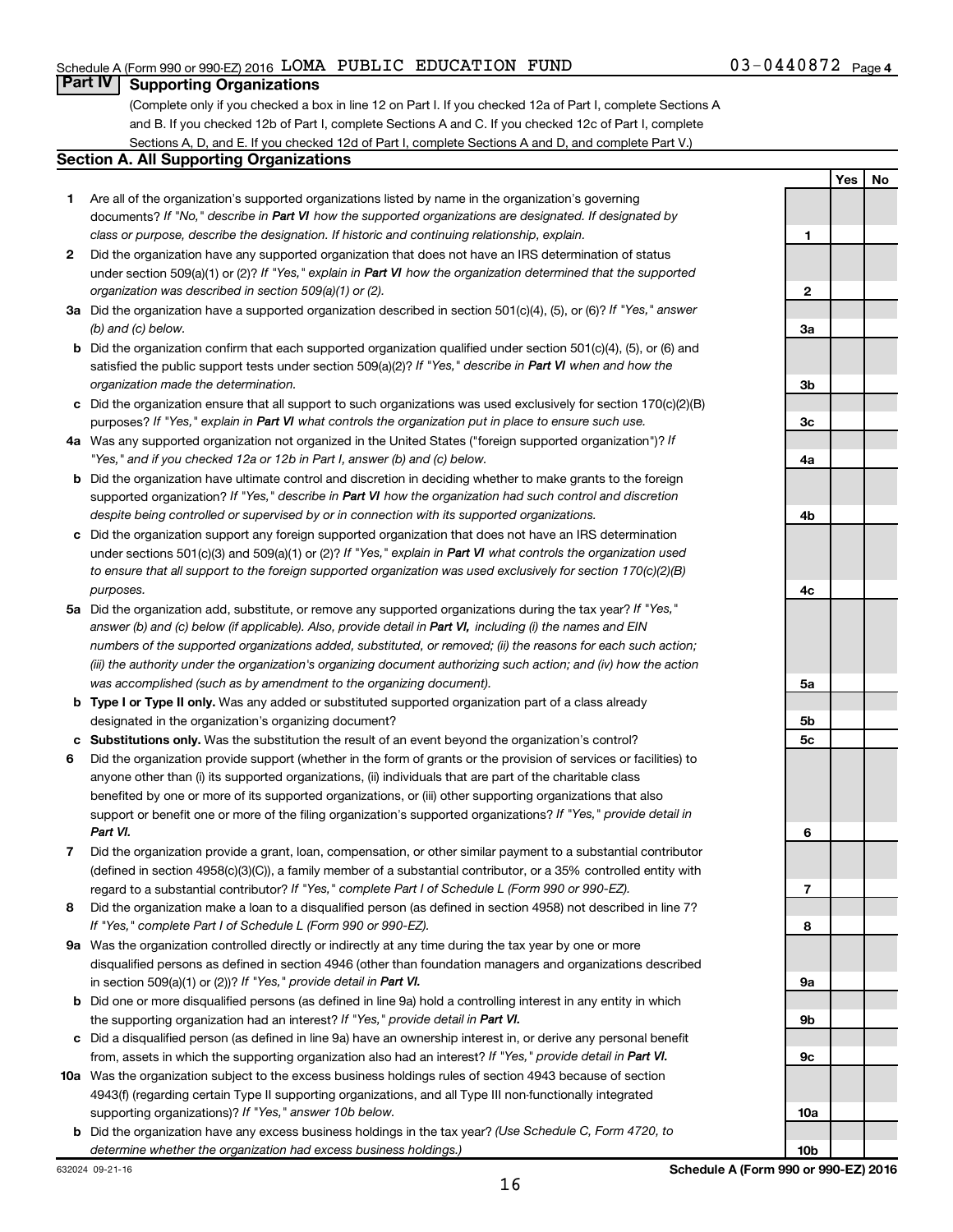#### Schedule A (Form 990 or 990-EZ) 2016 LOMA PUBLIC EDUCATION FUND  $03-04408/2$  Page LOMA PUBLIC EDUCATION FUND 03-0440872

|    | Part IV<br><b>Supporting Organizations (continued)</b>                                                                          |                 |     |    |
|----|---------------------------------------------------------------------------------------------------------------------------------|-----------------|-----|----|
|    |                                                                                                                                 |                 | Yes | No |
| 11 | Has the organization accepted a gift or contribution from any of the following persons?                                         |                 |     |    |
|    | a A person who directly or indirectly controls, either alone or together with persons described in (b) and (c)                  |                 |     |    |
|    | below, the governing body of a supported organization?                                                                          | 11a             |     |    |
|    | <b>b</b> A family member of a person described in (a) above?                                                                    | 11 <sub>b</sub> |     |    |
|    | c A 35% controlled entity of a person described in (a) or (b) above? If "Yes" to a, b, or c, provide detail in Part VI.         | 11c             |     |    |
|    | <b>Section B. Type I Supporting Organizations</b>                                                                               |                 |     |    |
|    |                                                                                                                                 |                 | Yes | No |
|    |                                                                                                                                 |                 |     |    |
| 1  | Did the directors, trustees, or membership of one or more supported organizations have the power to                             |                 |     |    |
|    | regularly appoint or elect at least a majority of the organization's directors or trustees at all times during the              |                 |     |    |
|    | tax year? If "No," describe in Part VI how the supported organization(s) effectively operated, supervised, or                   |                 |     |    |
|    | controlled the organization's activities. If the organization had more than one supported organization,                         |                 |     |    |
|    | describe how the powers to appoint and/or remove directors or trustees were allocated among the supported                       |                 |     |    |
|    | organizations and what conditions or restrictions, if any, applied to such powers during the tax year.                          | 1               |     |    |
| 2  | Did the organization operate for the benefit of any supported organization other than the supported                             |                 |     |    |
|    | organization(s) that operated, supervised, or controlled the supporting organization? If "Yes," explain in                      |                 |     |    |
|    | Part VI how providing such benefit carried out the purposes of the supported organization(s) that operated,                     |                 |     |    |
|    | supervised, or controlled the supporting organization.                                                                          | $\mathbf{2}$    |     |    |
|    | <b>Section C. Type II Supporting Organizations</b>                                                                              |                 |     |    |
|    |                                                                                                                                 |                 | Yes | No |
| 1. | Were a majority of the organization's directors or trustees during the tax year also a majority of the directors                |                 |     |    |
|    | or trustees of each of the organization's supported organization(s)? If "No," describe in Part VI how control                   |                 |     |    |
|    | or management of the supporting organization was vested in the same persons that controlled or managed                          |                 |     |    |
|    | the supported organization(s).                                                                                                  | 1               |     |    |
|    | <b>Section D. All Type III Supporting Organizations</b>                                                                         |                 |     |    |
|    |                                                                                                                                 |                 | Yes | No |
| 1  | Did the organization provide to each of its supported organizations, by the last day of the fifth month of the                  |                 |     |    |
|    | organization's tax year, (i) a written notice describing the type and amount of support provided during the prior tax           |                 |     |    |
|    | year, (ii) a copy of the Form 990 that was most recently filed as of the date of notification, and (iii) copies of the          |                 |     |    |
|    | organization's governing documents in effect on the date of notification, to the extent not previously provided?                | 1               |     |    |
| 2  | Were any of the organization's officers, directors, or trustees either (i) appointed or elected by the supported                |                 |     |    |
|    | organization(s) or (ii) serving on the governing body of a supported organization? If "No," explain in Part VI how              |                 |     |    |
|    | the organization maintained a close and continuous working relationship with the supported organization(s).                     | 2               |     |    |
| 3  | By reason of the relationship described in (2), did the organization's supported organizations have a                           |                 |     |    |
|    | significant voice in the organization's investment policies and in directing the use of the organization's                      |                 |     |    |
|    | income or assets at all times during the tax year? If "Yes," describe in Part VI the role the organization's                    |                 |     |    |
|    | supported organizations played in this regard.                                                                                  | з               |     |    |
|    | Section E. Type III Functionally Integrated Supporting Organizations                                                            |                 |     |    |
| 1  | Check the box next to the method that the organization used to satisfy the Integral Part Test during the yea(see instructions). |                 |     |    |
| а  | The organization satisfied the Activities Test. Complete line 2 below.                                                          |                 |     |    |
| b  | The organization is the parent of each of its supported organizations. Complete line 3 below.                                   |                 |     |    |
| с  | The organization supported a governmental entity. Describe in Part VI how you supported a government entity (see instructions). |                 |     |    |
| 2  | Activities Test. Answer (a) and (b) below.                                                                                      |                 | Yes | No |
| а  | Did substantially all of the organization's activities during the tax year directly further the exempt purposes of              |                 |     |    |
|    | the supported organization(s) to which the organization was responsive? If "Yes," then in Part VI identify                      |                 |     |    |
|    | those supported organizations and explain<br>how these activities directly furthered their exempt purposes,                     |                 |     |    |
|    | how the organization was responsive to those supported organizations, and how the organization determined                       |                 |     |    |
|    | that these activities constituted substantially all of its activities.                                                          | 2a              |     |    |
| b  | Did the activities described in (a) constitute activities that, but for the organization's involvement, one or more             |                 |     |    |
|    | of the organization's supported organization(s) would have been engaged in? If "Yes," explain in Part VI the                    |                 |     |    |
|    | reasons for the organization's position that its supported organization(s) would have engaged in these                          |                 |     |    |
|    | activities but for the organization's involvement.                                                                              | 2b              |     |    |
| 3  | Parent of Supported Organizations. Answer (a) and (b) below.                                                                    |                 |     |    |
| а  | Did the organization have the power to regularly appoint or elect a majority of the officers, directors, or                     |                 |     |    |
|    | trustees of each of the supported organizations? Provide details in Part VI.                                                    | За              |     |    |
| b  | Did the organization exercise a substantial degree of direction over the policies, programs, and activities of each             |                 |     |    |
|    | of its supported organizations? If "Yes," describe in Part VI the role played by the organization in this regard.               | 3b              |     |    |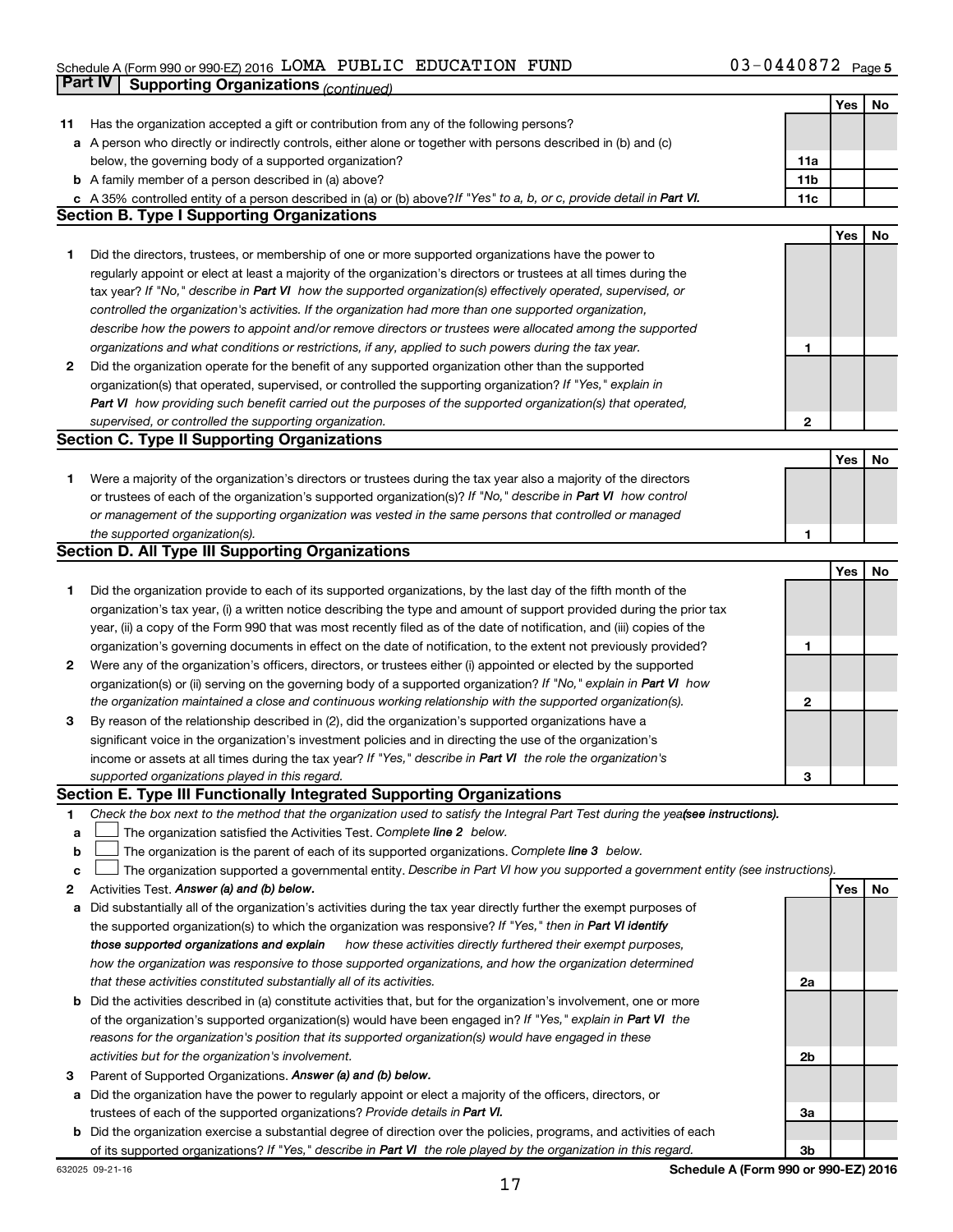### Schedule A (Form 990 or 990-EZ) 2016  $\,$  LOMA PUBLIC EDUCATION FUND  $\,$  03-0440872  $\,$  Page **Part V Type III Non-Functionally Integrated 509(a)(3) Supporting Organizations**

1 **Letter See instructions.** All Check here if the organization satisfied the Integral Part Test as a qualifying trust on Nov. 20, 1970 (explain in Part VI.) See instructions. All other Type III non-functionally integrated supporting organizations must complete Sections A through E.

|              | Section A - Adjusted Net Income                                              |                | (A) Prior Year | (B) Current Year<br>(optional) |
|--------------|------------------------------------------------------------------------------|----------------|----------------|--------------------------------|
| 1            | Net short-term capital gain                                                  | 1              |                |                                |
| 2            | Recoveries of prior-year distributions                                       | 2              |                |                                |
| 3            | Other gross income (see instructions)                                        | 3              |                |                                |
| 4            | Add lines 1 through 3                                                        | 4              |                |                                |
| 5            | Depreciation and depletion                                                   | 5              |                |                                |
| 6            | Portion of operating expenses paid or incurred for production or             |                |                |                                |
|              | collection of gross income or for management, conservation, or               |                |                |                                |
|              | maintenance of property held for production of income (see instructions)     | 6              |                |                                |
| 7            | Other expenses (see instructions)                                            | $\overline{7}$ |                |                                |
| 8            | Adjusted Net Income (subtract lines 5, 6, and 7 from line 4)                 | 8              |                |                                |
|              | <b>Section B - Minimum Asset Amount</b>                                      |                | (A) Prior Year | (B) Current Year<br>(optional) |
| 1.           | Aggregate fair market value of all non-exempt-use assets (see                |                |                |                                |
|              | instructions for short tax year or assets held for part of year):            |                |                |                                |
|              | <b>a</b> Average monthly value of securities                                 | 1a             |                |                                |
|              | <b>b</b> Average monthly cash balances                                       | 1 <sub>b</sub> |                |                                |
|              | c Fair market value of other non-exempt-use assets                           | 1c             |                |                                |
|              | d Total (add lines 1a, 1b, and 1c)                                           | 1d             |                |                                |
|              | e Discount claimed for blockage or other                                     |                |                |                                |
|              | factors (explain in detail in Part VI):                                      |                |                |                                |
| 2            | Acquisition indebtedness applicable to non-exempt-use assets                 | 2              |                |                                |
| 3            | Subtract line 2 from line 1d                                                 | 3              |                |                                |
| 4            | Cash deemed held for exempt use. Enter 1-1/2% of line 3 (for greater amount, |                |                |                                |
|              | see instructions)                                                            | 4              |                |                                |
| 5            | Net value of non-exempt-use assets (subtract line 4 from line 3)             | 5              |                |                                |
| 6            | Multiply line 5 by .035                                                      | 6              |                |                                |
| 7            | Recoveries of prior-year distributions                                       | $\overline{7}$ |                |                                |
| 8            | Minimum Asset Amount (add line 7 to line 6)                                  | 8              |                |                                |
|              | <b>Section C - Distributable Amount</b>                                      |                |                | <b>Current Year</b>            |
| 1            | Adjusted net income for prior year (from Section A, line 8, Column A)        | 1              |                |                                |
| $\mathbf{2}$ | Enter 85% of line 1                                                          | $\mathbf{2}$   |                |                                |
| з            | Minimum asset amount for prior year (from Section B, line 8, Column A)       | 3              |                |                                |
| 4            | Enter greater of line 2 or line 3                                            | 4              |                |                                |
| 5            | Income tax imposed in prior year                                             | 5              |                |                                |
| 6            | <b>Distributable Amount.</b> Subtract line 5 from line 4, unless subject to  |                |                |                                |
|              | emergency temporary reduction (see instructions)                             | 6              |                |                                |

**7** Let Check here if the current year is the organization's first as a non-functionally integrated Type III supporting organization (see instructions).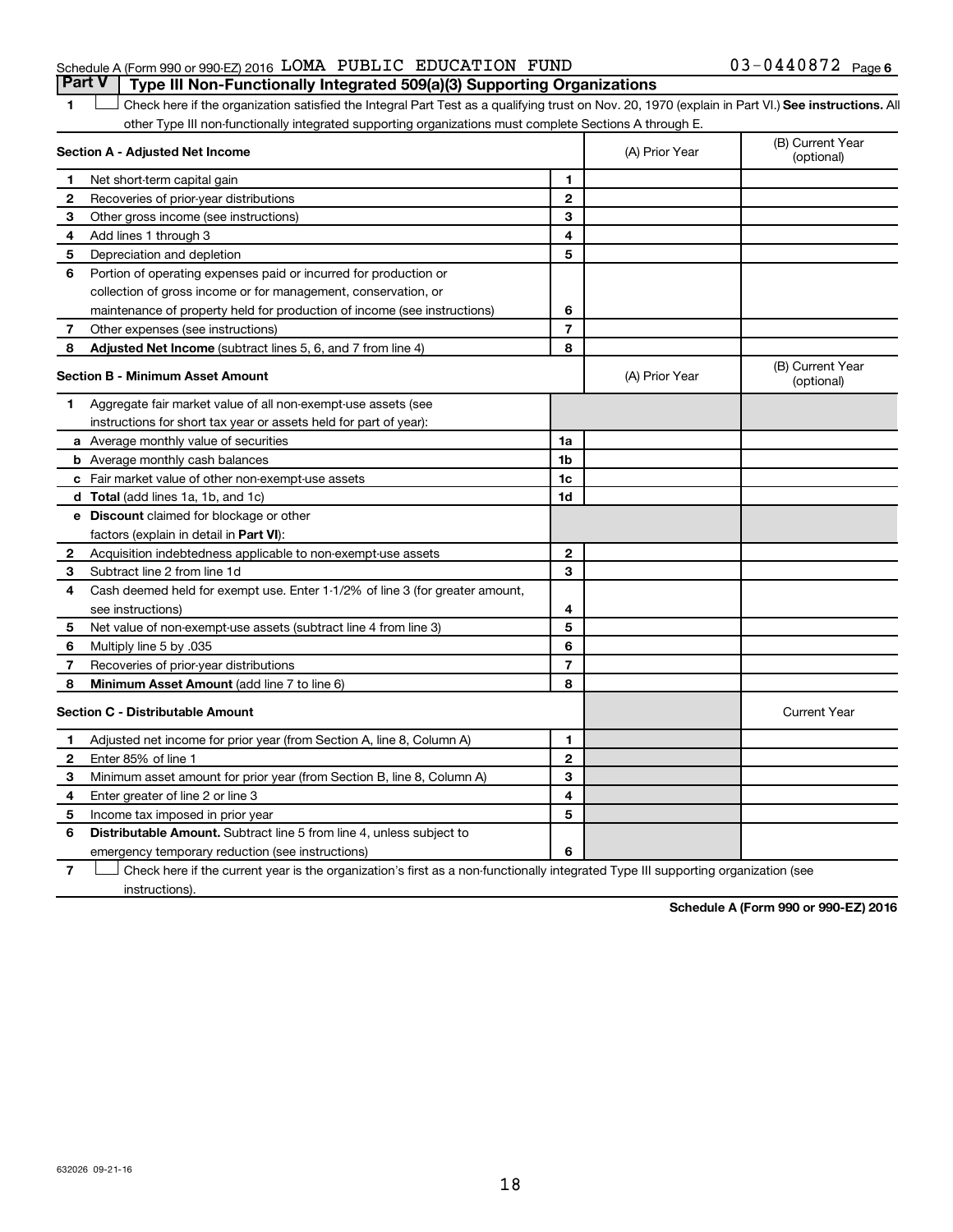#### Schedule A (Form 990 or 990-EZ) 2016 LOMA PUBLIC EDUCATION FUND  $03-04408/2$  Page LOMA PUBLIC EDUCATION FUND 03-0440872

| <b>Part V</b><br>Type III Non-Functionally Integrated 509(a)(3) Supporting Organizations (continued) |                                                                                                     |                             |                                       |                                         |  |  |  |
|------------------------------------------------------------------------------------------------------|-----------------------------------------------------------------------------------------------------|-----------------------------|---------------------------------------|-----------------------------------------|--|--|--|
|                                                                                                      | <b>Section D - Distributions</b>                                                                    |                             |                                       | <b>Current Year</b>                     |  |  |  |
| 1                                                                                                    | Amounts paid to supported organizations to accomplish exempt purposes                               |                             |                                       |                                         |  |  |  |
| 2                                                                                                    | Amounts paid to perform activity that directly furthers exempt purposes of supported                |                             |                                       |                                         |  |  |  |
|                                                                                                      | organizations, in excess of income from activity                                                    |                             |                                       |                                         |  |  |  |
| 3                                                                                                    | Administrative expenses paid to accomplish exempt purposes of supported organizations               |                             |                                       |                                         |  |  |  |
| 4                                                                                                    | Amounts paid to acquire exempt-use assets                                                           |                             |                                       |                                         |  |  |  |
| 5                                                                                                    | Qualified set-aside amounts (prior IRS approval required)                                           |                             |                                       |                                         |  |  |  |
| 6                                                                                                    | Other distributions (describe in Part VI). See instructions                                         |                             |                                       |                                         |  |  |  |
| 7                                                                                                    | <b>Total annual distributions.</b> Add lines 1 through 6                                            |                             |                                       |                                         |  |  |  |
| 8                                                                                                    | Distributions to attentive supported organizations to which the organization is responsive          |                             |                                       |                                         |  |  |  |
|                                                                                                      | (provide details in Part VI). See instructions                                                      |                             |                                       |                                         |  |  |  |
| 9                                                                                                    | Distributable amount for 2016 from Section C, line 6                                                |                             |                                       |                                         |  |  |  |
| 10                                                                                                   | Line 8 amount divided by Line 9 amount                                                              |                             |                                       |                                         |  |  |  |
|                                                                                                      |                                                                                                     | (i)                         | (ii)                                  | (iii)                                   |  |  |  |
|                                                                                                      | Section E - Distribution Allocations (see instructions)                                             | <b>Excess Distributions</b> | <b>Underdistributions</b><br>Pre-2016 | <b>Distributable</b><br>Amount for 2016 |  |  |  |
|                                                                                                      |                                                                                                     |                             |                                       |                                         |  |  |  |
| 1                                                                                                    | Distributable amount for 2016 from Section C, line 6                                                |                             |                                       |                                         |  |  |  |
| $\mathbf{2}$                                                                                         | Underdistributions, if any, for years prior to 2016 (reason-                                        |                             |                                       |                                         |  |  |  |
|                                                                                                      | able cause required- explain in Part VI). See instructions                                          |                             |                                       |                                         |  |  |  |
| 3                                                                                                    | Excess distributions carryover, if any, to 2016:                                                    |                             |                                       |                                         |  |  |  |
| а                                                                                                    |                                                                                                     |                             |                                       |                                         |  |  |  |
| b                                                                                                    |                                                                                                     |                             |                                       |                                         |  |  |  |
|                                                                                                      | c From 2013                                                                                         |                             |                                       |                                         |  |  |  |
|                                                                                                      | <b>d</b> From 2014                                                                                  |                             |                                       |                                         |  |  |  |
|                                                                                                      | e From 2015                                                                                         |                             |                                       |                                         |  |  |  |
|                                                                                                      | f Total of lines 3a through e                                                                       |                             |                                       |                                         |  |  |  |
|                                                                                                      | <b>g</b> Applied to underdistributions of prior years                                               |                             |                                       |                                         |  |  |  |
|                                                                                                      | <b>h</b> Applied to 2016 distributable amount<br>Carryover from 2011 not applied (see instructions) |                             |                                       |                                         |  |  |  |
|                                                                                                      | Remainder. Subtract lines 3g, 3h, and 3i from 3f.                                                   |                             |                                       |                                         |  |  |  |
| 4                                                                                                    | Distributions for 2016 from Section D,                                                              |                             |                                       |                                         |  |  |  |
|                                                                                                      | $line 7$ :                                                                                          |                             |                                       |                                         |  |  |  |
|                                                                                                      | a Applied to underdistributions of prior years                                                      |                             |                                       |                                         |  |  |  |
|                                                                                                      | <b>b</b> Applied to 2016 distributable amount                                                       |                             |                                       |                                         |  |  |  |
| с                                                                                                    | Remainder. Subtract lines 4a and 4b from 4                                                          |                             |                                       |                                         |  |  |  |
| 5                                                                                                    | Remaining underdistributions for years prior to 2016, if                                            |                             |                                       |                                         |  |  |  |
|                                                                                                      | any. Subtract lines 3g and 4a from line 2. For result greater                                       |                             |                                       |                                         |  |  |  |
|                                                                                                      | than zero, explain in Part VI. See instructions                                                     |                             |                                       |                                         |  |  |  |
| 6                                                                                                    | Remaining underdistributions for 2016. Subtract lines 3h                                            |                             |                                       |                                         |  |  |  |
|                                                                                                      | and 4b from line 1. For result greater than zero, explain in                                        |                             |                                       |                                         |  |  |  |
|                                                                                                      | Part VI. See instructions                                                                           |                             |                                       |                                         |  |  |  |
| $\overline{7}$                                                                                       | Excess distributions carryover to 2017. Add lines 3j                                                |                             |                                       |                                         |  |  |  |
|                                                                                                      | and 4c                                                                                              |                             |                                       |                                         |  |  |  |
| 8                                                                                                    | Breakdown of line 7:                                                                                |                             |                                       |                                         |  |  |  |
| a                                                                                                    |                                                                                                     |                             |                                       |                                         |  |  |  |
|                                                                                                      | <b>b</b> Excess from 2013                                                                           |                             |                                       |                                         |  |  |  |
|                                                                                                      | c Excess from 2014                                                                                  |                             |                                       |                                         |  |  |  |
|                                                                                                      | d Excess from 2015                                                                                  |                             |                                       |                                         |  |  |  |
|                                                                                                      | e Excess from 2016                                                                                  |                             |                                       |                                         |  |  |  |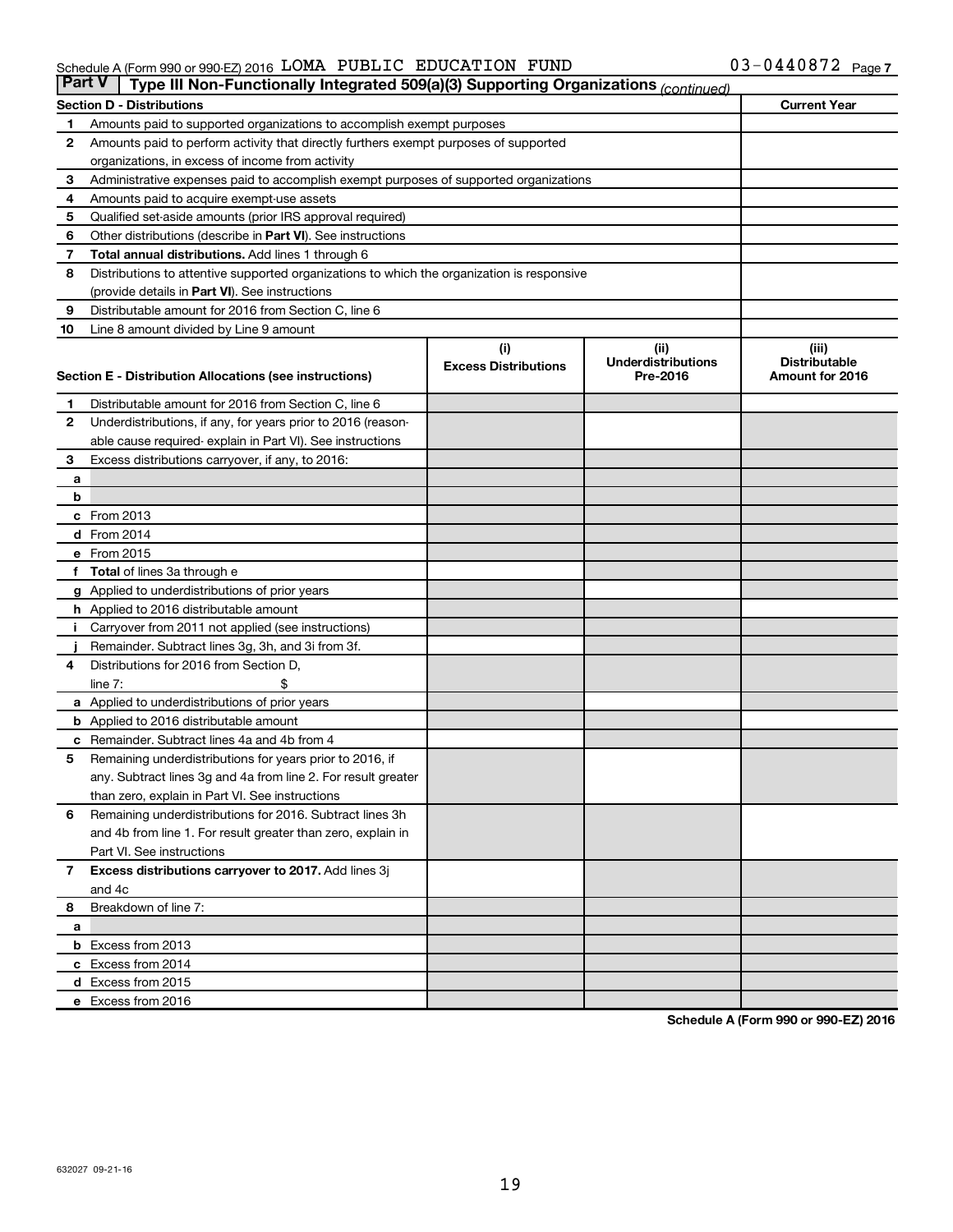|                | Schedule A (Form 990 or 990-EZ) 2016 LOMA PUBLIC EDUCATION FUND                                                                                                                                                                                                                                                                                                                                                                                                                                      |  | $03 - 0440872$ Page 8 |
|----------------|------------------------------------------------------------------------------------------------------------------------------------------------------------------------------------------------------------------------------------------------------------------------------------------------------------------------------------------------------------------------------------------------------------------------------------------------------------------------------------------------------|--|-----------------------|
| <b>Part VI</b> | Supplemental Information. Provide the explanations required by Part II, line 10; Part II, line 17a or 17b; Part III, line 12;<br>Part IV, Section A, lines 1, 2, 3b, 3c, 4b, 4c, 5a, 6, 9a, 9b, 9c, 11a, 11b, and 11c; Part IV, Section B, lines 1 and 2; Part IV, Section C,<br>line 1; Part IV, Section D, lines 2 and 3; Part IV, Section E, lines 1c, 2a, 2b,<br>Section D, lines 5, 6, and 8; and Part V, Section E, lines 2, 5, and 6. Also complete this part for any additional information. |  |                       |
|                | (See instructions.)                                                                                                                                                                                                                                                                                                                                                                                                                                                                                  |  |                       |
|                |                                                                                                                                                                                                                                                                                                                                                                                                                                                                                                      |  |                       |
|                |                                                                                                                                                                                                                                                                                                                                                                                                                                                                                                      |  |                       |
|                |                                                                                                                                                                                                                                                                                                                                                                                                                                                                                                      |  |                       |
|                |                                                                                                                                                                                                                                                                                                                                                                                                                                                                                                      |  |                       |
|                |                                                                                                                                                                                                                                                                                                                                                                                                                                                                                                      |  |                       |
|                |                                                                                                                                                                                                                                                                                                                                                                                                                                                                                                      |  |                       |
|                |                                                                                                                                                                                                                                                                                                                                                                                                                                                                                                      |  |                       |
|                |                                                                                                                                                                                                                                                                                                                                                                                                                                                                                                      |  |                       |
|                |                                                                                                                                                                                                                                                                                                                                                                                                                                                                                                      |  |                       |
|                |                                                                                                                                                                                                                                                                                                                                                                                                                                                                                                      |  |                       |
|                |                                                                                                                                                                                                                                                                                                                                                                                                                                                                                                      |  |                       |
|                |                                                                                                                                                                                                                                                                                                                                                                                                                                                                                                      |  |                       |
|                |                                                                                                                                                                                                                                                                                                                                                                                                                                                                                                      |  |                       |
|                |                                                                                                                                                                                                                                                                                                                                                                                                                                                                                                      |  |                       |
|                |                                                                                                                                                                                                                                                                                                                                                                                                                                                                                                      |  |                       |
|                |                                                                                                                                                                                                                                                                                                                                                                                                                                                                                                      |  |                       |
|                |                                                                                                                                                                                                                                                                                                                                                                                                                                                                                                      |  |                       |
|                |                                                                                                                                                                                                                                                                                                                                                                                                                                                                                                      |  |                       |
|                |                                                                                                                                                                                                                                                                                                                                                                                                                                                                                                      |  |                       |
|                |                                                                                                                                                                                                                                                                                                                                                                                                                                                                                                      |  |                       |
|                |                                                                                                                                                                                                                                                                                                                                                                                                                                                                                                      |  |                       |
|                |                                                                                                                                                                                                                                                                                                                                                                                                                                                                                                      |  |                       |
|                |                                                                                                                                                                                                                                                                                                                                                                                                                                                                                                      |  |                       |
|                |                                                                                                                                                                                                                                                                                                                                                                                                                                                                                                      |  |                       |
|                |                                                                                                                                                                                                                                                                                                                                                                                                                                                                                                      |  |                       |
|                |                                                                                                                                                                                                                                                                                                                                                                                                                                                                                                      |  |                       |
|                |                                                                                                                                                                                                                                                                                                                                                                                                                                                                                                      |  |                       |
|                |                                                                                                                                                                                                                                                                                                                                                                                                                                                                                                      |  |                       |
|                |                                                                                                                                                                                                                                                                                                                                                                                                                                                                                                      |  |                       |
|                |                                                                                                                                                                                                                                                                                                                                                                                                                                                                                                      |  |                       |
|                |                                                                                                                                                                                                                                                                                                                                                                                                                                                                                                      |  |                       |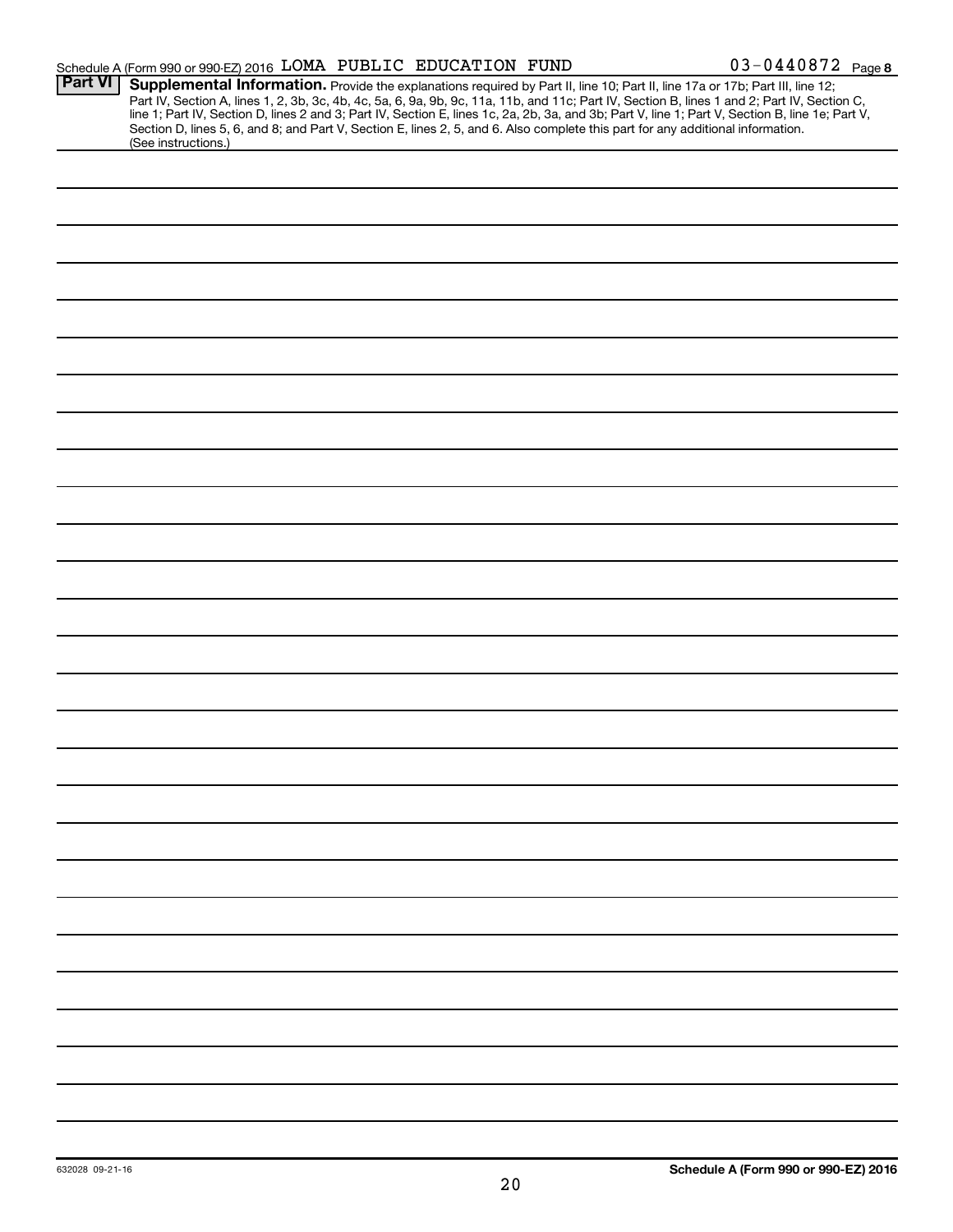Department of the Treasury Internal Revenue Service **(Form 990, 990-EZ,**

|  |  | ** PUBLIC DISCLOSURE COPY ** |  |  |
|--|--|------------------------------|--|--|
|--|--|------------------------------|--|--|

# **Schedule B Schedule of Contributors**

**or 990-PF) | Attach to Form 990, Form 990-EZ, or Form 990-PF. | Information about Schedule B (Form 990, 990-EZ, or 990-PF) and** its instructions is at www.irs.gov/form990.

OMB No. 1545-0047

**2016**

**Name of the organization Employer identification number**

| $3 - 0440872$ |  |
|---------------|--|
|---------------|--|

| 03-0440872<br>LOMA PUBLIC EDUCATION FUND |  |
|------------------------------------------|--|
|------------------------------------------|--|

| <b>Organization type (check one):</b> |                                                                           |  |  |  |  |  |
|---------------------------------------|---------------------------------------------------------------------------|--|--|--|--|--|
| Filers of:                            | Section:                                                                  |  |  |  |  |  |
| Form 990 or 990-EZ                    | $\lfloor x \rfloor$ 501(c)( 3) (enter number) organization                |  |  |  |  |  |
|                                       | 4947(a)(1) nonexempt charitable trust not treated as a private foundation |  |  |  |  |  |
|                                       | 527 political organization                                                |  |  |  |  |  |
| Form 990-PF                           | 501(c)(3) exempt private foundation                                       |  |  |  |  |  |
|                                       | 4947(a)(1) nonexempt charitable trust treated as a private foundation     |  |  |  |  |  |
|                                       | 501(c)(3) taxable private foundation                                      |  |  |  |  |  |

Check if your organization is covered by the General Rule or a Special Rule.

**Note:**  Only a section 501(c)(7), (8), or (10) organization can check boxes for both the General Rule and a Special Rule. See instructions.

#### **General Rule**

 $\Box$ 

For an organization filing Form 990, 990-EZ, or 990-PF that received, during the year, contributions totaling \$5,000 or more (in money or property) from any one contributor. Complete Parts I and II. See instructions for determining a contributor's total contributions.

#### **Special Rules**

any one contributor, during the year, total contributions of the greater of **(1)** \$5,000 or **(2)** 2% of the amount on (i) Form 990, Part VIII, line 1h,  $\boxed{\text{X}}$  For an organization described in section 501(c)(3) filing Form 990 or 990-EZ that met the 33 1/3% support test of the regulations under sections 509(a)(1) and 170(b)(1)(A)(vi), that checked Schedule A (Form 990 or 990-EZ), Part II, line 13, 16a, or 16b, and that received from or (ii) Form 990-EZ, line 1. Complete Parts I and II.

year, total contributions of more than \$1,000 *exclusively* for religious, charitable, scientific, literary, or educational purposes, or for For an organization described in section 501(c)(7), (8), or (10) filing Form 990 or 990-EZ that received from any one contributor, during the the prevention of cruelty to children or animals. Complete Parts I, II, and III.  $\Box$ 

purpose. Don't complete any of the parts unless the General Rule applies to this organization because it received nonexclusively year, contributions exclusively for religious, charitable, etc., purposes, but no such contributions totaled more than \$1,000. If this box is checked, enter here the total contributions that were received during the year for an exclusively religious, charitable, etc., For an organization described in section 501(c)(7), (8), or (10) filing Form 990 or 990-EZ that received from any one contributor, during the religious, charitable, etc., contributions totaling \$5,000 or more during the year  $\ldots$  $\ldots$  $\ldots$  $\ldots$  $\ldots$  $\ldots$  $\Box$ 

**Caution:**  An organization that isn't covered by the General Rule and/or the Special Rules doesn't file Schedule B (Form 990, 990-EZ, or 990-PF),  **must** but it answer "No" on Part IV, line 2, of its Form 990; or check the box on line H of its Form 990-EZ or on its Form 990-PF, Part I, line 2, to certify that it doesn't meet the filing requirements of Schedule B (Form 990, 990-EZ, or 990-PF).

LHA For Paperwork Reduction Act Notice, see the Instructions for Form 990, 990-EZ, or 990-PF. Schedule B (Form 990, 990-EZ, or 990-PF) (2016)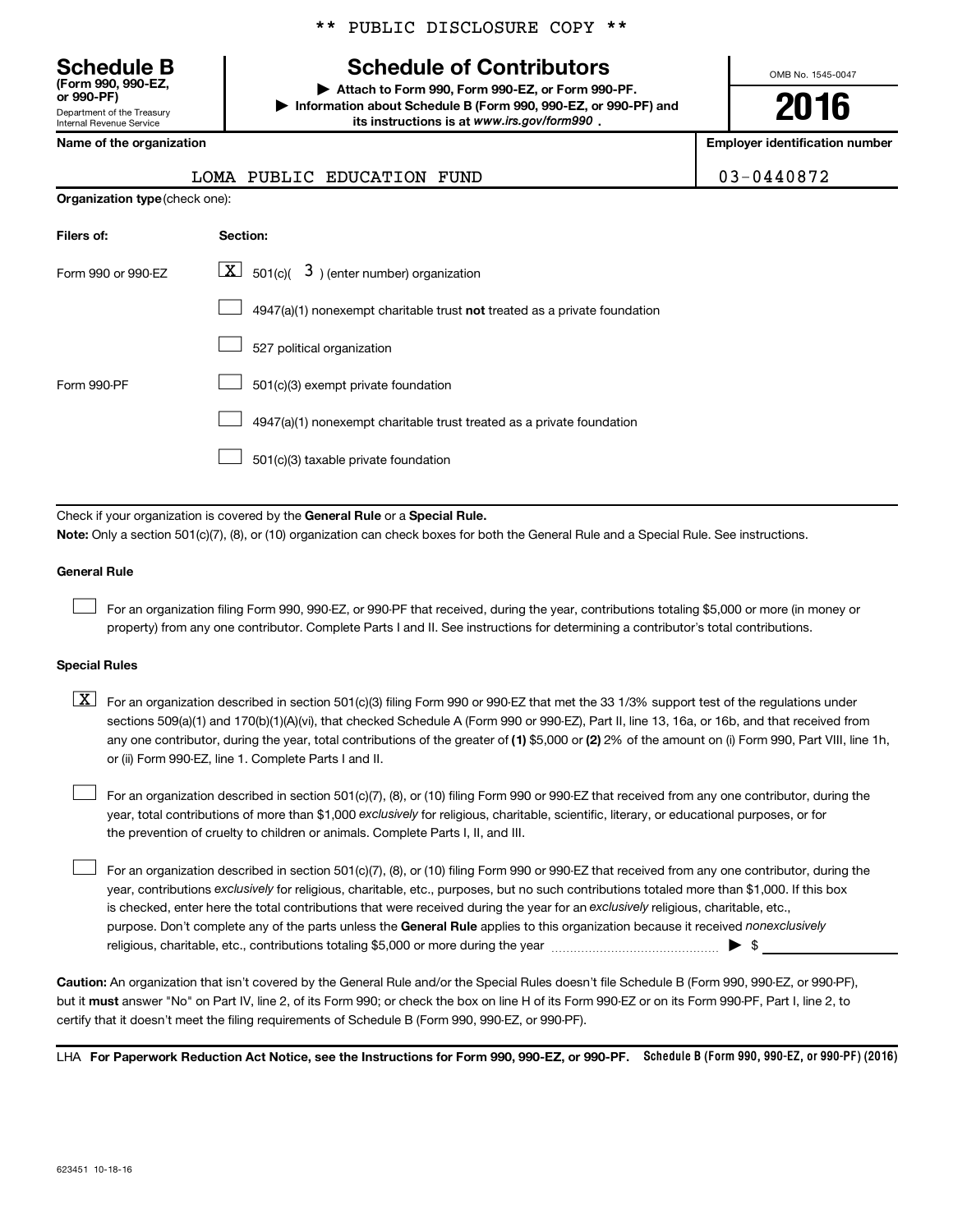### Schedule B (Form 990, 990-EZ, or 990-PF) (2016)

|  | Name of organization |
|--|----------------------|
|  |                      |

### LOMA PUBLIC EDUCATION FUND 03-0440872

| Part I     | Contributors (See instructions). Use duplicate copies of Part I if additional space is needed. |                                   |                                                                                                             |
|------------|------------------------------------------------------------------------------------------------|-----------------------------------|-------------------------------------------------------------------------------------------------------------|
| (a)<br>No. | (b)<br>Name, address, and ZIP + 4                                                              | (c)<br><b>Total contributions</b> | (d)<br>Type of contribution                                                                                 |
| 1          |                                                                                                | 30,000.<br>\$                     | $\boxed{\textbf{X}}$<br>Person<br>Payroll<br>Noncash<br>(Complete Part II for<br>noncash contributions.)    |
| (a)<br>No. | (b)<br>Name, address, and ZIP + 4                                                              | (c)<br><b>Total contributions</b> | (d)<br>Type of contribution                                                                                 |
| 2          |                                                                                                | 5,500.<br>\$                      | $\mathbf{X}$<br>Person<br>Payroll<br>Noncash<br>(Complete Part II for<br>noncash contributions.)            |
| (a)<br>No. | (b)<br>Name, address, and ZIP + 4                                                              | (c)<br><b>Total contributions</b> | (d)<br>Type of contribution                                                                                 |
| 3          |                                                                                                | 10,000.<br>\$                     | $\overline{\mathbf{x}}$<br>Person<br>Payroll<br>Noncash<br>(Complete Part II for<br>noncash contributions.) |
| (a)<br>No. | (b)<br>Name, address, and ZIP + 4                                                              | (c)<br><b>Total contributions</b> | (d)<br>Type of contribution                                                                                 |
|            |                                                                                                | \$                                | Person<br>Payroll<br>Noncash<br>(Complete Part II for<br>noncash contributions.)                            |
| (a)<br>No. | (b)<br>Name, address, and ZIP + 4                                                              | (c)<br><b>Total contributions</b> | (d)<br>Type of contribution                                                                                 |
|            |                                                                                                | \$                                | Person<br>Payroll<br>Noncash<br>(Complete Part II for<br>noncash contributions.)                            |
| (a)<br>No. | (b)<br>Name, address, and ZIP + 4                                                              | (c)<br><b>Total contributions</b> | (d)<br>Type of contribution                                                                                 |
|            |                                                                                                | \$                                | Person<br>Payroll<br>Noncash<br>(Complete Part II for<br>noncash contributions.)                            |

22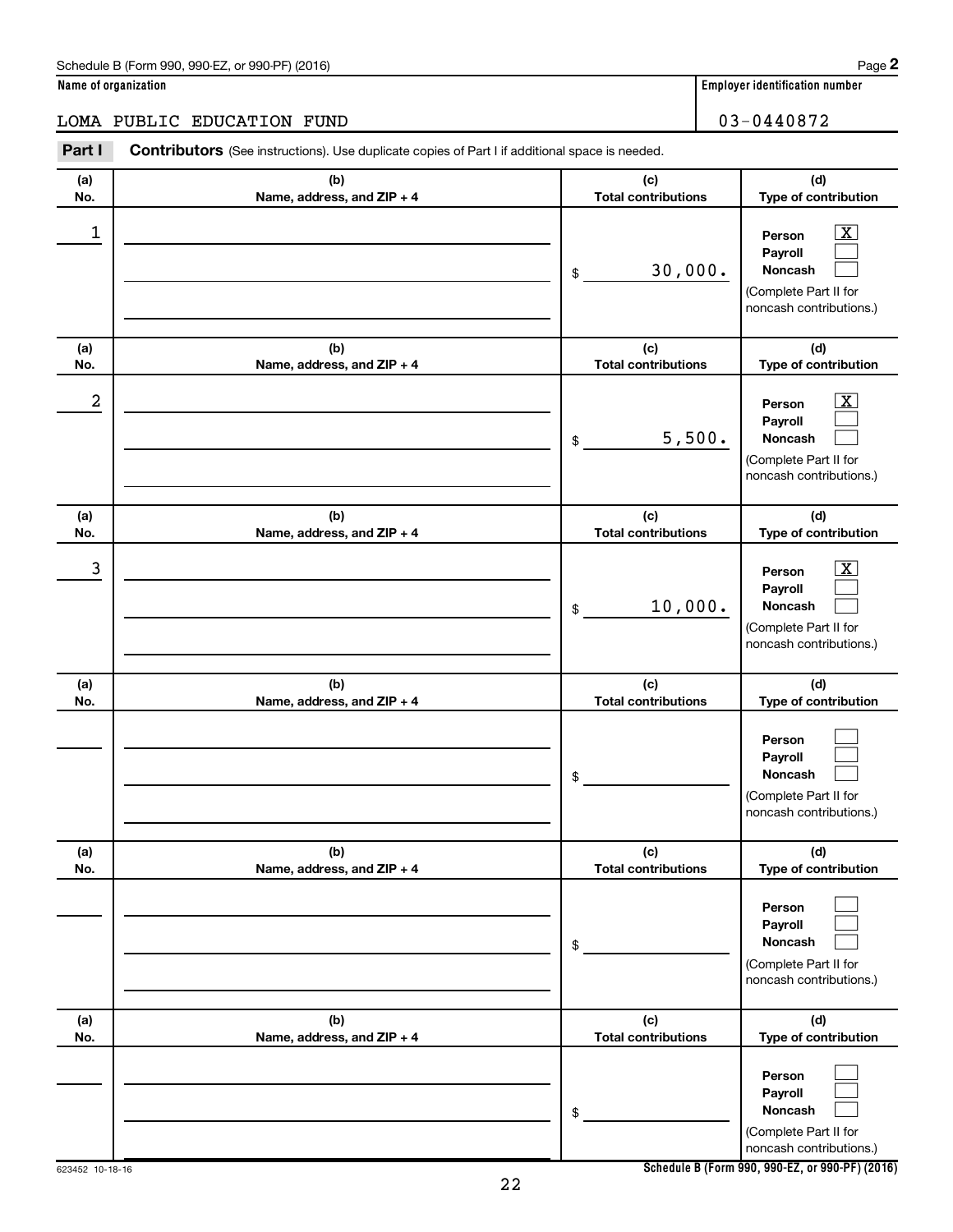623453 10-18-16

**Part II Noncash Property** LOMA PUBLIC EDUCATION FUND | 03-0440872

| Part II                      | <b>Noncash Property</b> (See instructions). Use duplicate copies of Part II if additional space is needed. |                                                |                      |
|------------------------------|------------------------------------------------------------------------------------------------------------|------------------------------------------------|----------------------|
| (a)<br>No.<br>from<br>Part I | (b)<br>Description of noncash property given                                                               | (c)<br>FMV (or estimate)<br>(See instructions) | (d)<br>Date received |
|                              |                                                                                                            | $$^{\circ}$                                    |                      |
| (a)<br>No.<br>from<br>Part I | (b)<br>Description of noncash property given                                                               | (c)<br>FMV (or estimate)<br>(See instructions) | (d)<br>Date received |
|                              |                                                                                                            | $$^{\circ}$                                    |                      |
| (a)<br>No.<br>from<br>Part I | (b)<br>Description of noncash property given                                                               | (c)<br>FMV (or estimate)<br>(See instructions) | (d)<br>Date received |
|                              |                                                                                                            | $$^{\circ}$                                    |                      |
| (a)<br>No.<br>from<br>Part I | (b)<br>Description of noncash property given                                                               | (c)<br>FMV (or estimate)<br>(See instructions) | (d)<br>Date received |
|                              |                                                                                                            | \$                                             |                      |
| (a)<br>No.<br>from<br>Part I | (b)<br>Description of noncash property given                                                               | (c)<br>FMV (or estimate)<br>(See instructions) | (d)<br>Date received |
|                              |                                                                                                            | \$                                             |                      |
| (a)<br>No.<br>from<br>Part I | (b)<br>Description of noncash property given                                                               | (c)<br>FMV (or estimate)<br>(See instructions) | (d)<br>Date received |
|                              |                                                                                                            | \$                                             |                      |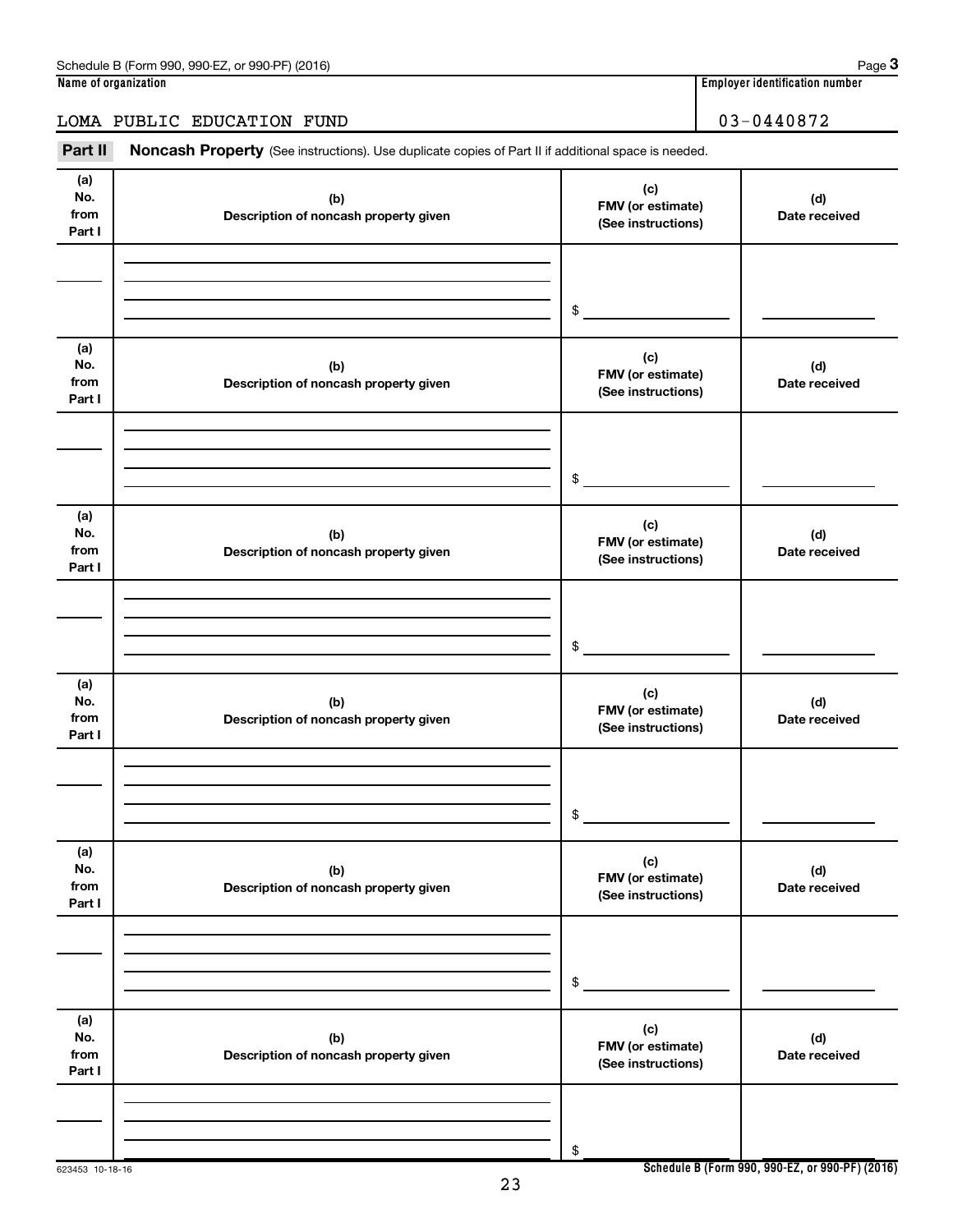| Name of organization |                                                                                                                                                                                                                                                                                 | <b>Employer identification number</b> |                                          |                                          |  |  |  |
|----------------------|---------------------------------------------------------------------------------------------------------------------------------------------------------------------------------------------------------------------------------------------------------------------------------|---------------------------------------|------------------------------------------|------------------------------------------|--|--|--|
|                      | LOMA PUBLIC EDUCATION FUND                                                                                                                                                                                                                                                      |                                       |                                          | 03-0440872                               |  |  |  |
| Part III             | Exclusively religious, charitable, etc., contributions to organizations described in section $501(c)(7)$ , (8), or (10) that total more than \$1,000 for<br>the year from any one contributor. Complete columns (a) through (e) and the following line entry. For organizations |                                       |                                          |                                          |  |  |  |
|                      | completing Part III, enter the total of exclusively religious, charitable, etc., contributions of \$1,000 or less for the year. (Enter this info. once.)                                                                                                                        |                                       |                                          |                                          |  |  |  |
| (a) No.              | Use duplicate copies of Part III if additional space is needed.                                                                                                                                                                                                                 |                                       |                                          |                                          |  |  |  |
| from<br>Part I       | (b) Purpose of gift                                                                                                                                                                                                                                                             | (c) Use of gift                       |                                          | (d) Description of how gift is held      |  |  |  |
|                      |                                                                                                                                                                                                                                                                                 |                                       |                                          |                                          |  |  |  |
|                      |                                                                                                                                                                                                                                                                                 |                                       |                                          |                                          |  |  |  |
|                      |                                                                                                                                                                                                                                                                                 |                                       |                                          |                                          |  |  |  |
|                      |                                                                                                                                                                                                                                                                                 | (e) Transfer of gift                  |                                          |                                          |  |  |  |
|                      |                                                                                                                                                                                                                                                                                 |                                       |                                          |                                          |  |  |  |
|                      | Transferee's name, address, and ZIP + 4                                                                                                                                                                                                                                         |                                       |                                          | Relationship of transferor to transferee |  |  |  |
|                      |                                                                                                                                                                                                                                                                                 |                                       |                                          |                                          |  |  |  |
|                      |                                                                                                                                                                                                                                                                                 |                                       |                                          |                                          |  |  |  |
| (a) No.              |                                                                                                                                                                                                                                                                                 |                                       |                                          |                                          |  |  |  |
| from<br>Part I       | (b) Purpose of gift                                                                                                                                                                                                                                                             | (c) Use of gift                       |                                          | (d) Description of how gift is held      |  |  |  |
|                      |                                                                                                                                                                                                                                                                                 |                                       |                                          |                                          |  |  |  |
|                      |                                                                                                                                                                                                                                                                                 |                                       |                                          |                                          |  |  |  |
|                      |                                                                                                                                                                                                                                                                                 |                                       |                                          |                                          |  |  |  |
|                      | (e) Transfer of gift                                                                                                                                                                                                                                                            |                                       |                                          |                                          |  |  |  |
|                      | Transferee's name, address, and ZIP + 4<br>Relationship of transferor to transferee                                                                                                                                                                                             |                                       |                                          |                                          |  |  |  |
|                      |                                                                                                                                                                                                                                                                                 |                                       |                                          |                                          |  |  |  |
|                      |                                                                                                                                                                                                                                                                                 |                                       |                                          |                                          |  |  |  |
|                      |                                                                                                                                                                                                                                                                                 |                                       |                                          |                                          |  |  |  |
| (a) No.              |                                                                                                                                                                                                                                                                                 |                                       |                                          |                                          |  |  |  |
| from<br>Part I       | (b) Purpose of gift                                                                                                                                                                                                                                                             | (c) Use of gift                       |                                          | (d) Description of how gift is held      |  |  |  |
|                      |                                                                                                                                                                                                                                                                                 |                                       |                                          |                                          |  |  |  |
|                      |                                                                                                                                                                                                                                                                                 |                                       |                                          |                                          |  |  |  |
|                      |                                                                                                                                                                                                                                                                                 |                                       |                                          |                                          |  |  |  |
|                      |                                                                                                                                                                                                                                                                                 | (e) Transfer of gift                  |                                          |                                          |  |  |  |
|                      | Transferee's name, address, and ZIP + 4                                                                                                                                                                                                                                         |                                       | Relationship of transferor to transferee |                                          |  |  |  |
|                      |                                                                                                                                                                                                                                                                                 |                                       |                                          |                                          |  |  |  |
|                      |                                                                                                                                                                                                                                                                                 |                                       |                                          |                                          |  |  |  |
|                      |                                                                                                                                                                                                                                                                                 |                                       |                                          |                                          |  |  |  |
| (a) No.<br>from      | (b) Purpose of gift                                                                                                                                                                                                                                                             | (c) Use of gift                       |                                          | (d) Description of how gift is held      |  |  |  |
| Part I               |                                                                                                                                                                                                                                                                                 |                                       |                                          |                                          |  |  |  |
|                      |                                                                                                                                                                                                                                                                                 |                                       |                                          |                                          |  |  |  |
|                      |                                                                                                                                                                                                                                                                                 |                                       |                                          |                                          |  |  |  |
|                      |                                                                                                                                                                                                                                                                                 | (e) Transfer of gift                  |                                          |                                          |  |  |  |
|                      |                                                                                                                                                                                                                                                                                 |                                       |                                          |                                          |  |  |  |
|                      | Transferee's name, address, and ZIP + 4                                                                                                                                                                                                                                         |                                       |                                          | Relationship of transferor to transferee |  |  |  |
|                      |                                                                                                                                                                                                                                                                                 |                                       |                                          |                                          |  |  |  |
|                      |                                                                                                                                                                                                                                                                                 |                                       |                                          |                                          |  |  |  |
|                      |                                                                                                                                                                                                                                                                                 |                                       |                                          |                                          |  |  |  |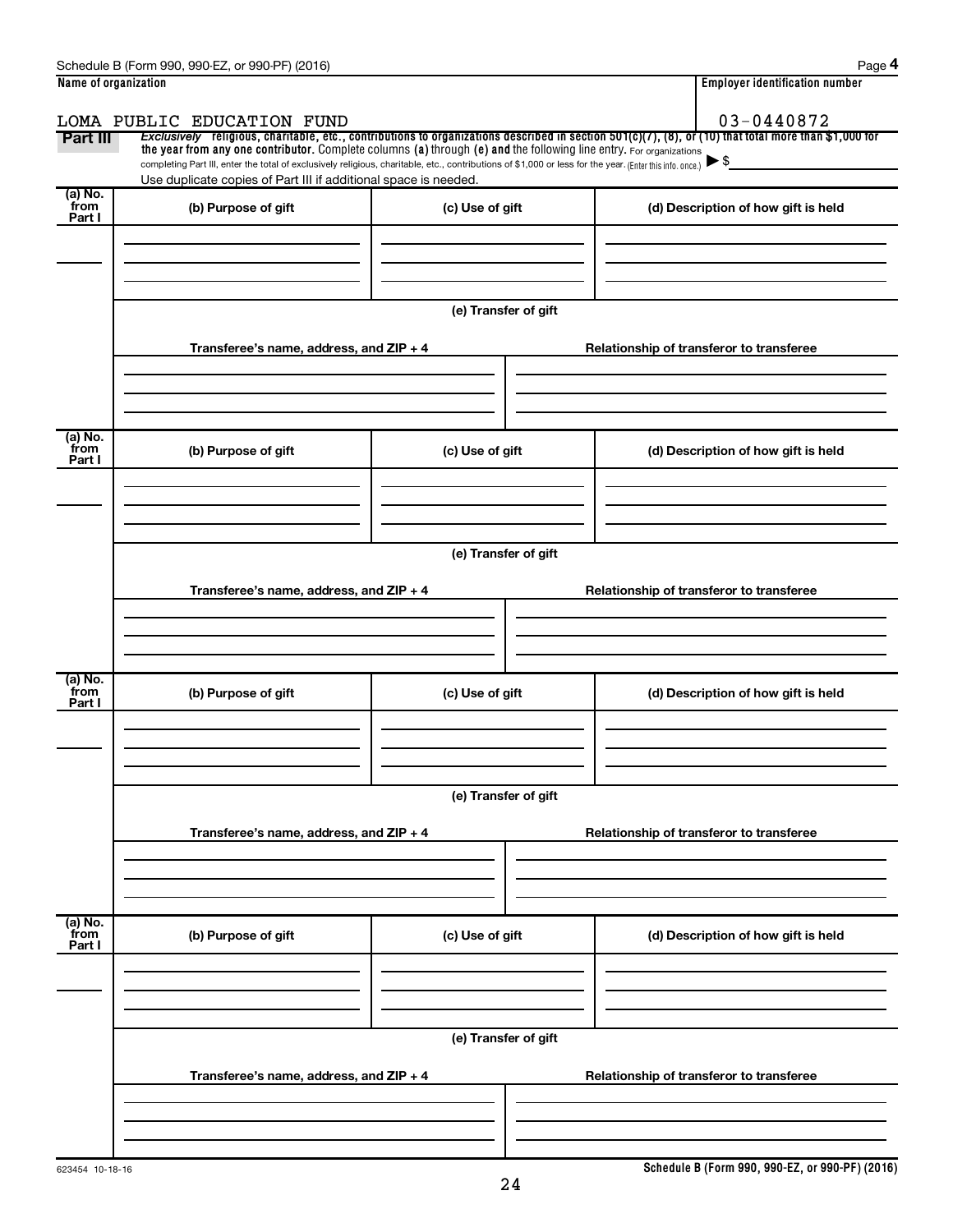| <b>SCHEDULE G</b><br><b>Supplemental Information Regarding Fundraising or Gaming Activities</b><br>(Form 990 or 990-EZ)<br>Complete if the organization answered "Yes" on Form 990, Part IV, line 17, 18, or 19, or if the<br>organization entered more than \$15,000 on Form 990-EZ, line 6a.<br>Department of the Treasury<br>Attach to Form 990 or Form 990-EZ.<br><b>Internal Revenue Service</b><br>Information about Schedule G (Form 990 or 990-EZ) and its instructions is at WWW.irs.gov/form990.                                                                                                                                                                                                                                                                                                                                |                            |                               |                                           |                                      |  |                                                                            | OMB No. 1545-0047<br>016<br><b>Open to Public</b><br>Inspection |  |
|-------------------------------------------------------------------------------------------------------------------------------------------------------------------------------------------------------------------------------------------------------------------------------------------------------------------------------------------------------------------------------------------------------------------------------------------------------------------------------------------------------------------------------------------------------------------------------------------------------------------------------------------------------------------------------------------------------------------------------------------------------------------------------------------------------------------------------------------|----------------------------|-------------------------------|-------------------------------------------|--------------------------------------|--|----------------------------------------------------------------------------|-----------------------------------------------------------------|--|
| Name of the organization                                                                                                                                                                                                                                                                                                                                                                                                                                                                                                                                                                                                                                                                                                                                                                                                                  | LOMA PUBLIC EDUCATION FUND |                               |                                           |                                      |  | 03-0440872                                                                 | <b>Employer identification number</b>                           |  |
| Fundraising Activities. Complete if the organization answered "Yes" on Form 990, Part IV, line 17. Form 990-EZ filers are not<br>Part I<br>required to complete this part.                                                                                                                                                                                                                                                                                                                                                                                                                                                                                                                                                                                                                                                                |                            |                               |                                           |                                      |  |                                                                            |                                                                 |  |
| 1 Indicate whether the organization raised funds through any of the following activities. Check all that apply.<br>Mail solicitations<br>Solicitation of non-government grants<br>a<br>e<br>Internet and email solicitations<br>f<br>Solicitation of government grants<br>b<br>Phone solicitations<br>Special fundraising events<br>g<br>с<br>In-person solicitations<br>d<br>2 a Did the organization have a written or oral agreement with any individual (including officers, directors, trustees, or<br>Yes<br><b>No</b><br>key employees listed in Form 990, Part VII) or entity in connection with professional fundraising services?<br>b If "Yes," list the 10 highest paid individuals or entities (fundraisers) pursuant to agreements under which the fundraiser is to be<br>compensated at least \$5,000 by the organization. |                            |                               |                                           |                                      |  |                                                                            |                                                                 |  |
| (i) Name and address of individual<br>or entity (fundraiser)                                                                                                                                                                                                                                                                                                                                                                                                                                                                                                                                                                                                                                                                                                                                                                              | (ii) Activity              | have custody<br>or control of | (iii) Did<br>fundraiser<br>contributions? | (iv) Gross receipts<br>from activity |  | (v) Amount paid<br>to (or retained by)<br>fundraiser<br>listed in col. (i) | (vi) Amount paid<br>to (or retained by)<br>organization         |  |
|                                                                                                                                                                                                                                                                                                                                                                                                                                                                                                                                                                                                                                                                                                                                                                                                                                           |                            | Yes                           | No.                                       |                                      |  |                                                                            |                                                                 |  |
|                                                                                                                                                                                                                                                                                                                                                                                                                                                                                                                                                                                                                                                                                                                                                                                                                                           |                            |                               |                                           |                                      |  |                                                                            |                                                                 |  |
|                                                                                                                                                                                                                                                                                                                                                                                                                                                                                                                                                                                                                                                                                                                                                                                                                                           |                            |                               |                                           |                                      |  |                                                                            |                                                                 |  |
|                                                                                                                                                                                                                                                                                                                                                                                                                                                                                                                                                                                                                                                                                                                                                                                                                                           |                            |                               |                                           |                                      |  |                                                                            |                                                                 |  |
|                                                                                                                                                                                                                                                                                                                                                                                                                                                                                                                                                                                                                                                                                                                                                                                                                                           |                            |                               |                                           |                                      |  |                                                                            |                                                                 |  |
|                                                                                                                                                                                                                                                                                                                                                                                                                                                                                                                                                                                                                                                                                                                                                                                                                                           |                            |                               |                                           |                                      |  |                                                                            |                                                                 |  |
|                                                                                                                                                                                                                                                                                                                                                                                                                                                                                                                                                                                                                                                                                                                                                                                                                                           |                            |                               |                                           |                                      |  |                                                                            |                                                                 |  |
|                                                                                                                                                                                                                                                                                                                                                                                                                                                                                                                                                                                                                                                                                                                                                                                                                                           |                            |                               |                                           |                                      |  |                                                                            |                                                                 |  |
|                                                                                                                                                                                                                                                                                                                                                                                                                                                                                                                                                                                                                                                                                                                                                                                                                                           |                            |                               |                                           |                                      |  |                                                                            |                                                                 |  |
|                                                                                                                                                                                                                                                                                                                                                                                                                                                                                                                                                                                                                                                                                                                                                                                                                                           |                            |                               |                                           |                                      |  |                                                                            |                                                                 |  |
| Total<br>3 List all states in which the organization is registered or licensed to solicit contributions or has been notified it is exempt from registration                                                                                                                                                                                                                                                                                                                                                                                                                                                                                                                                                                                                                                                                               |                            |                               |                                           |                                      |  |                                                                            |                                                                 |  |
| or licensing.                                                                                                                                                                                                                                                                                                                                                                                                                                                                                                                                                                                                                                                                                                                                                                                                                             |                            |                               |                                           |                                      |  |                                                                            |                                                                 |  |
|                                                                                                                                                                                                                                                                                                                                                                                                                                                                                                                                                                                                                                                                                                                                                                                                                                           |                            |                               |                                           |                                      |  |                                                                            |                                                                 |  |
|                                                                                                                                                                                                                                                                                                                                                                                                                                                                                                                                                                                                                                                                                                                                                                                                                                           |                            |                               |                                           |                                      |  |                                                                            |                                                                 |  |

**For Paperwork Reduction Act Notice, see the Instructions for Form 990 or 990-EZ. Schedule G (Form 990 or 990-EZ) 2016** LHA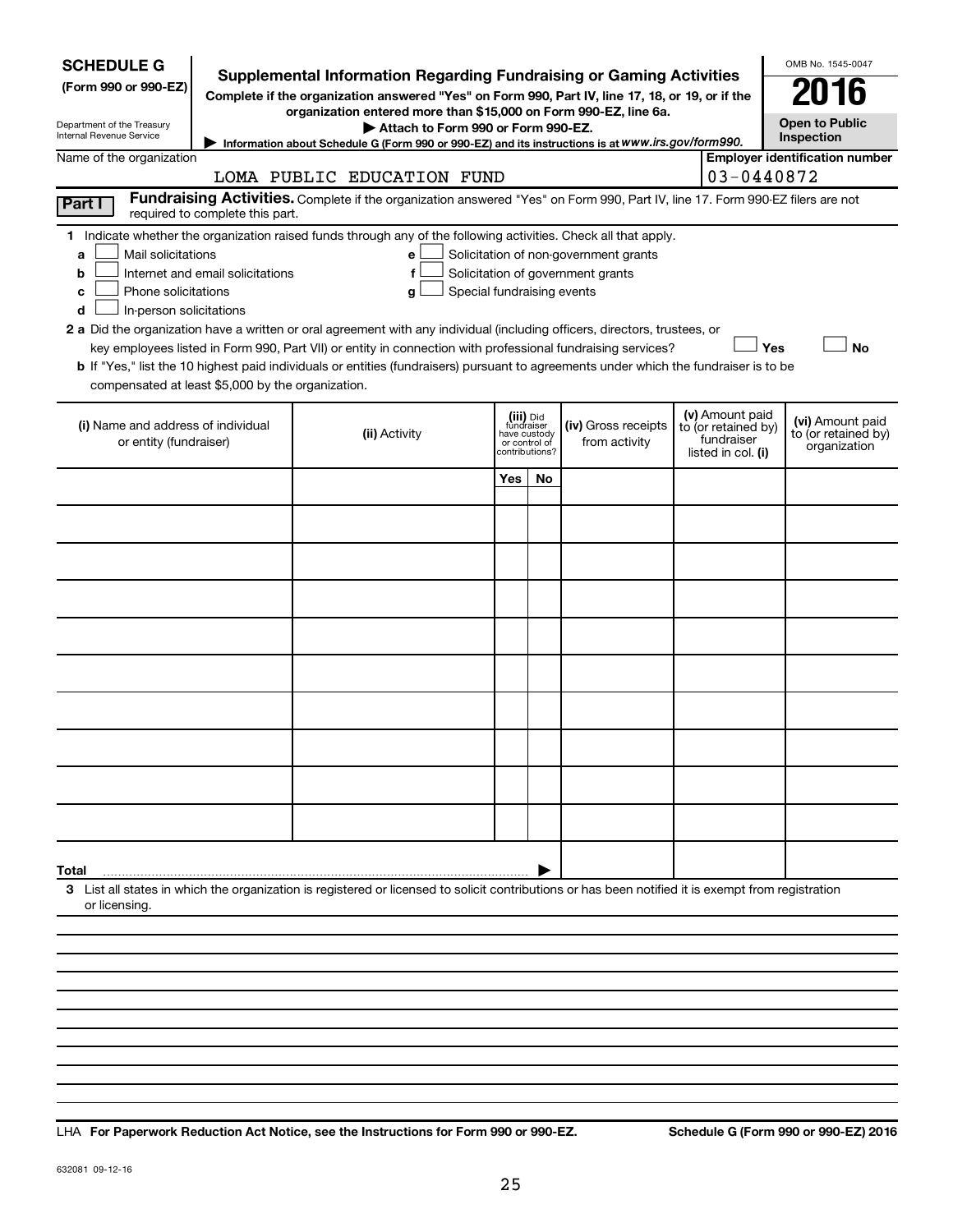### Schedule G (Form 990 or 990-EZ) 2016  ${\tt LOMA}$  PUBLIC  ${\tt EDUCATION}$   ${\tt FUND}$   $03-0440872$   ${\tt Page}$

03-0440872 Page 2

Part II | Fundraising Events. Complete if the organization answered "Yes" on Form 990, Part IV, line 18, or reported more than \$15,000 of fundraising event contributions and gross income on Form 990-EZ, lines 1 and 6b. List events with gross receipts greater than \$5,000.

|                        |    | OFfundralshig event continuutions and gross income on Form 990-EZ, illies T and OD. Elst events with gross receipts greater than \$0,000. |                        |                         |                  |                            |  |
|------------------------|----|-------------------------------------------------------------------------------------------------------------------------------------------|------------------------|-------------------------|------------------|----------------------------|--|
|                        |    |                                                                                                                                           | (a) Event $#1$         | (b) Event #2            | (c) Other events | (d) Total events           |  |
|                        |    |                                                                                                                                           |                        | GOLF                    | <b>NONE</b>      | (add col. (a) through      |  |
|                        |    |                                                                                                                                           | GALA AUCTIONTOURNAMENT |                         |                  | col. (c)                   |  |
|                        |    |                                                                                                                                           | (event type)           | (event type)            | (total number)   |                            |  |
| Revenue                |    |                                                                                                                                           |                        |                         |                  |                            |  |
|                        | 1. |                                                                                                                                           | 204,694.               | 29,709.                 |                  | 234,403.                   |  |
|                        |    |                                                                                                                                           |                        |                         |                  |                            |  |
|                        |    |                                                                                                                                           |                        |                         |                  |                            |  |
|                        |    |                                                                                                                                           |                        |                         |                  |                            |  |
|                        | 3  | Gross income (line 1 minus line 2)                                                                                                        | 204,694.               | 29,709.                 |                  | 234,403.                   |  |
|                        |    |                                                                                                                                           |                        |                         |                  |                            |  |
|                        |    |                                                                                                                                           |                        |                         |                  |                            |  |
|                        |    |                                                                                                                                           |                        |                         |                  |                            |  |
|                        |    |                                                                                                                                           |                        |                         |                  |                            |  |
|                        |    |                                                                                                                                           |                        |                         |                  |                            |  |
|                        |    |                                                                                                                                           |                        |                         |                  |                            |  |
| Direct Expenses        |    |                                                                                                                                           |                        |                         |                  |                            |  |
|                        |    |                                                                                                                                           |                        |                         |                  |                            |  |
|                        |    |                                                                                                                                           |                        |                         |                  |                            |  |
|                        | 8  |                                                                                                                                           |                        |                         |                  |                            |  |
|                        | 9  |                                                                                                                                           | 38,905.                | 16,520.                 |                  | 55,425.                    |  |
|                        |    | 10 Direct expense summary. Add lines 4 through 9 in column (d)                                                                            |                        |                         |                  | 55,425.                    |  |
|                        |    | 11 Net income summary. Subtract line 10 from line 3, column (d)                                                                           |                        |                         |                  | 178,978.                   |  |
| <b>Part III</b>        |    | Gaming. Complete if the organization answered "Yes" on Form 990, Part IV, line 19, or reported more than                                  |                        |                         |                  |                            |  |
|                        |    | \$15,000 on Form 990-EZ, line 6a.                                                                                                         |                        |                         |                  |                            |  |
|                        |    |                                                                                                                                           | (a) Bingo              | (b) Pull tabs/instant   | (c) Other gaming | (d) Total gaming (add      |  |
|                        |    |                                                                                                                                           |                        | bingo/progressive bingo |                  | col. (a) through col. (c)) |  |
| Revenue                |    |                                                                                                                                           |                        |                         |                  |                            |  |
|                        | 1  |                                                                                                                                           |                        |                         |                  |                            |  |
|                        |    |                                                                                                                                           |                        |                         |                  |                            |  |
|                        |    |                                                                                                                                           |                        |                         |                  |                            |  |
| <b>Direct Expenses</b> |    |                                                                                                                                           |                        |                         |                  |                            |  |
|                        |    |                                                                                                                                           |                        |                         |                  |                            |  |
|                        |    |                                                                                                                                           |                        |                         |                  |                            |  |
|                        | 4  |                                                                                                                                           |                        |                         |                  |                            |  |
|                        |    |                                                                                                                                           |                        |                         |                  |                            |  |
|                        |    |                                                                                                                                           |                        |                         |                  |                            |  |
|                        |    |                                                                                                                                           | Yes<br>%               | Yes<br>%                | Yes<br>%         |                            |  |
|                        |    | 6 Volunteer labor                                                                                                                         | No                     | No                      | No               |                            |  |
|                        |    |                                                                                                                                           |                        |                         |                  |                            |  |
|                        | 7  | Direct expense summary. Add lines 2 through 5 in column (d)                                                                               |                        |                         |                  |                            |  |
|                        |    |                                                                                                                                           |                        |                         |                  |                            |  |
|                        | 8  |                                                                                                                                           |                        |                         |                  |                            |  |
|                        |    |                                                                                                                                           |                        |                         |                  |                            |  |
| 9                      |    | Enter the state(s) in which the organization conducts gaming activities:                                                                  |                        |                         |                  |                            |  |
|                        |    |                                                                                                                                           |                        | Yes<br>No               |                  |                            |  |
|                        |    | <b>b</b> If "No," explain:                                                                                                                |                        |                         |                  |                            |  |
|                        |    |                                                                                                                                           |                        |                         |                  |                            |  |
|                        |    |                                                                                                                                           |                        |                         |                  |                            |  |
|                        |    |                                                                                                                                           |                        |                         |                  | Yes<br>No                  |  |
|                        |    | <b>b</b> If "Yes," explain:                                                                                                               |                        |                         |                  |                            |  |
|                        |    |                                                                                                                                           |                        |                         |                  |                            |  |
|                        |    |                                                                                                                                           |                        |                         |                  |                            |  |

632082 09-12-16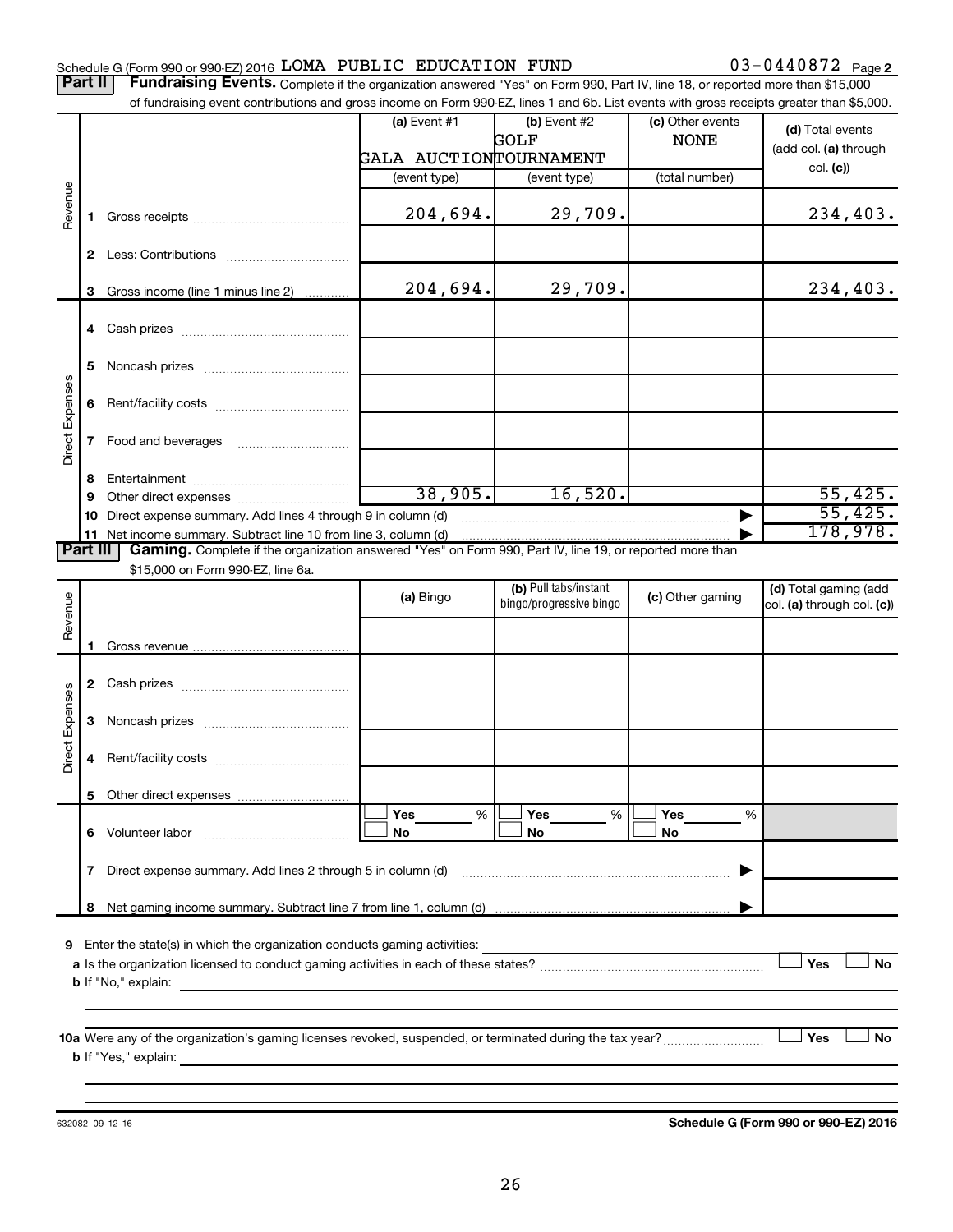|    | Schedule G (Form 990 or 990-EZ) 2016 LOMA PUBLIC EDUCATION FUND                                                                                                                                                                                                    |                 |     | $03 - 0440872$ Page 3 |
|----|--------------------------------------------------------------------------------------------------------------------------------------------------------------------------------------------------------------------------------------------------------------------|-----------------|-----|-----------------------|
|    |                                                                                                                                                                                                                                                                    |                 | Yes | <b>No</b>             |
|    | 12 Is the organization a grantor, beneficiary or trustee of a trust, or a member of a partnership or other entity formed                                                                                                                                           |                 |     |                       |
|    |                                                                                                                                                                                                                                                                    |                 | Yes | No                    |
|    | 13 Indicate the percentage of gaming activity conducted in:                                                                                                                                                                                                        |                 |     |                       |
|    |                                                                                                                                                                                                                                                                    | 13а             |     | %                     |
|    | <b>b</b> An outside facility <i>www.communicality www.communicality.communicality www.communicality www.communicality.communicality www.communicality.com</i>                                                                                                      | 13 <sub>b</sub> |     | %                     |
|    | 14 Enter the name and address of the person who prepares the organization's gaming/special events books and records:                                                                                                                                               |                 |     |                       |
|    | Name $\blacktriangleright$<br><u>and the state of the state of the state of the state of the state of the state of the state of the state of the state of the state of the state of the state of the state of the state of the state of the state of the state</u> |                 |     |                       |
|    |                                                                                                                                                                                                                                                                    |                 |     |                       |
|    | 15a Does the organization have a contract with a third party from whom the organization receives gaming revenue?                                                                                                                                                   |                 | Yes | <b>No</b>             |
|    |                                                                                                                                                                                                                                                                    |                 |     |                       |
|    | of gaming revenue retained by the third party $\triangleright$ \$                                                                                                                                                                                                  |                 |     |                       |
|    | c If "Yes," enter name and address of the third party:                                                                                                                                                                                                             |                 |     |                       |
|    |                                                                                                                                                                                                                                                                    |                 |     |                       |
|    | Name $\blacktriangleright$<br><u> 1980 - John Barn Barn, amerikan basar basal dan berasal dan berasal dari berasal dalam basal dan berasal dan</u>                                                                                                                 |                 |     |                       |
|    | Address ><br><u>and the state of the state of the state of the state of the state of the state of the state of the state of the state of the state of the state of the state of the state of the state of the state of the state of the state</u>                  |                 |     |                       |
| 16 | Gaming manager information:                                                                                                                                                                                                                                        |                 |     |                       |
|    | <u> 1989 - Johann Barbara, martin amerikan basal dan berasal dan berasal dalam basal dalam basal dalam basal dala</u><br>Name $\blacktriangleright$                                                                                                                |                 |     |                       |
|    | Gaming manager compensation > \$                                                                                                                                                                                                                                   |                 |     |                       |
|    |                                                                                                                                                                                                                                                                    |                 |     |                       |
|    |                                                                                                                                                                                                                                                                    |                 |     |                       |
|    |                                                                                                                                                                                                                                                                    |                 |     |                       |
|    | Director/officer<br>Employee<br>Independent contractor                                                                                                                                                                                                             |                 |     |                       |
|    | <b>17</b> Mandatory distributions:                                                                                                                                                                                                                                 |                 |     |                       |
|    | a Is the organization required under state law to make charitable distributions from the gaming proceeds to                                                                                                                                                        |                 |     |                       |
|    | retain the state gaming license?<br><b>b</b> Enter the amount of distributions required under state law to be distributed to other exempt organizations or spent in the                                                                                            |                 |     | $\Box$ Yes $\Box$ No  |
|    | organization's own exempt activities during the tax year > \$                                                                                                                                                                                                      |                 |     |                       |
|    | <b>Part IV</b><br>Supplemental Information. Provide the explanations required by Part I, line 2b, columns (iii) and (v); and Part III, lines 9, 9b, 10b, 15b,                                                                                                      |                 |     |                       |
|    | 15c, 16, and 17b, as applicable. Also provide any additional information. See instructions                                                                                                                                                                         |                 |     |                       |
|    |                                                                                                                                                                                                                                                                    |                 |     |                       |
|    |                                                                                                                                                                                                                                                                    |                 |     |                       |
|    |                                                                                                                                                                                                                                                                    |                 |     |                       |
|    |                                                                                                                                                                                                                                                                    |                 |     |                       |
|    |                                                                                                                                                                                                                                                                    |                 |     |                       |
|    |                                                                                                                                                                                                                                                                    |                 |     |                       |
|    |                                                                                                                                                                                                                                                                    |                 |     |                       |
|    |                                                                                                                                                                                                                                                                    |                 |     |                       |
|    |                                                                                                                                                                                                                                                                    |                 |     |                       |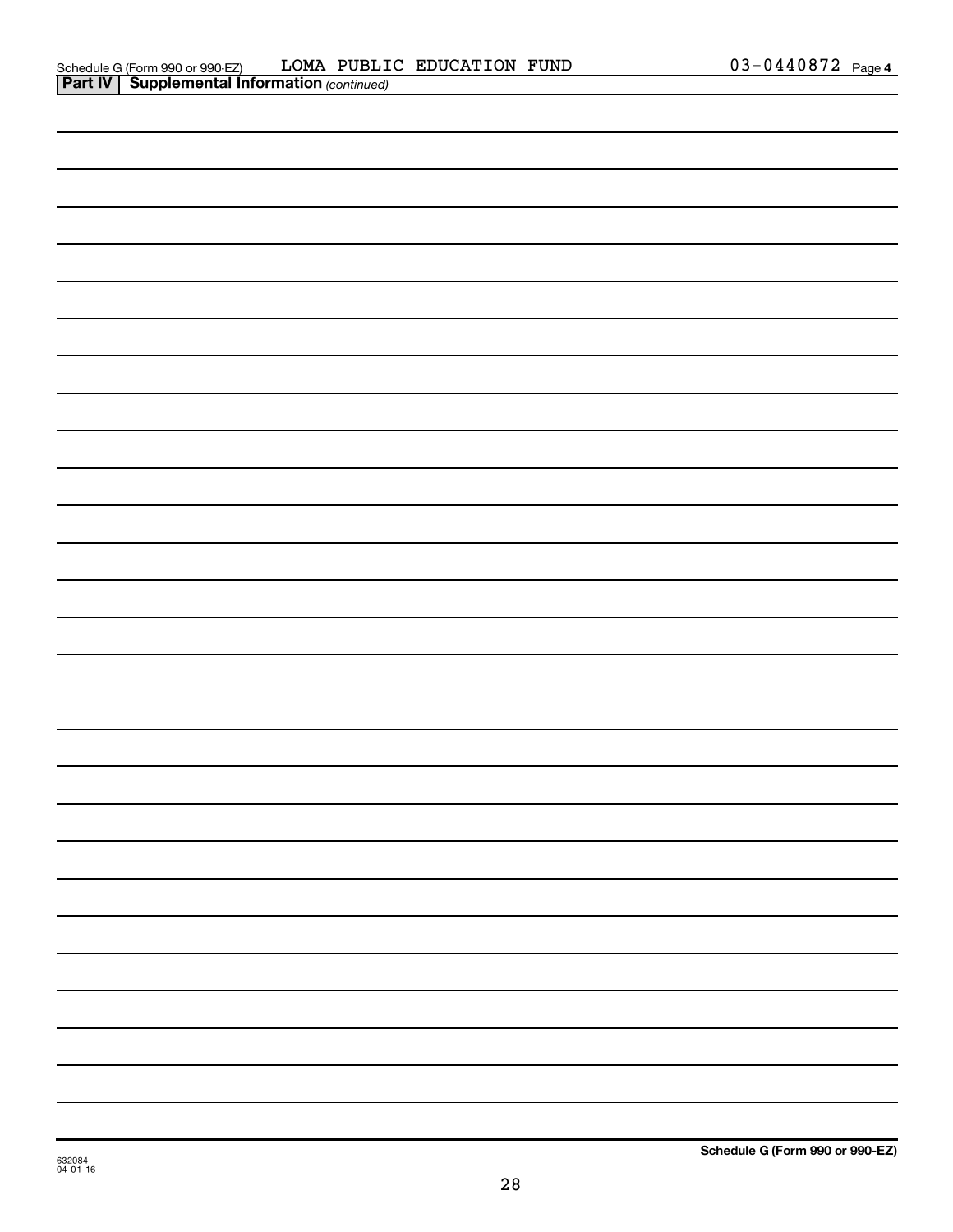| <b>SCHEDULE I</b><br>(Form 990)<br>Department of the Treasury                             |                                                                                                                                                                                                                                                                           |           | <b>Grants and Other Assistance to Organizations,</b><br>Governments, and Individuals in the United States<br>Complete if the organization answered "Yes" on Form 990, Part IV, line 21 or 22. | Attach to Form 990.         |                                         |                                                                |                                          | OMB No. 1545-0047<br>2016<br><b>Open to Public</b>                                        |                  |
|-------------------------------------------------------------------------------------------|---------------------------------------------------------------------------------------------------------------------------------------------------------------------------------------------------------------------------------------------------------------------------|-----------|-----------------------------------------------------------------------------------------------------------------------------------------------------------------------------------------------|-----------------------------|-----------------------------------------|----------------------------------------------------------------|------------------------------------------|-------------------------------------------------------------------------------------------|------------------|
| Internal Revenue Service                                                                  |                                                                                                                                                                                                                                                                           |           | Information about Schedule I (Form 990) and its instructions is at www.irs.gov/form990.                                                                                                       |                             |                                         |                                                                |                                          | Inspection                                                                                |                  |
| Name of the organization                                                                  | LOMA PUBLIC EDUCATION FUND                                                                                                                                                                                                                                                |           |                                                                                                                                                                                               |                             |                                         |                                                                |                                          | <b>Employer identification number</b><br>03-0440872                                       |                  |
| Part I                                                                                    | <b>General Information on Grants and Assistance</b>                                                                                                                                                                                                                       |           |                                                                                                                                                                                               |                             |                                         |                                                                |                                          |                                                                                           |                  |
| $\mathbf 1$                                                                               | Does the organization maintain records to substantiate the amount of the grants or assistance, the grantees' eligibility for the grants or assistance, and the selection                                                                                                  |           |                                                                                                                                                                                               |                             |                                         |                                                                |                                          | $\boxed{\text{X}}$ Yes                                                                    | No               |
| $\mathbf{2}$<br>Part II                                                                   | Describe in Part IV the organization's procedures for monitoring the use of grant funds in the United States.                                                                                                                                                             |           |                                                                                                                                                                                               |                             |                                         |                                                                |                                          |                                                                                           |                  |
|                                                                                           | Grants and Other Assistance to Domestic Organizations and Domestic Governments. Complete if the organization answered "Yes" on Form 990, Part IV, line 21, for any<br>recipient that received more than \$5,000. Part II can be duplicated if additional space is needed. |           |                                                                                                                                                                                               |                             |                                         |                                                                |                                          |                                                                                           |                  |
|                                                                                           | 1 (a) Name and address of organization<br>or government                                                                                                                                                                                                                   | $(b)$ EIN | (c) IRC section<br>(if applicable)                                                                                                                                                            | (d) Amount of<br>cash grant | (e) Amount of<br>non-cash<br>assistance | (f) Method of<br>valuation (book,<br>FMV, appraisal,<br>other) | (g) Description of<br>noncash assistance | (h) Purpose of grant<br>or assistance                                                     |                  |
| LOMA PRIETA JOINT UNIFIED SCHOOL<br>DISTRICT - 23800 SUMMIT ROAD - LOS<br>GATOS, CA 95033 |                                                                                                                                                                                                                                                                           |           |                                                                                                                                                                                               | 411,105.                    | 0                                       |                                                                |                                          | TO SUPPORT ACADEMIC AND<br>PHYSICAL EDUCATION<br>PROGRAMS AT THE<br>ELEMENTARY AND MIDDLE |                  |
|                                                                                           |                                                                                                                                                                                                                                                                           |           |                                                                                                                                                                                               |                             |                                         |                                                                |                                          |                                                                                           |                  |
|                                                                                           |                                                                                                                                                                                                                                                                           |           |                                                                                                                                                                                               |                             |                                         |                                                                |                                          |                                                                                           |                  |
|                                                                                           |                                                                                                                                                                                                                                                                           |           |                                                                                                                                                                                               |                             |                                         |                                                                |                                          |                                                                                           |                  |
|                                                                                           |                                                                                                                                                                                                                                                                           |           |                                                                                                                                                                                               |                             |                                         |                                                                |                                          |                                                                                           |                  |
|                                                                                           |                                                                                                                                                                                                                                                                           |           |                                                                                                                                                                                               |                             |                                         |                                                                |                                          |                                                                                           |                  |
| 2                                                                                         | Enter total number of section 501(c)(3) and government organizations listed in the line 1 table                                                                                                                                                                           |           |                                                                                                                                                                                               |                             |                                         |                                                                |                                          |                                                                                           | 1.               |
| -3                                                                                        | Enter total number of other organizations listed in the line 1 table                                                                                                                                                                                                      |           |                                                                                                                                                                                               |                             |                                         |                                                                |                                          |                                                                                           | $\overline{0}$ . |
| LHA For Paperwork Reduction Act Notice, see the Instructions for Form 990.                |                                                                                                                                                                                                                                                                           |           | SEE PART IV FOR COLUMN (H) DESCRIPTIONS                                                                                                                                                       |                             |                                         |                                                                |                                          | Schedule I (Form 990) (2016)                                                              |                  |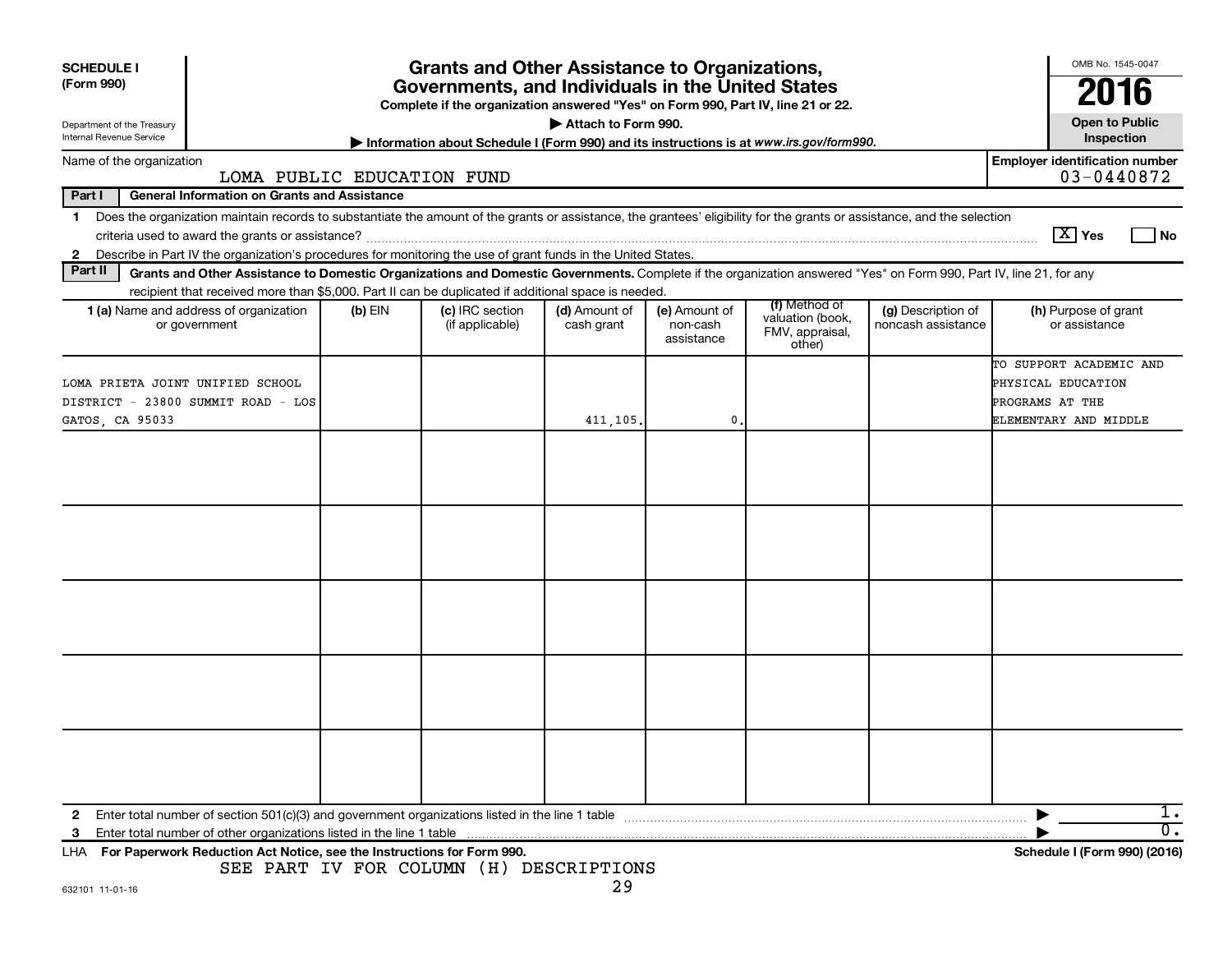Schedule I (Form 990) (2016) LOMA PUBLIC EDUCATION FUND (2008) 2008 03-0440872

**2**

Part III | Grants and Other Assistance to Domestic Individuals. Complete if the organization answered "Yes" on Form 990, Part IV, line 22. Part III can be duplicated if additional space is needed.

| (a) Type of grant or assistance | (b) Number of<br>recipients | (c) Amount of<br>cash grant | (d) Amount of non-<br>cash assistance | (e) Method of valuation<br>(book, FMV, appraisal, other) | (f) Description of noncash assistance |
|---------------------------------|-----------------------------|-----------------------------|---------------------------------------|----------------------------------------------------------|---------------------------------------|
|                                 |                             |                             |                                       |                                                          |                                       |
|                                 |                             |                             |                                       |                                                          |                                       |
|                                 |                             |                             |                                       |                                                          |                                       |
|                                 |                             |                             |                                       |                                                          |                                       |
|                                 |                             |                             |                                       |                                                          |                                       |
|                                 |                             |                             |                                       |                                                          |                                       |
|                                 |                             |                             |                                       |                                                          |                                       |
|                                 |                             |                             |                                       |                                                          |                                       |
|                                 |                             |                             |                                       |                                                          |                                       |
|                                 |                             |                             |                                       |                                                          |                                       |

Part IV | Supplemental Information. Provide the information required in Part I, line 2; Part III, column (b); and any other additional information.

PART II, LINE 1, COLUMN (H):

NAME OF ORGANIZATION OR GOVERNMENT:

LOMA PRIETA JOINT UNIFIED SCHOOL DISTRICT

(H) PURPOSE OF GRANT OR ASSISTANCE: TO SUPPORT ACADEMIC AND PHYSICAL

EDUCATION PROGRAMS AT THE ELEMENTARY AND MIDDLE SCHOOLS.

PART I, LINE 2

GRANTS ARE ONLY MADE FOR EXPENSES THAT HAVE ALREADY BEEN INCURRED.

GRANTEES ARE REQUIRED TO SUBMIT APPROPRIATE DOCUMENTATION OF EXPENSES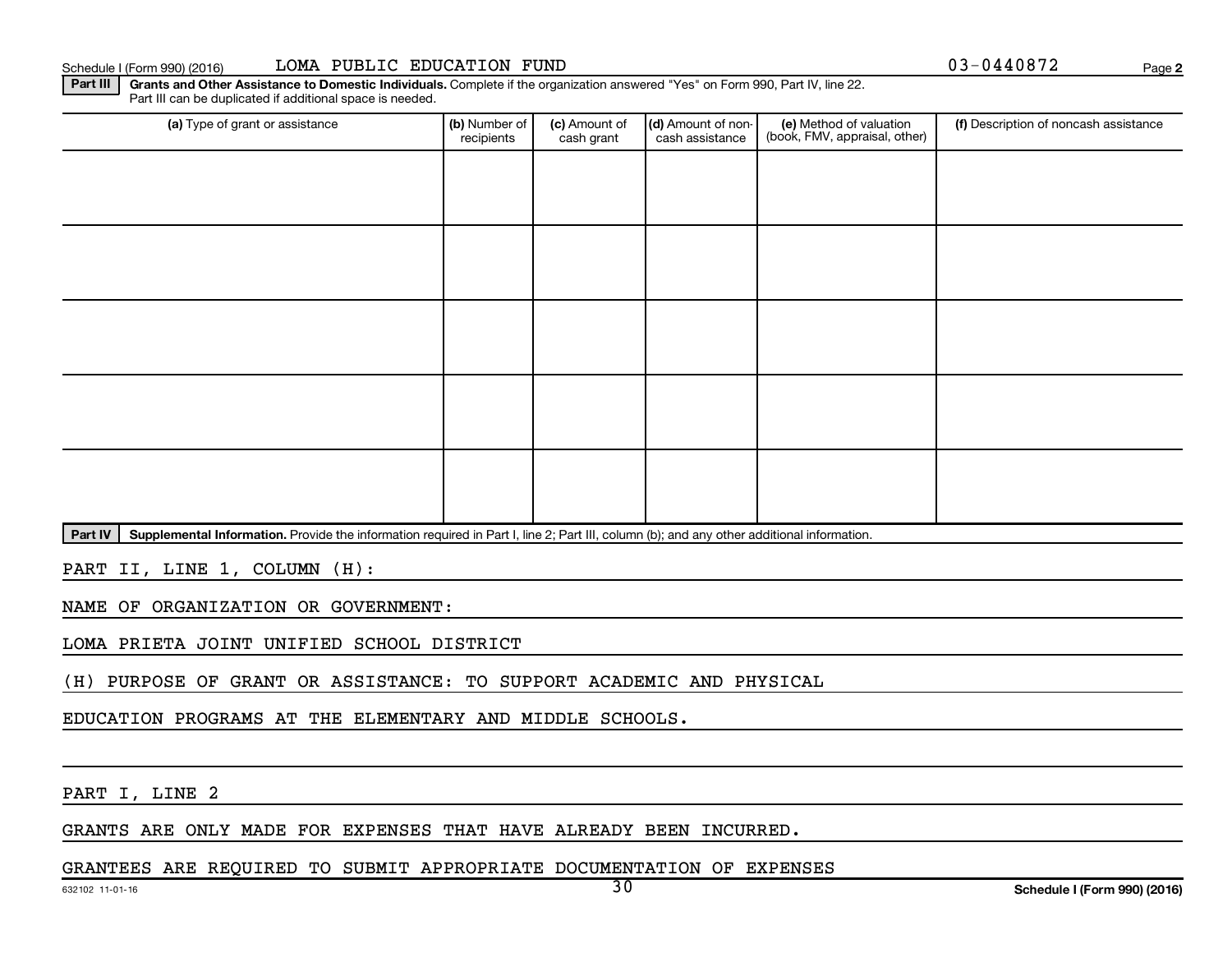| <u>Schedule I (Form 990)</u> |  |
|------------------------------|--|

**Part IV Supplemental Information**

PAID SUCH AS VENDOR INVOICES OR TEACHER SALARY INFORMATION FOR EACH

GRANT AMOUNT REQUESTED. THIS DOCUMENTATION IS REVIEWED BY THE BOARD

MEMBERS BEFORE GRANTS ARE PAID.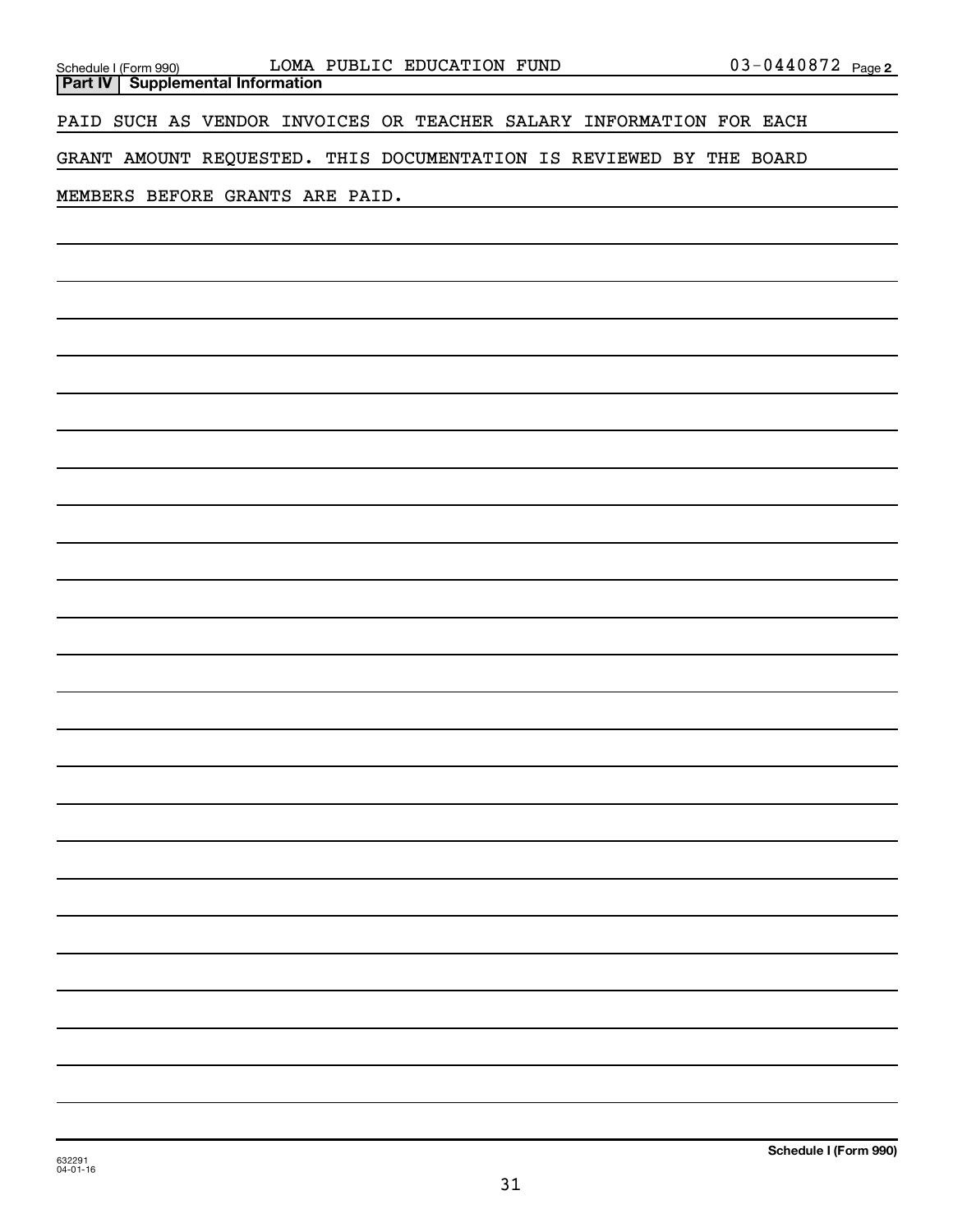**(Form 990 or 990-EZ)**

Department of the Treasury Internal Revenue Service

Name of the organization

# **SCHEDULE O Supplemental Information to Form 990 or 990-EZ 2016**

**Complete to provide information for responses to specific questions on Form 990 or 990-EZ or to provide any additional information. | Attach to Form 990 or 990-EZ.**

**Information about Schedule O (Form 990 or 990-EZ) and its instructions is at WWW.irs.gov/form990.** 

OMB No. 1545-0047 **Open to Public Inspection**

LOMA PUBLIC EDUCATION FUND  $\vert$  03-0440872

**Employer identification number**

FORM 990, PART III, LINE 1, DESCRIPTION OF ORGANIZATION MISSION:

DISTRICT TO SUPPORT VARIOUS PROGRAMS.

FORM 990, PART VI, SECTION B, LINE 11B:

THE VP OF FINANCE, WHO HAS THE AUTHORITY TO REVIEW AND APPROVE THE TAX

RETURN, REVIEWS THE TAX RETURN AND DISCUSSES ANY OPEN ISSUES/QUESTIONS WITH

THE TAX PREPARER. THE BOARD OF DIRECTORS IS PROVIDED A COPY OF THE TAX

RETURN BEFORE ITS FINAL FILING.

FORM 990, PART VI, SECTION C, LINE 19:

GOVERNING DOCUMENTS AND FINANCIAL STATEMENTS ARE AVAILABLE TO THE PUBLIC UPON REQUEST.

FORM 990, PART XI, LINE 8

THE 6-30-16 GRANTS PAYABLE BALANCE OF \$640,382 WAS INCORRECT. THE

CORRECT

6-30-16 GRANTS PAYABLE BALANCE IS \$308,382. THIS DIFFERENCE OF \$332,000

MAKES UP THE MAJORITY OF THE PRIOR PERIOD ADJUSTMENT OF \$331,404.